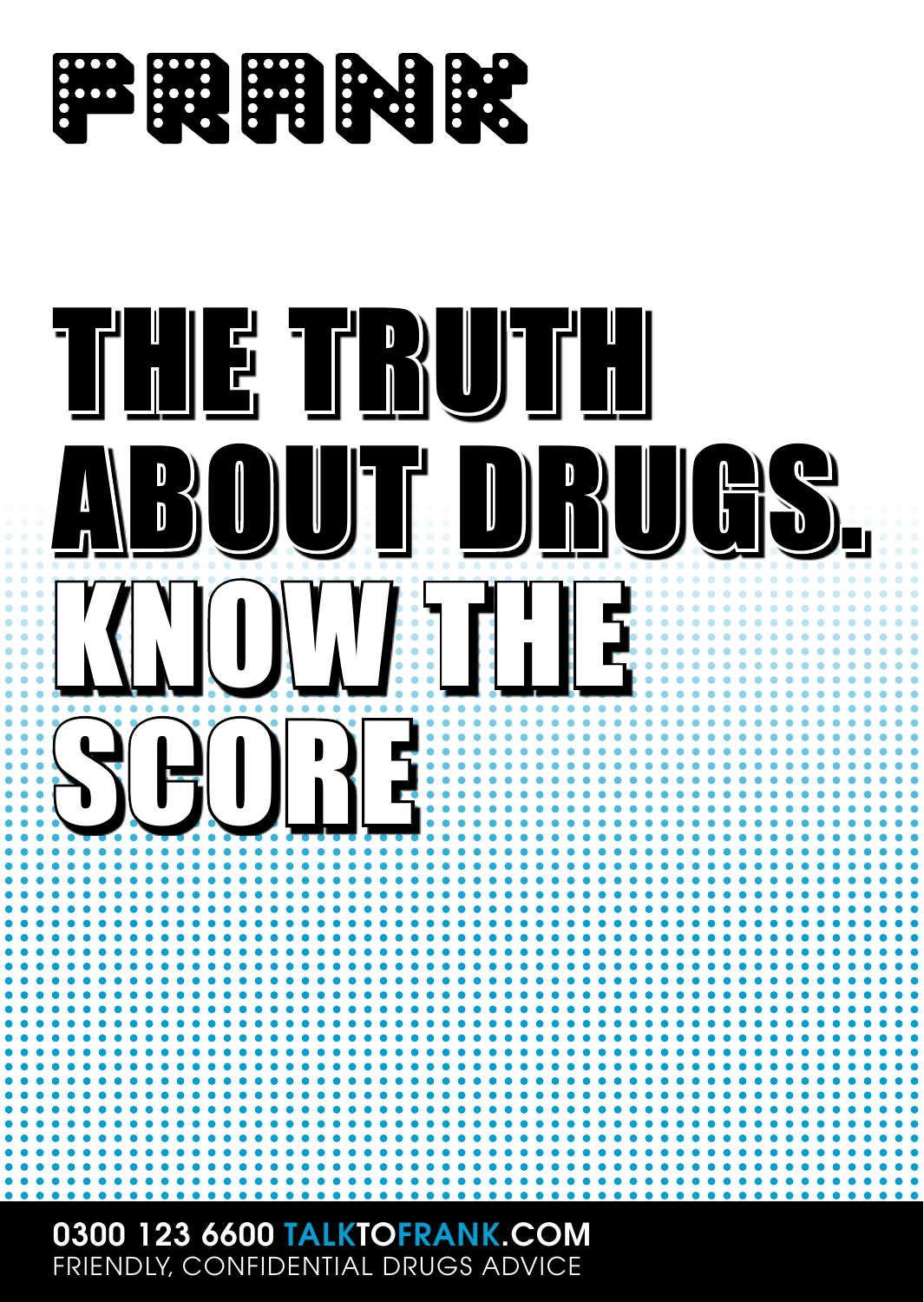0300 123 6600 TALKTOFRANK.COM FRIENDLY, CONFIDENTIAL DRUGS ADVICE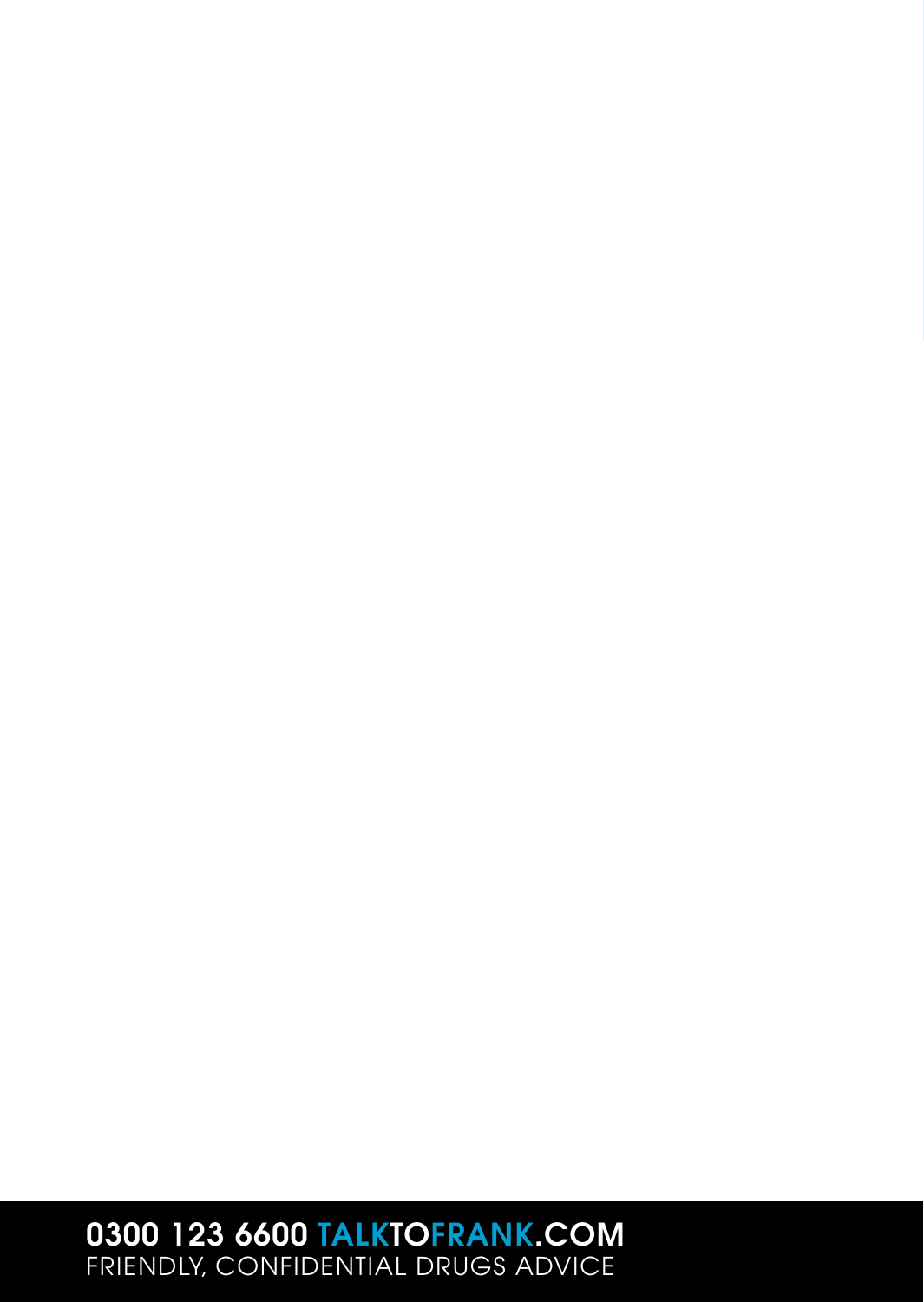# THINK EVERYONE **TAMAT** MOST PEOPLE DON'T.

In fact, over 60% of 16–24 year olds have never taken an illegal drug. So how do you know what's fact and what's fiction?

This A-Z booklet gives the lowdown on lots legal and illegal drugs.

It tells you about their risks as well as their effects and other information that is useful to know. Like what to do if you're worried about a mate. Or what happens when you mix drugs.

There are also stories from people who've been there, done that. And details on where to go for help and advice so that, when it comes to drugs, you know the score.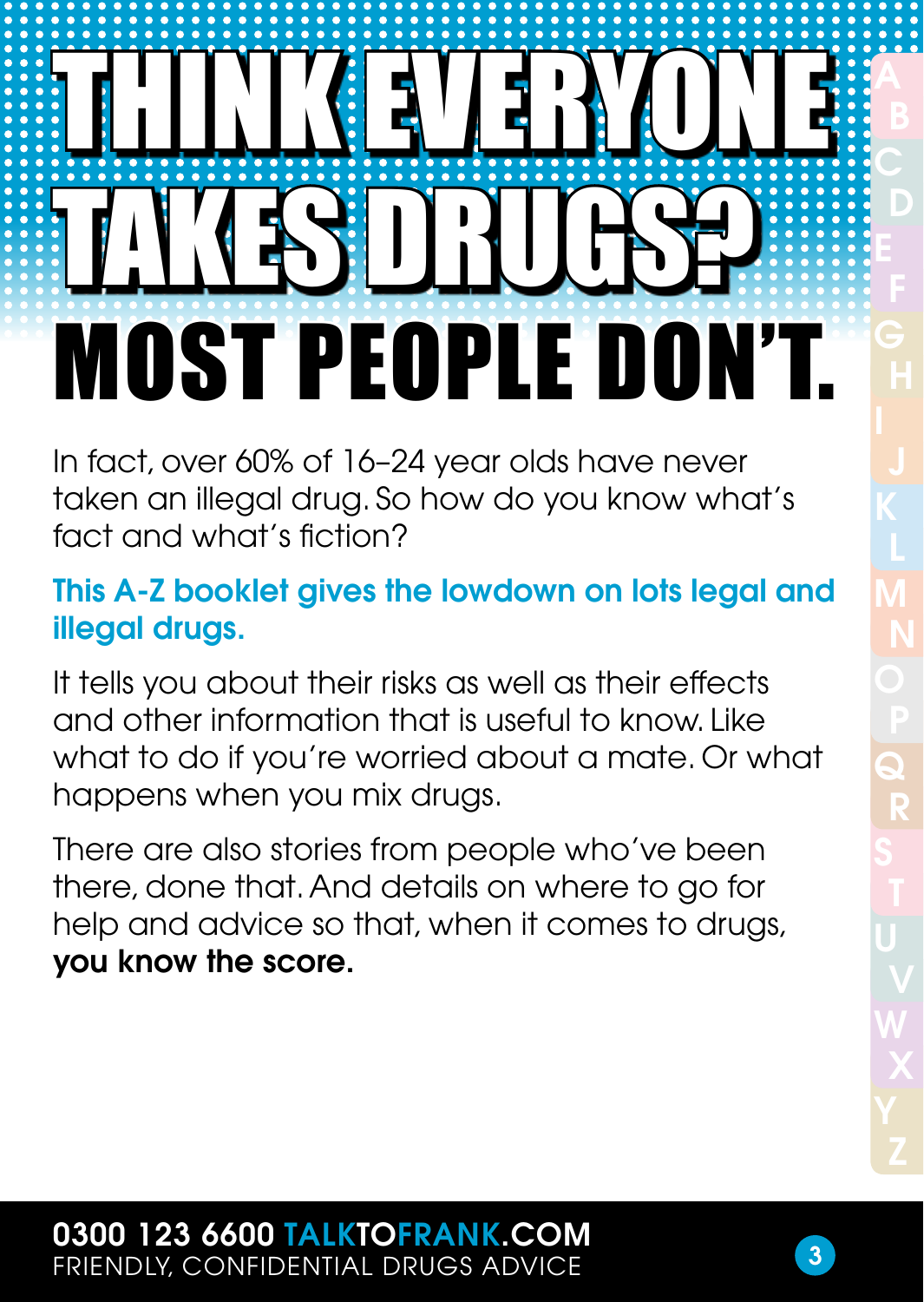### alcohol

Looks like: Beer, lager, alcopops, cider, wine, spirits and shots.

Effects: In small amounts alcohol can help you relax and feel more sociable. It can make your emotions more intense, which might be ok if you're in a good mood, but not so great if you're feeling low.

Risks: Too much alcohol and you'll start slurring your words and get clumsy or fall over. You might start crying or getting angry – or do something you regret. Mixing with other drugs can be dangerous, and drinking too much in one go can lead to alcohol poisoning which can make you unconscious



or even kill you. If you drink alcohol a lot, you can end up feeling depressed. A long-term drinking habit can cause liver, heart and stomach problems. You can also get addicted and become an alcoholic.

If you're under 18, it is illegal for someone to sell you alcohol. And illegal for someone else to buy it on your behalf.

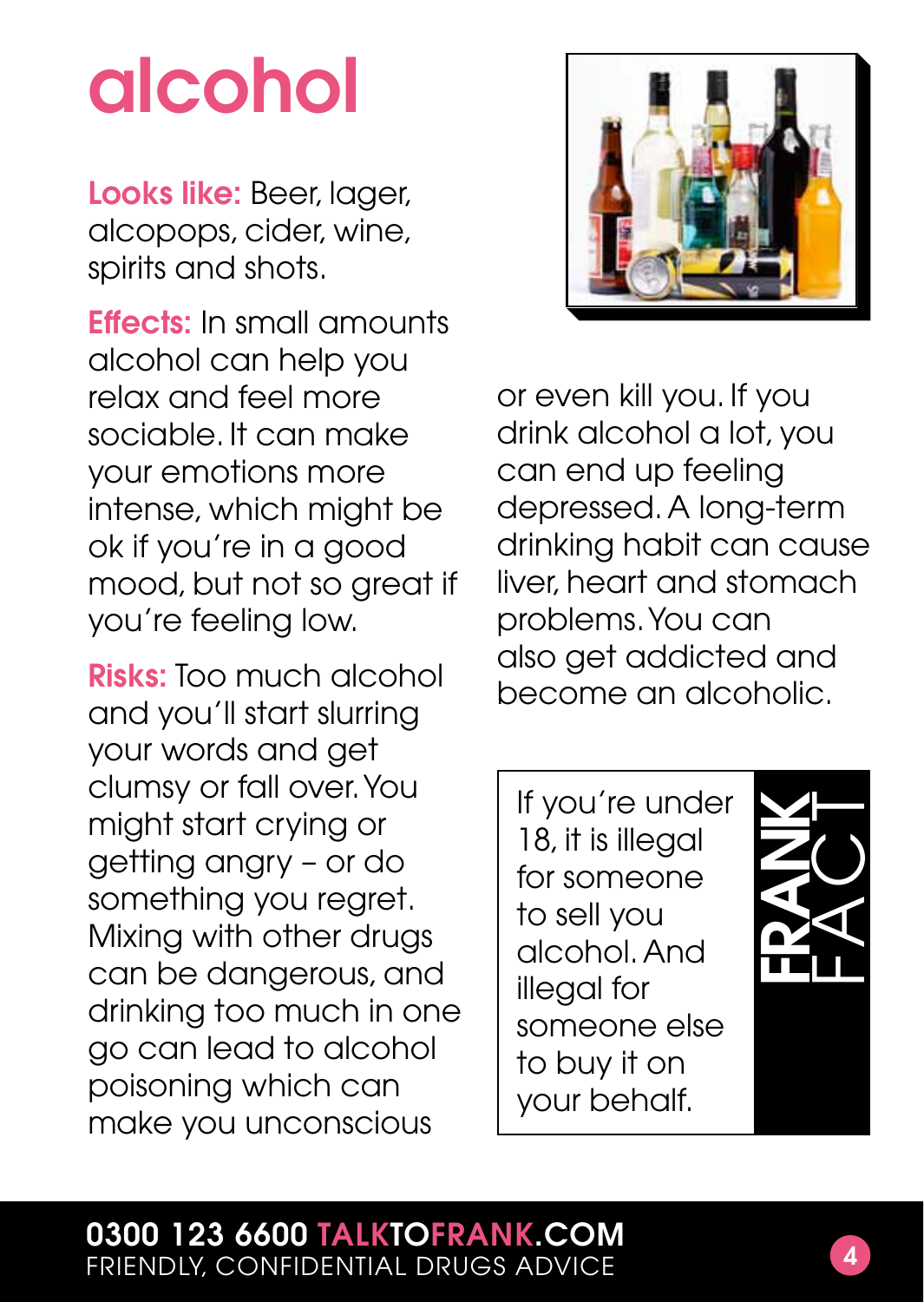### anabolic steroids (class C)

Looks like: Tablets that are swallowed or a liquid that is injected.

**Effects:** Steroids help build up muscles if you take them as part of a strenuous exercise programme. They might also help people recover faster from such exercise.

Risks: Steroids can make you aggressive, even if you are normally calm. They can also stop you growing properly.

• blokes – you can get erection problems, grow breasts, develop acne or your testicles could shrink



• girls – you can get extra facial hair, a deep voice and your breasts could shrink

You might start getting paranoid, confused or have trouble sleeping. Longer term, they can give you high blood pressure and liver or heart problems. After you stop taking them, you might feel tired or low for a while. There's a risk of damaging your veins or muscles if you inject.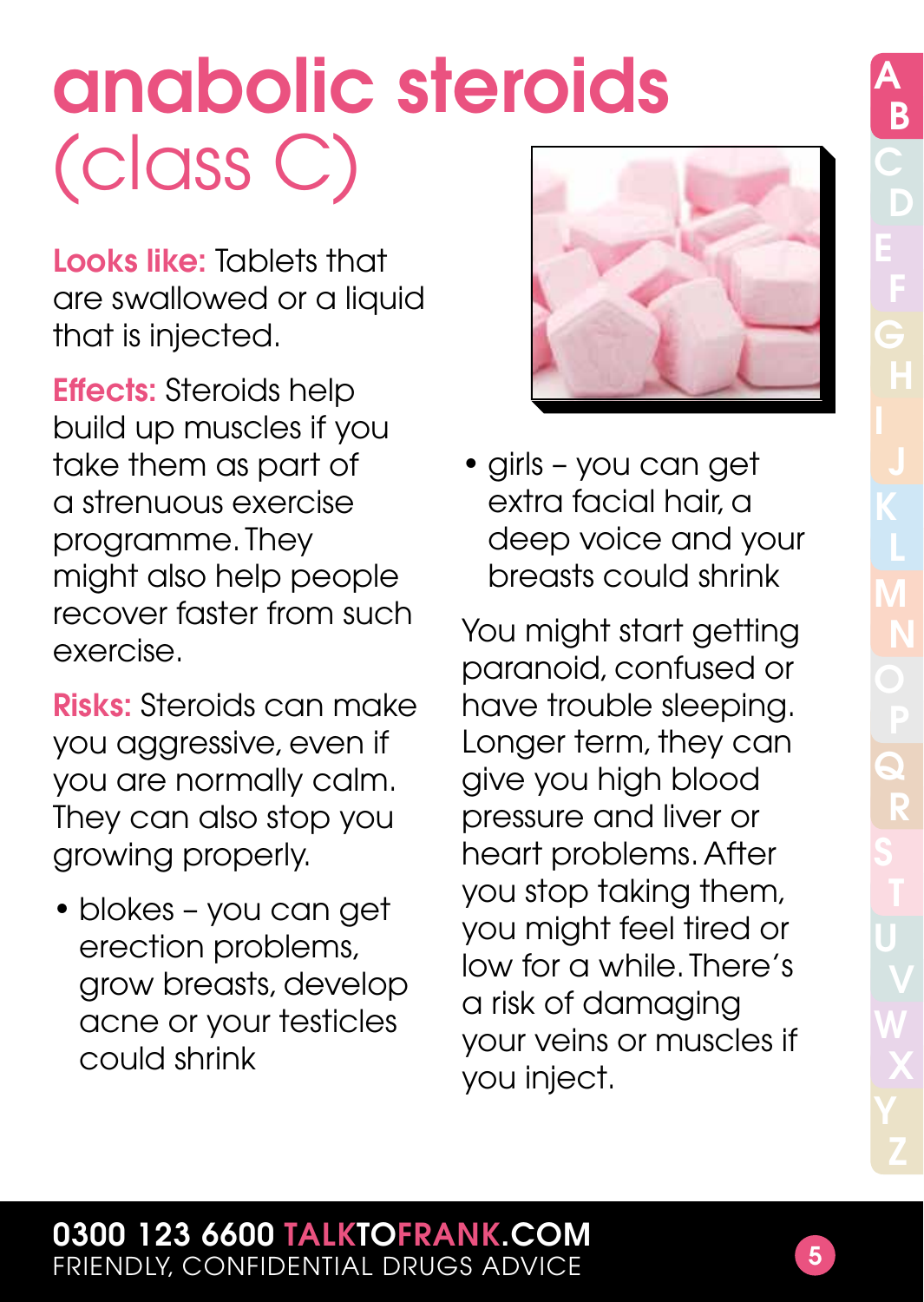### Ben

When I think of dealers I think of big time gangsters or people outside clubs. Not me. All I did was try to sort a few friends out with some pills and a bit of whizz. The police haven't told me what's going to happen yet. I could get a reprimand or a formal warning. I might even have to appear in court. Mum was in a state of shock when she turned up at the police station. She's said she'll stand by me but I know she feels let down. Ben, 15

See **THE LAW** (page 25) for more info on what could happen if you supply drugs to friends – even if you give them for free.

### buzz

It's the way you feel after taking a drug. It depends on what the drug is and how much you've taken. And it depends on how you are feeling, where you are taking it and who you're with. But you might…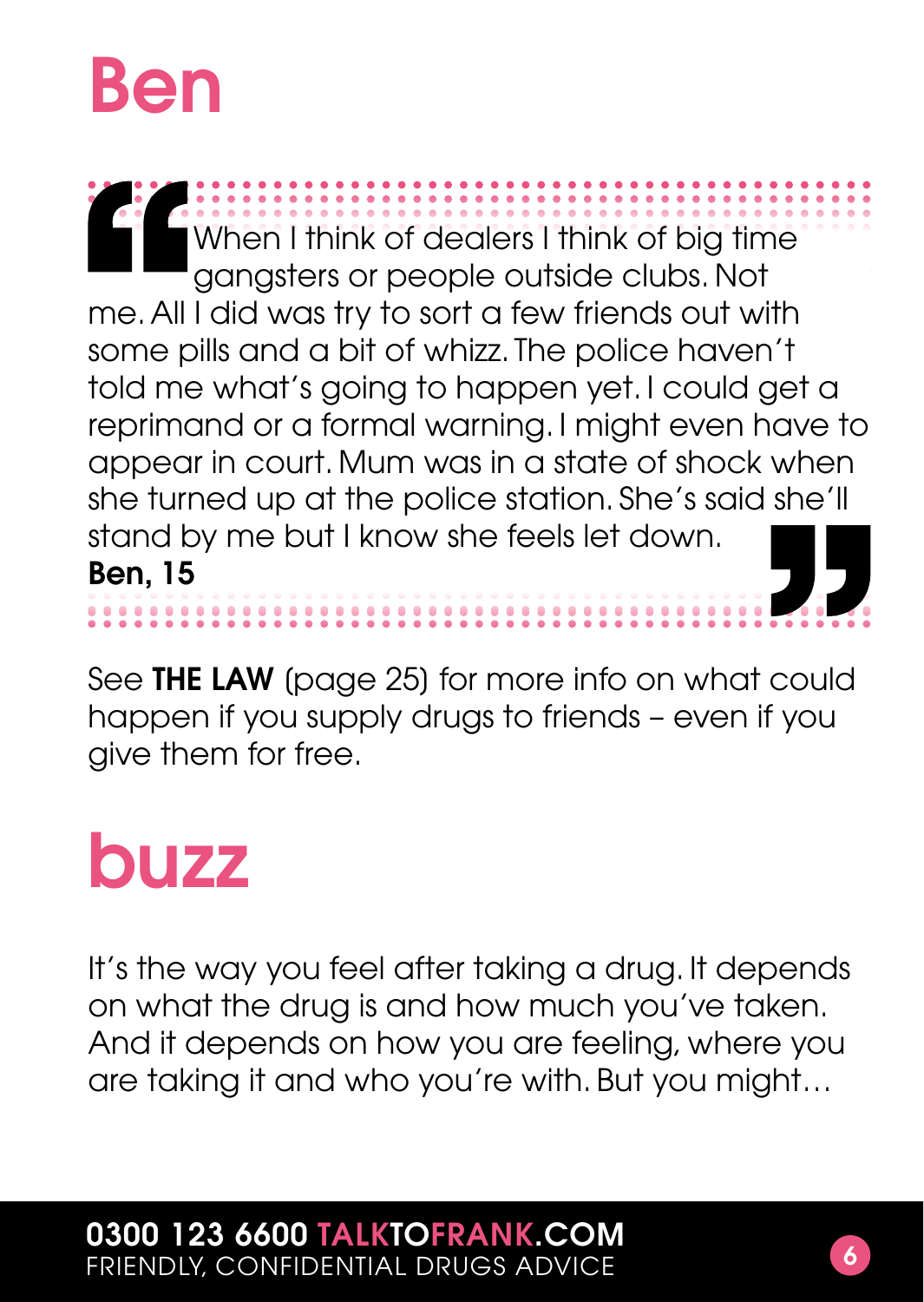#### 1. Get high

Some drugs make you feel more alert and energetic = cocaine; crack; ecstasy; poppers; speed; mephedrone

#### 2. Calm down

Some drugs slow you down. They can make you feel calm and sleepy = alcohol; cannabis; gases, glues and aerosols [also known as volatile substances]; GHB; tranquillisers; heroin

#### 3. Trip out

Some drugs affect your mind. They distort the way you see, hear, feel and smell things = cannabis; ecstasy; ketamine; LSD; magic mushrooms

#### 4. Get knocked out

Some drugs block out physical and emotional pain  $=$  heroin

#### 5. Freak you out

the effects of drugs can be extreme and its not uncommon for people to feel panicky, unable to sleep, paranoid or to fall unconscious or in rare cases into a coma or even die.

But if the high was the only thing that happened, wouldn't everyone be taking drugs?

See COMEDOWN (page 11) and check out the RISKS throughout this leaflet.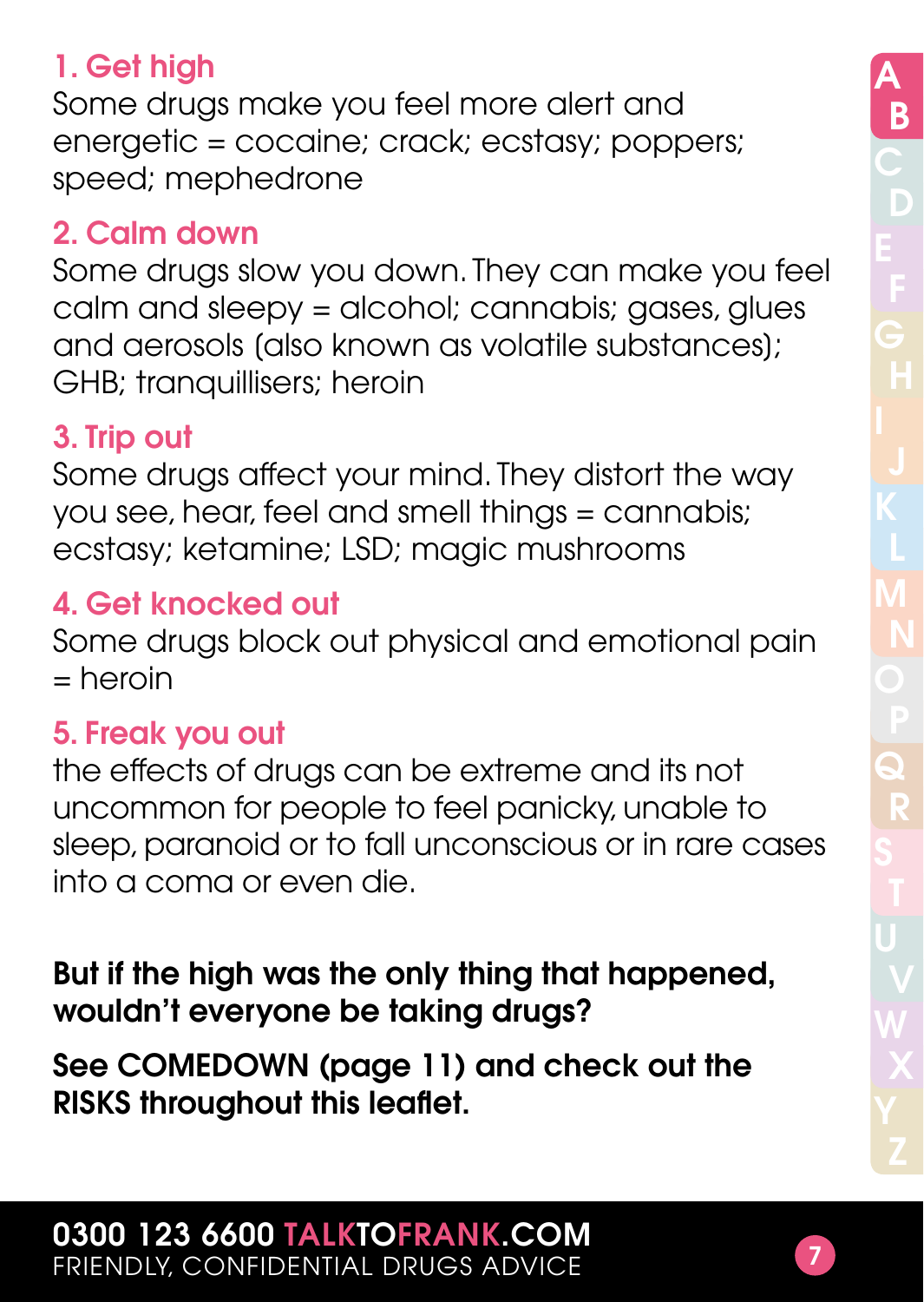### cannabis (class B)

#### Although its all from the same plant, cannabis comes in many different forms:

- hash = blacky-brown lump made from resin of the cannabis plant
- arass or weed = the dried leaves and flowering parts of a cannabis plant. Often called 'herbal' because it often looks like tightly packed dried herbs
- $\bullet$  skunk = a type of herbal cannabis with a particularly strong smell. On average it is twice as strong as other varieties



 $\bullet$  Cannabis oil = a sticky, dark honey coloured substance and isn't as common as the other forms of cannabis

Usually mixed with tobacco and smoked as a spliff or joint. Can also be used to make tea or can be baked in 'hash cakes' and cookies.

Effects: Smoking a spliff often makes people happy and relaxed, the effects can last a few hours. Some people have one puff and get the giggles. It can make you feel very hungry –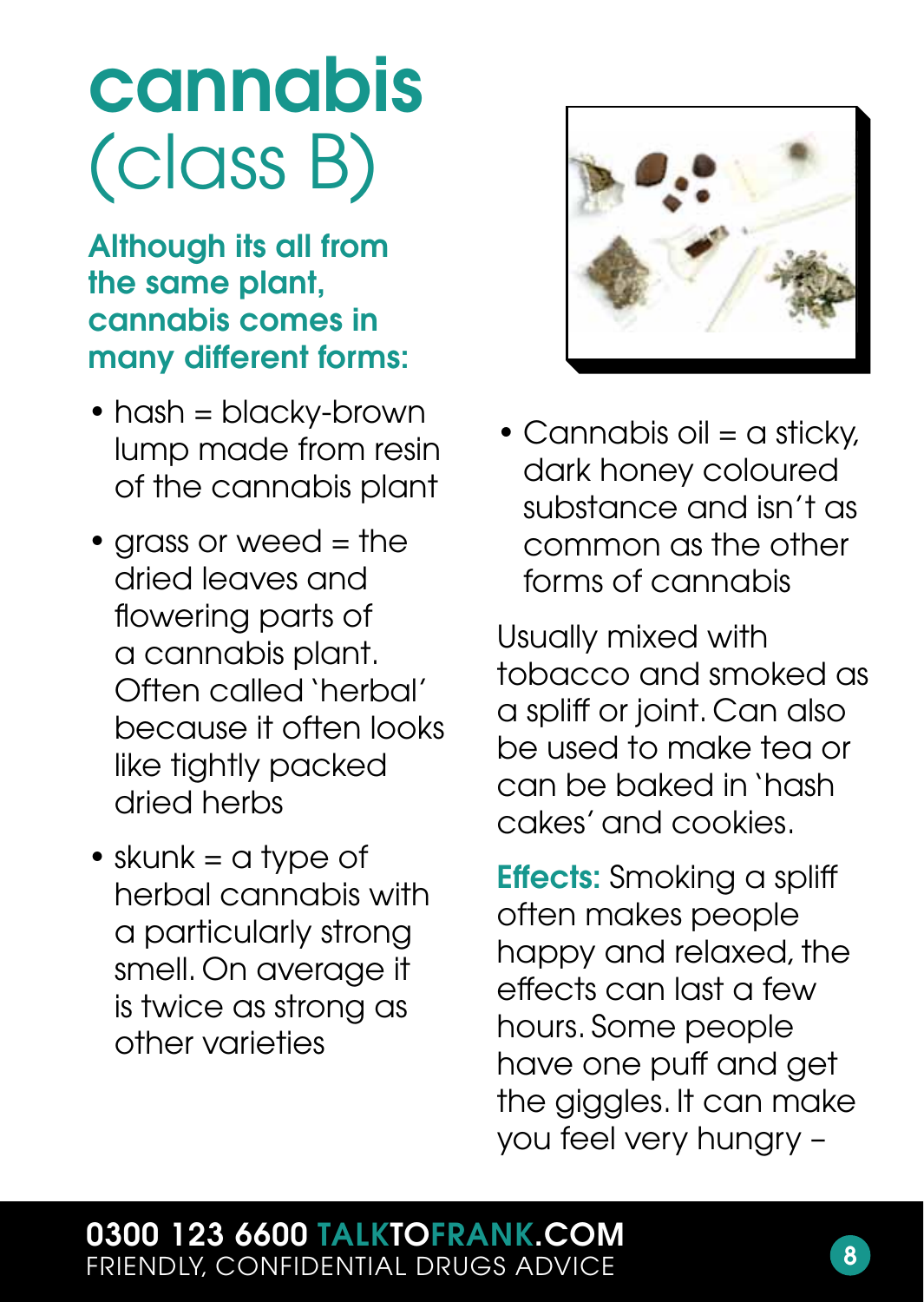this is sometimes called 'getting the munchies'

Risks: Some people may have one or two drags on a joint and feel light-headed, faint and sick, especially if they've been drinking. Some people get anxious or paranoid. Smoking it also increases your chances of getting diseases like lung cancer and bronchitis.

Regular users have an increased risk of mental health problems, including schizophrenia. This could be worse if you smoke a lot, are young and smoke strong cannabis like skunk.

Cannabis is particularly risky if you've a history of mental health problems, depression or paranoia.

Long-term use may affect memory and concentration levels, which can hinder performance in school, college or work – in some cases causing people to give up or drop out. Cannabis has also been associated with draining people of energy, leaving users tired and lazy and more likely to sit around than get on with things.

Just because cannabis is natural doesn't mean it won't harm you. And don't forget, cannabis is illegal.

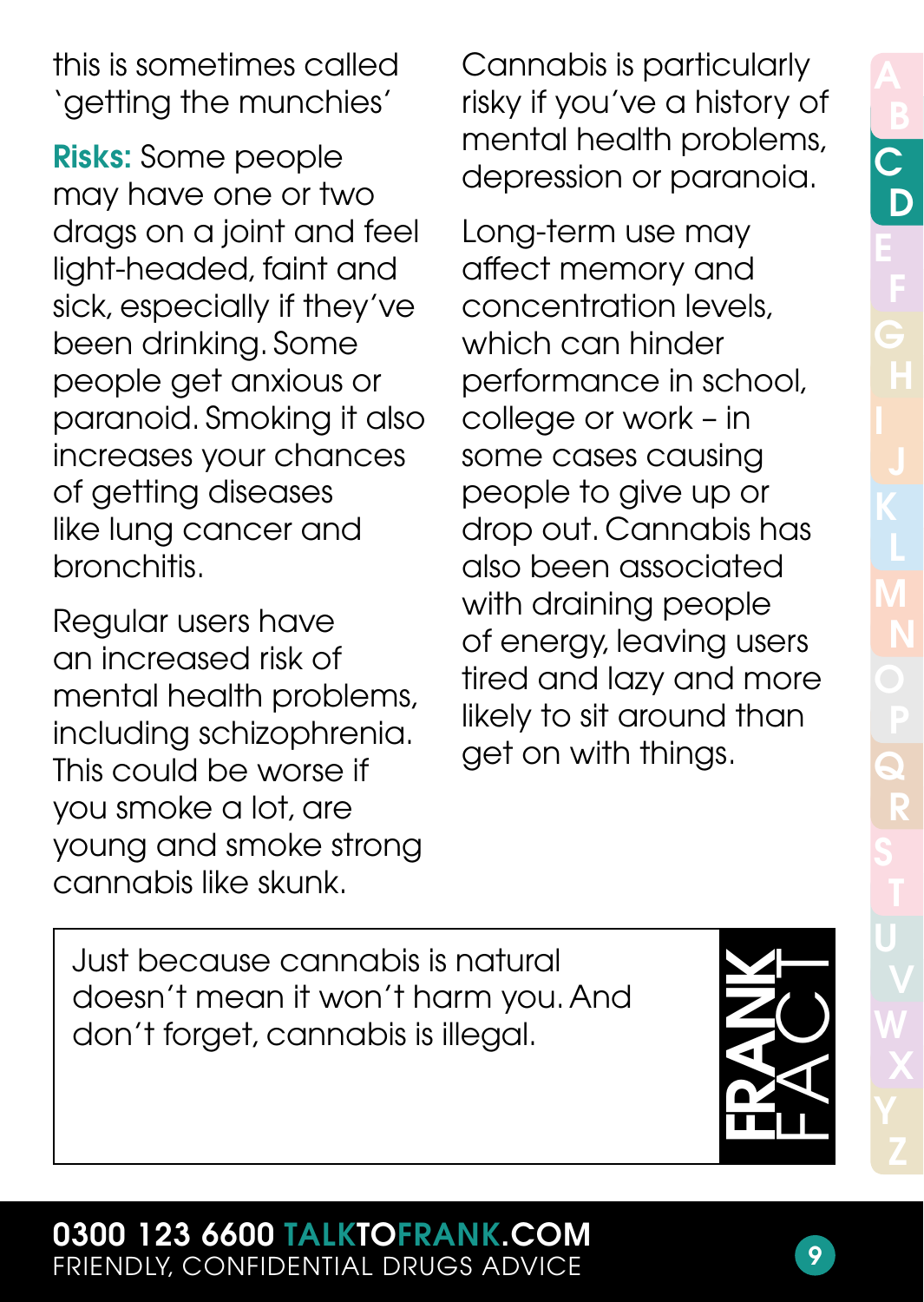

**Drugs cost.** If you take pills every weekend, you could easily end up spending quite a chunk of cash in a year just on the drugs. Stealing to pay for drugs can land you with a conviction.

And there are other costs too:

- to your health
- to your safety
- to your goals

#### Drugs can cost you even more.

#### Check out THE LAW on page 25.

The costs are not just financial. Socially and environmentally, drugs take their toll. Because drugs don't just affect the people who use them: they impact on the lives of people who become victims of drug-related crime, and on those who have to live with the mess that drug users leave behind.

They also affect workers in other countries who grow the raw materials, and the people who are involved in smuggling and transportation.



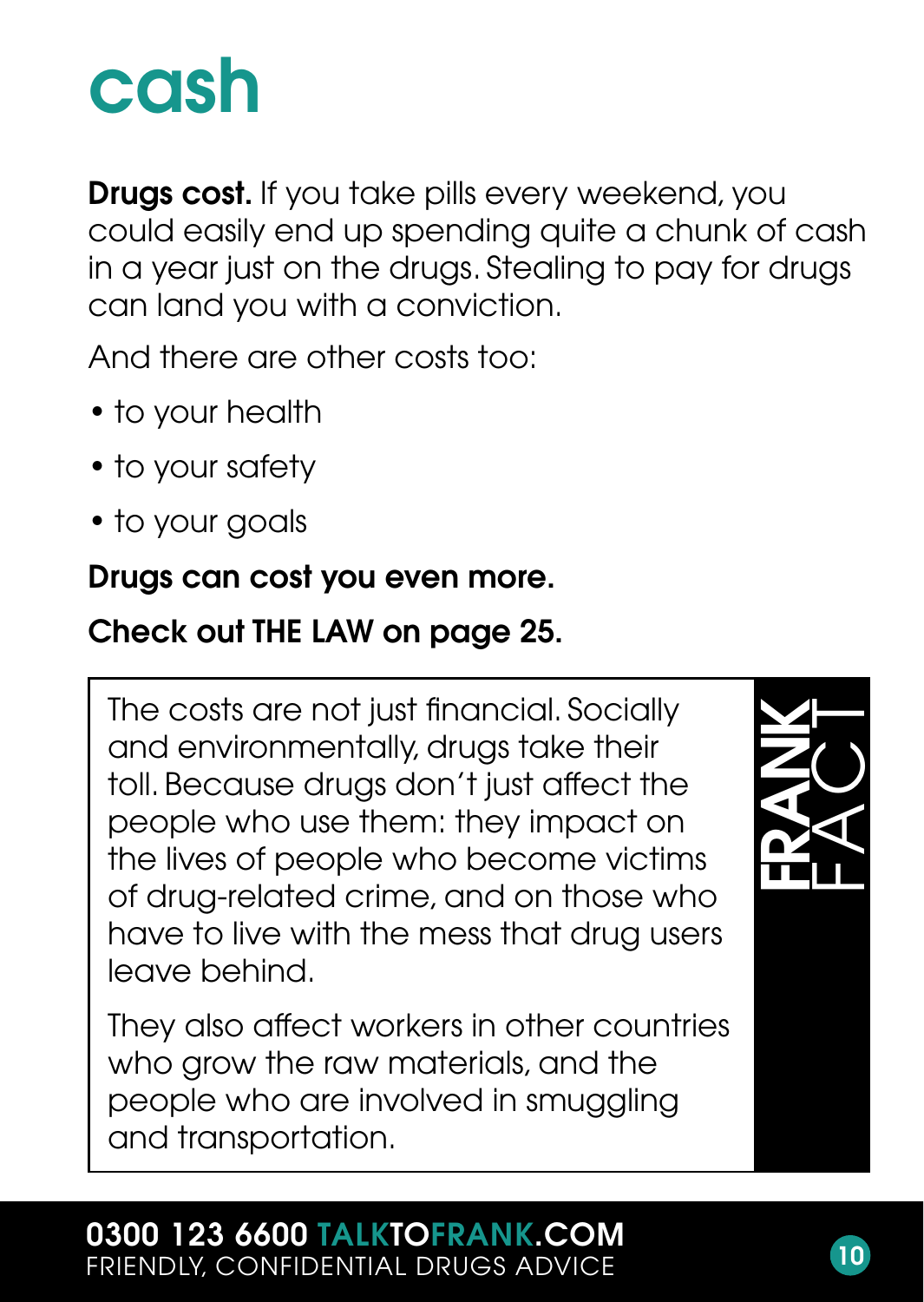### comedown

With drugs like cocaine, speed and ecstasy the high is followed by a comedown where you might feel tired, depressed or physically low.

With ecstasy, the comedown following weekend clubbing can last a few days, and some clubbers call it "mid-week flu". With crack cocaine the comedown is more of a crash and you might crave more of the drug. When they crash, some people can get irritable or aggressive.

So called 'Legal highs' share the same comedowns as illegal drugs – feeling tired, low, depressed – and for 'legal highs' the comedowns can be more much worse and longer lasting. In relatively rare cases, people have experienced psychotic episodes and have needed emergency medical care.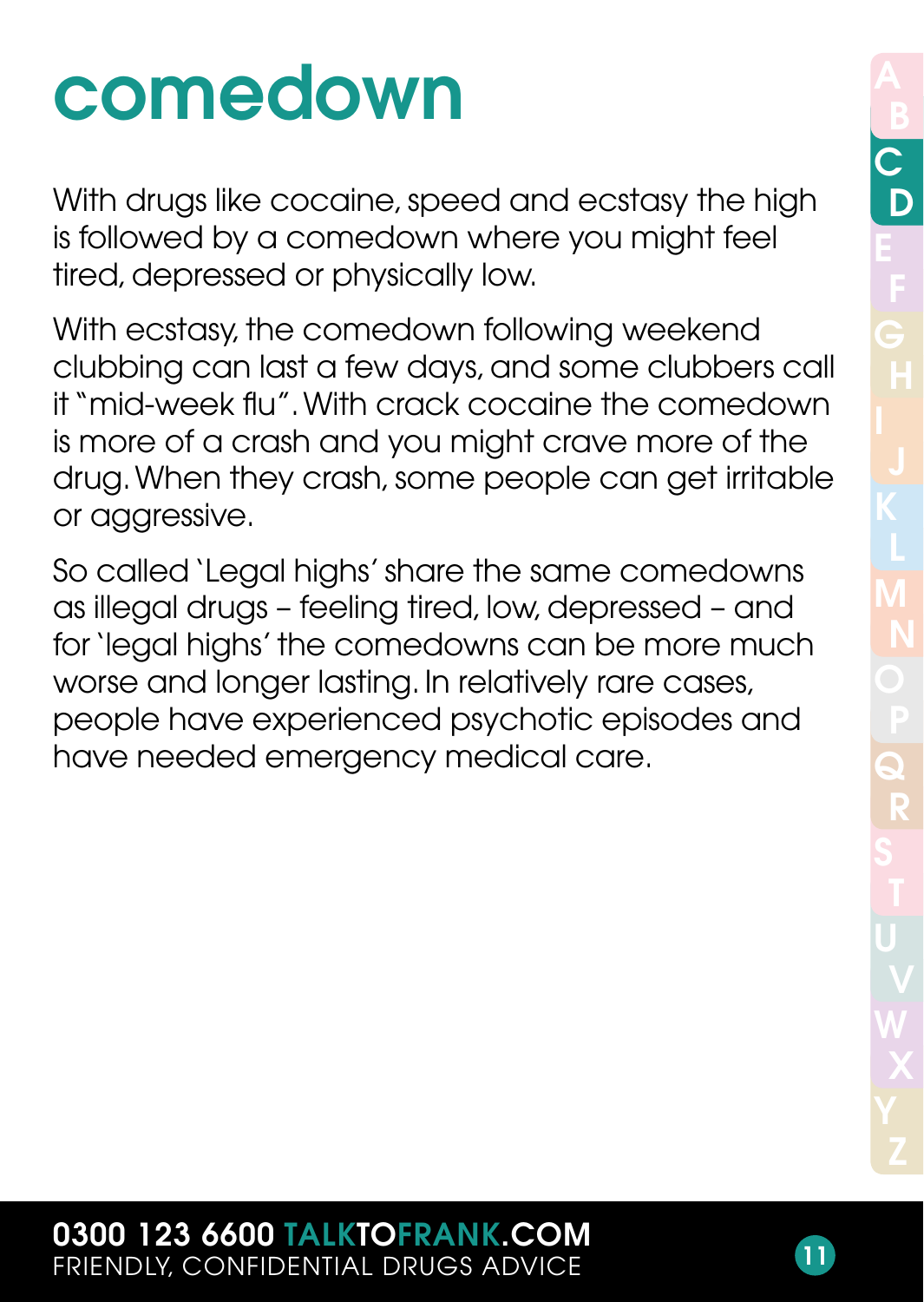### cocaine (class A)

Looks like: A white powder. It can be snorted, smoked or injected.

Effects: Makes you feel wide awake and confident. It can give your ego a real boost, so you might end up thinking you're the world's greatest flirt, dancer or comedian [although usually you're not!].

Risks: Because cocaine is really addictive, a habit can be expensive. Snorting it can destroy the inside of your nose and high doses can stop you breathing. Even young people can have a fit or heart attack after taking too much and people have died from overdose.



The hit is quite shortlived – 20-30 minutes – so people are often tempted to take more. After a big night on coke you might feel like you've got flu.

Using it regularly can make you feel run-down, panicky and reduce your sex drive.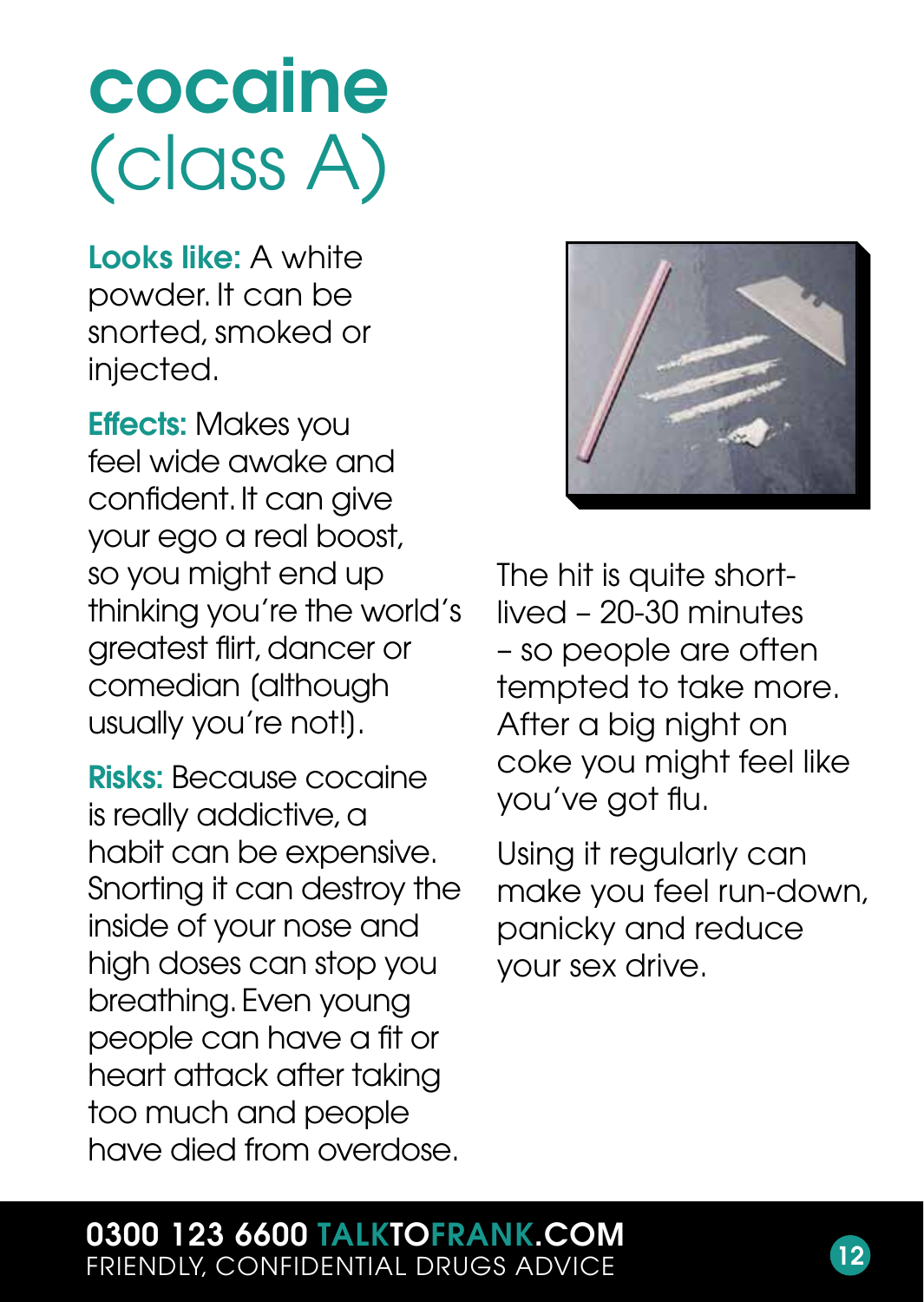### **crack** cocaine (class A)



Looks like: Small lumps or rocks

about the size of a raisin. It's called crack because it makes a crackling sound when it's being burnt. Usually smoked or it can also be injected.

Effects: Same short-lived effects as snorting cocaine, but much stronger and a more intense high.

Risks: Crack cocaine is extremely addictive and it's an expensive habit because the effects wear off so quickly. It can cause mood swings and massive paranoia. High doses can raise your temperature and stop you breathing and, if you overdose, it can lead to a heart attack and can be fatal. Heavy users often get anxious and paranoid, have trouble sleeping and feel sick quite a lot.

## crystal meth  $s_{ee\,page 34}$

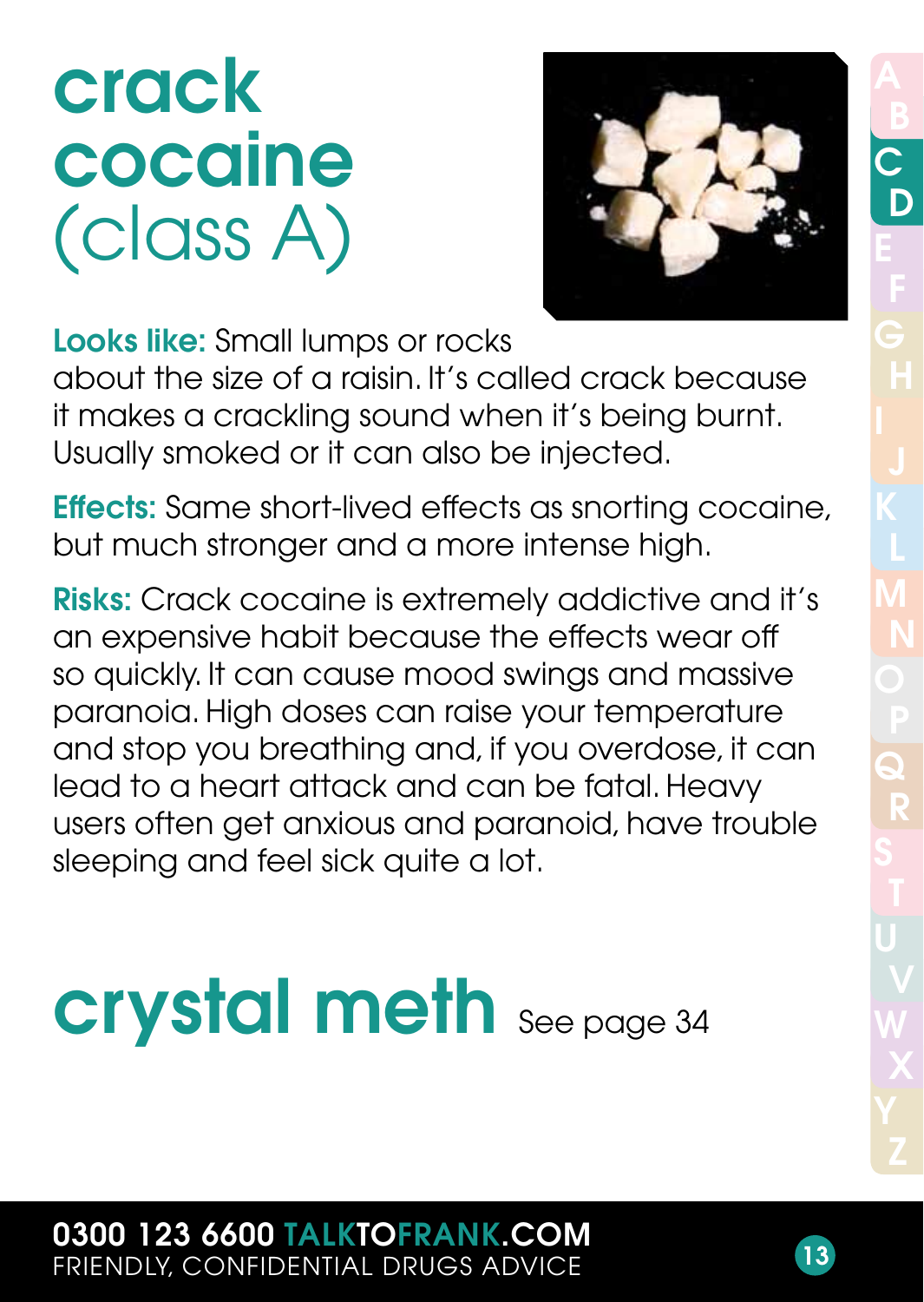### depression

Feeling a bit low or moody the day after – or sometimes even longer – is part of the deal with most drugs.

Sometimes it gets more serious. If things don't make sense any more and you want to curl up and hide, you probably need to talk to someone who can help, such as your GP.



# drug driving

You know that drink-driving is illegal. What you might not know is that driving when high is also illegal – and you can still be unfit to drive the day after using a drug. You can get a heavy fine, be disqualified from driving or even go to prison.

You need co-ordination, anticipation, concentration and good judgement to drive safely. And all of these things can go out of the window if you're on drugs. If you drive whilst on drugs you not only risk your life but your friends' lives too.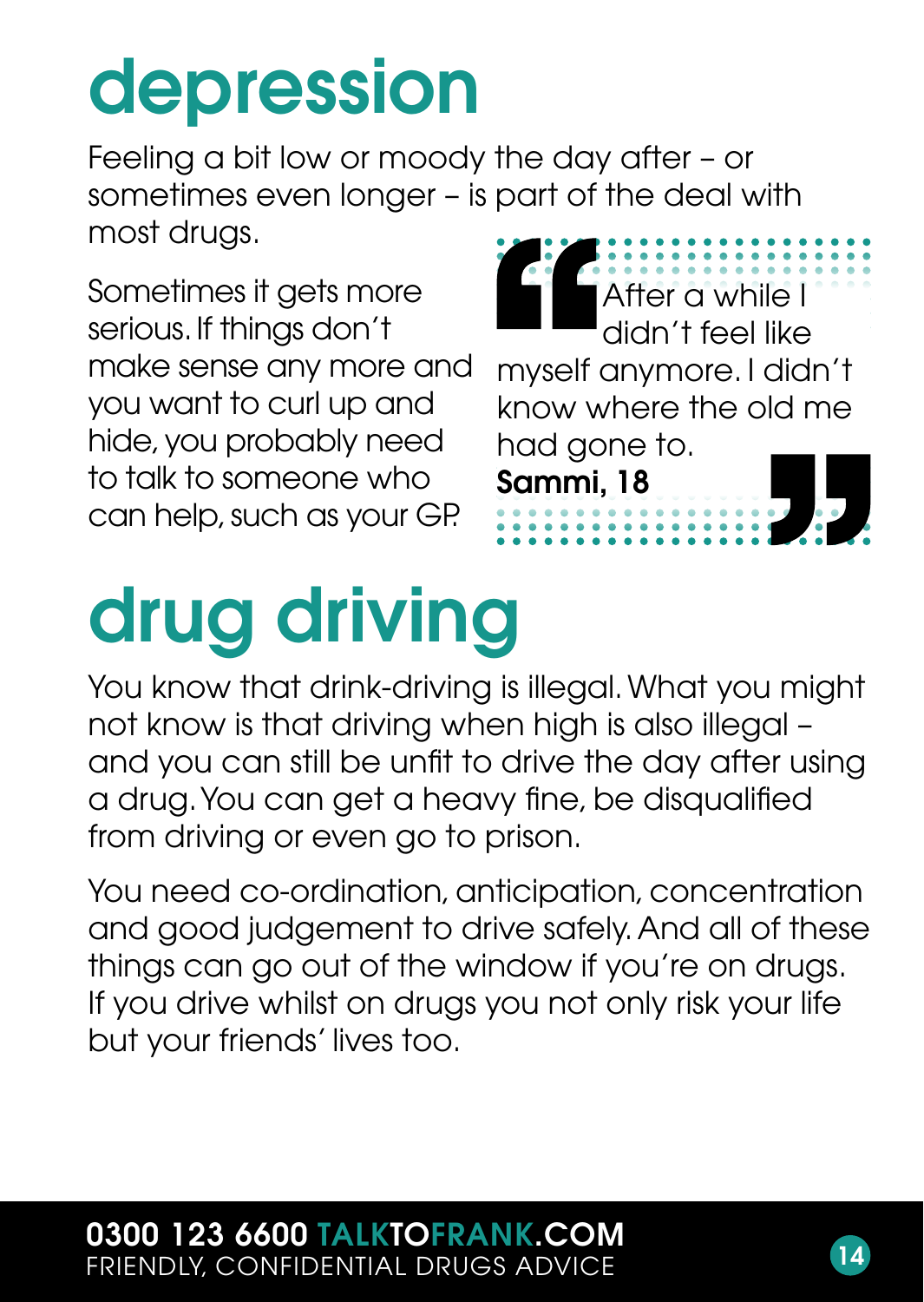### ecstasy (class A)

Looks like: Pure ecstasy is a white crystal powder called 'MDMA'. Ecstasy sold on the street usually comes in tablets and is unlikely to be pure MDMA. It also comes in all sorts of colours and designs, and can sometimes be sold as powder.

Effects: You have loads of energy. Sounds, colours and emotions feel more intense – you might feel like you love everyone around you.

Risks: Ecstasy can cause anxiety, panic attacks and confusion. It raises your temperature and makes your heart beat faster. Be careful though,



as drinking too quickly interferes with your body's salt balance, which can be as deadly as not drinking enough water. Reduce the risks by sipping no more than a pint of water or nonalcoholic fluid every hour. There have been over 200 reported ecstasyrelated deaths in the UK since 1990.

You never know what you're getting with an E or how you'll react.

See HARM (page 19)

What's in your E? See X – the 'unknown' (page 49)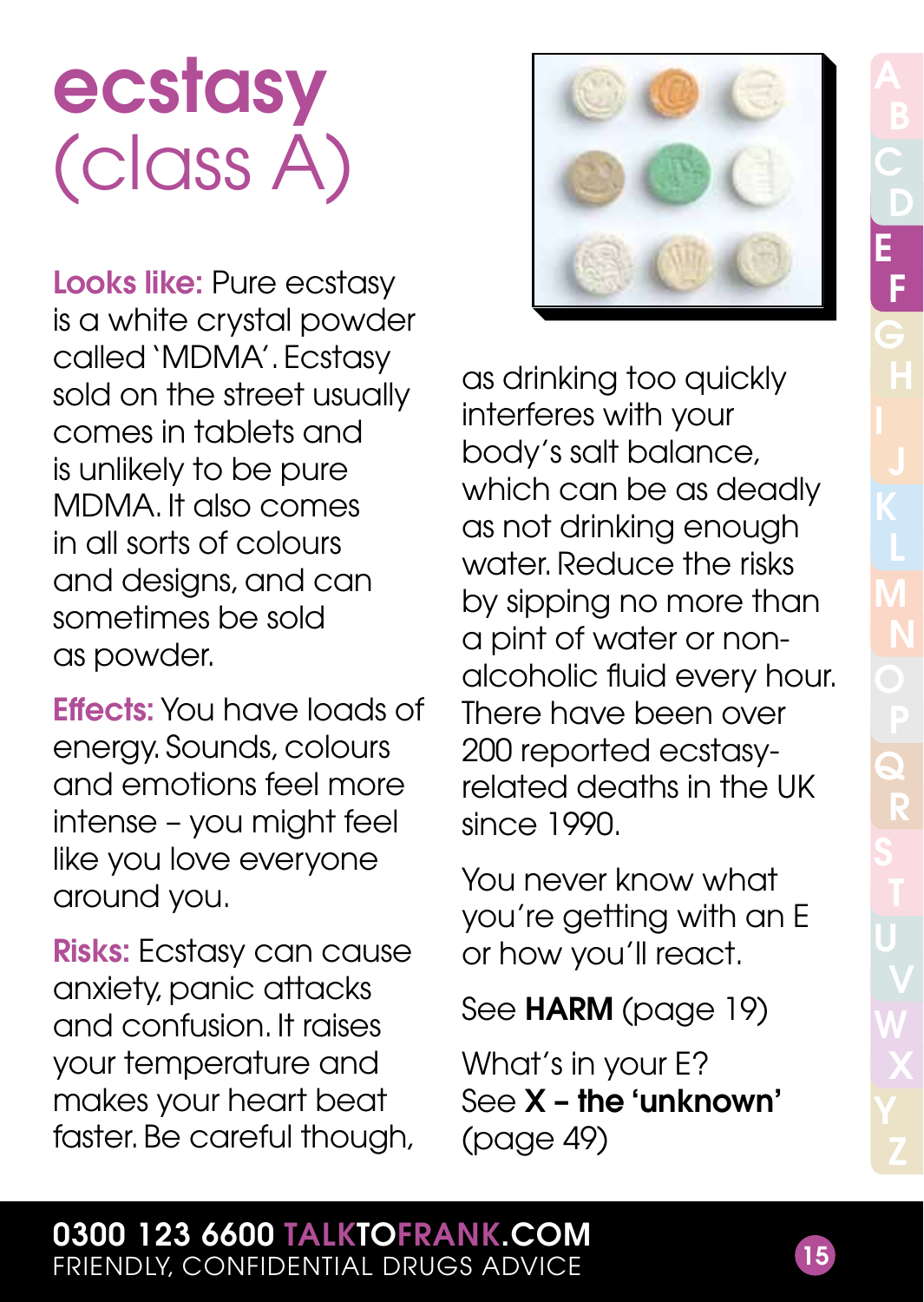### FRANK

#### FRANK is here to give you friendly, confidential advice on any subject related to drugs:

- what they are and what they do
- pressure from your mates
- looking after yourself
- what to do if things go wrong
- where to get help locally

FRANK is available 24 hours a day, 7 days a week. Calls are free from landlines and some mobiles. You can talk to FRANK confidentially:

- on 0300 123 6600
- by **textphone** (for the hard of hearing) 0300 123 1099
- by going to www.talktofrank.com
- by emailing frank@talktofrank.com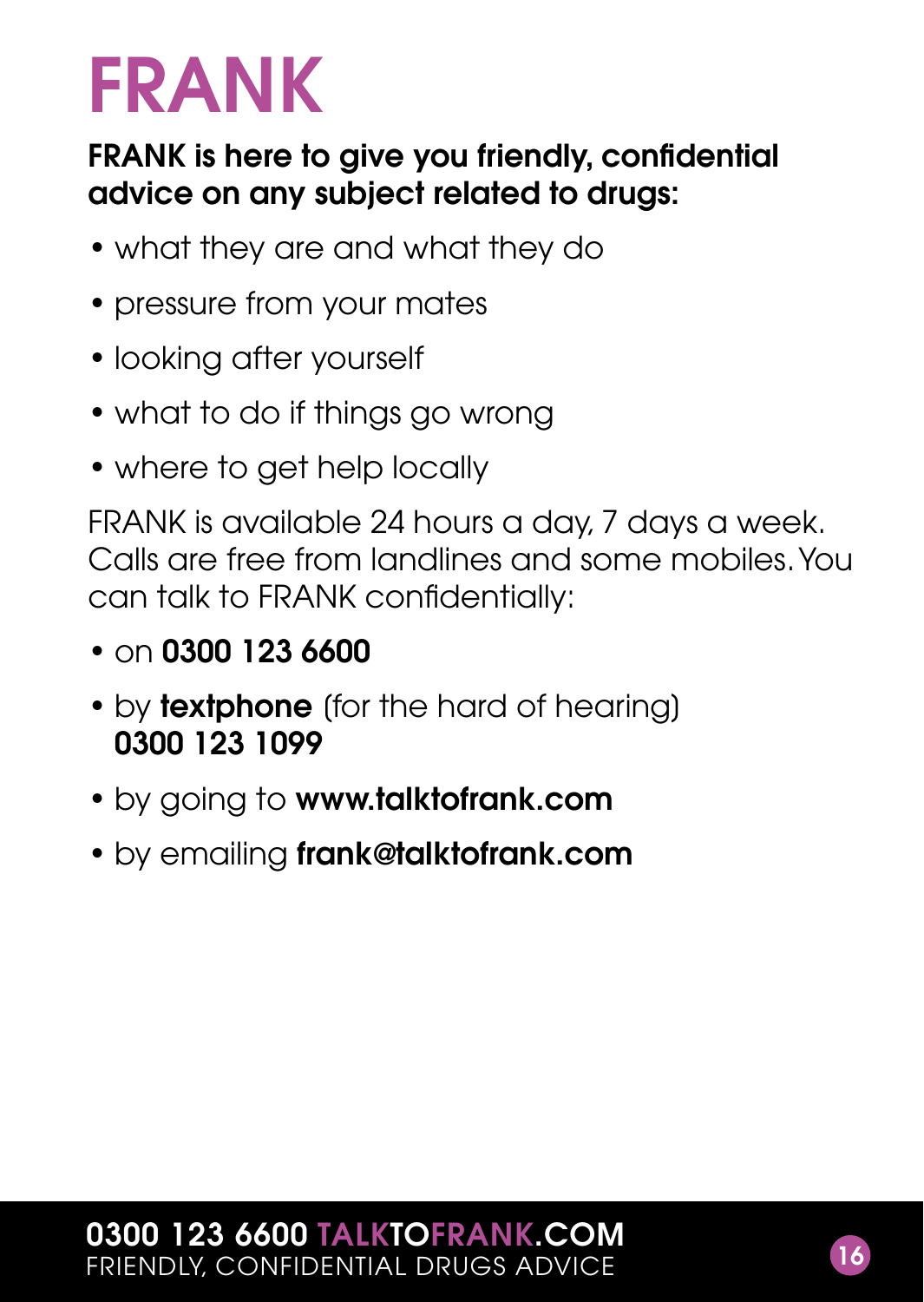### gases, glues and aerosols and other volatile substances

Looks like: Gas lighter refills, cans of hairspray, deodorants, air fresheners, tins or tubes of glue and nail varnish.

**Effects:** Makes you feel dizzy and lose your inhibitions.

Risks: Volatile substances can lead to coma and heart problems and can kill you instantly. People have died the first time they've used them. Squirting gas products into your mouth is particularly dangerous and deadly. It makes your throat swell so you can't breathe and makes your heart slow down. It's important not to scare or chase someone

who is high on a volatile substance as a sudden shock can be fatal.

They can seriously affect your behaviour and judgment so you might try something stupid and dangerous. At the very least, you could get a red rash around your mouth, be sick or pass out.

It is against the law for a shopkeeper to sell volatile substances product to someone under 18 if they suspect they might use it to get high.



#### 0300 123 6600 TALKTOFRANK.COM FRIENDLY, CONFIDENTIAL DRUGS ADVICE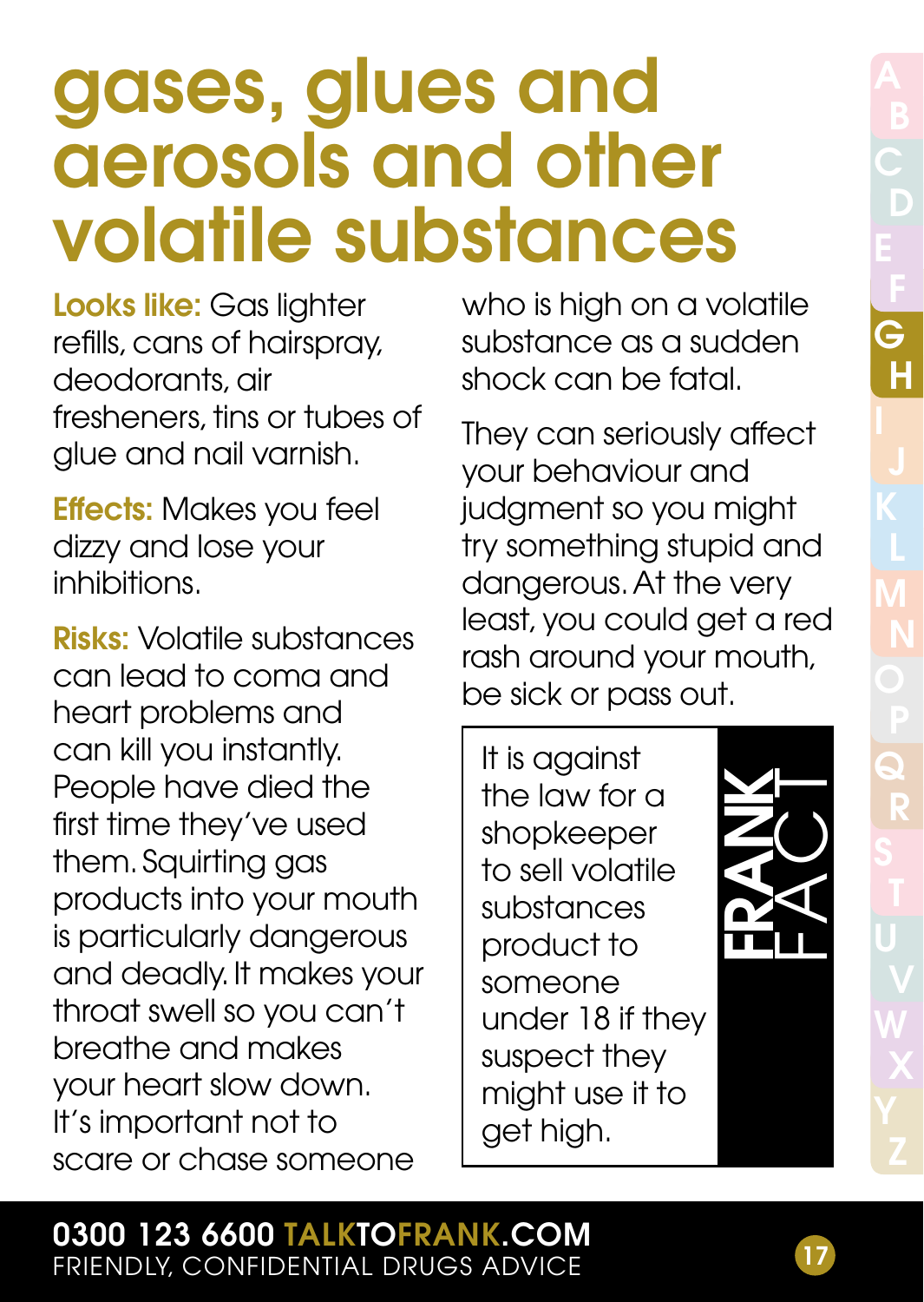### GHB and GBL (class C)

Looks like: They are clear liquids with no smell, which taste slightly salty. They come in small bottles or capsules. Sometimes comes in powder form. GHB and GBL have much the same effect, because GBL is turned into GHB by the body.



**Effects:** Can make you feel euphoric, sensual and uninhibited. Effects can last up to a whole day.

Risks: You might feel sick, you can get muscle tremors and you might lose consciousness. It can be fatal or you may end up in a coma if it's mixed with alcohol or other drugs. Take too much and you'll start to feel sleepy and out of it – putting your safety at risk. We don't know what the long-term effects of GHB are , you can become physically dependent on high doses with dangerous withdrawals in some people.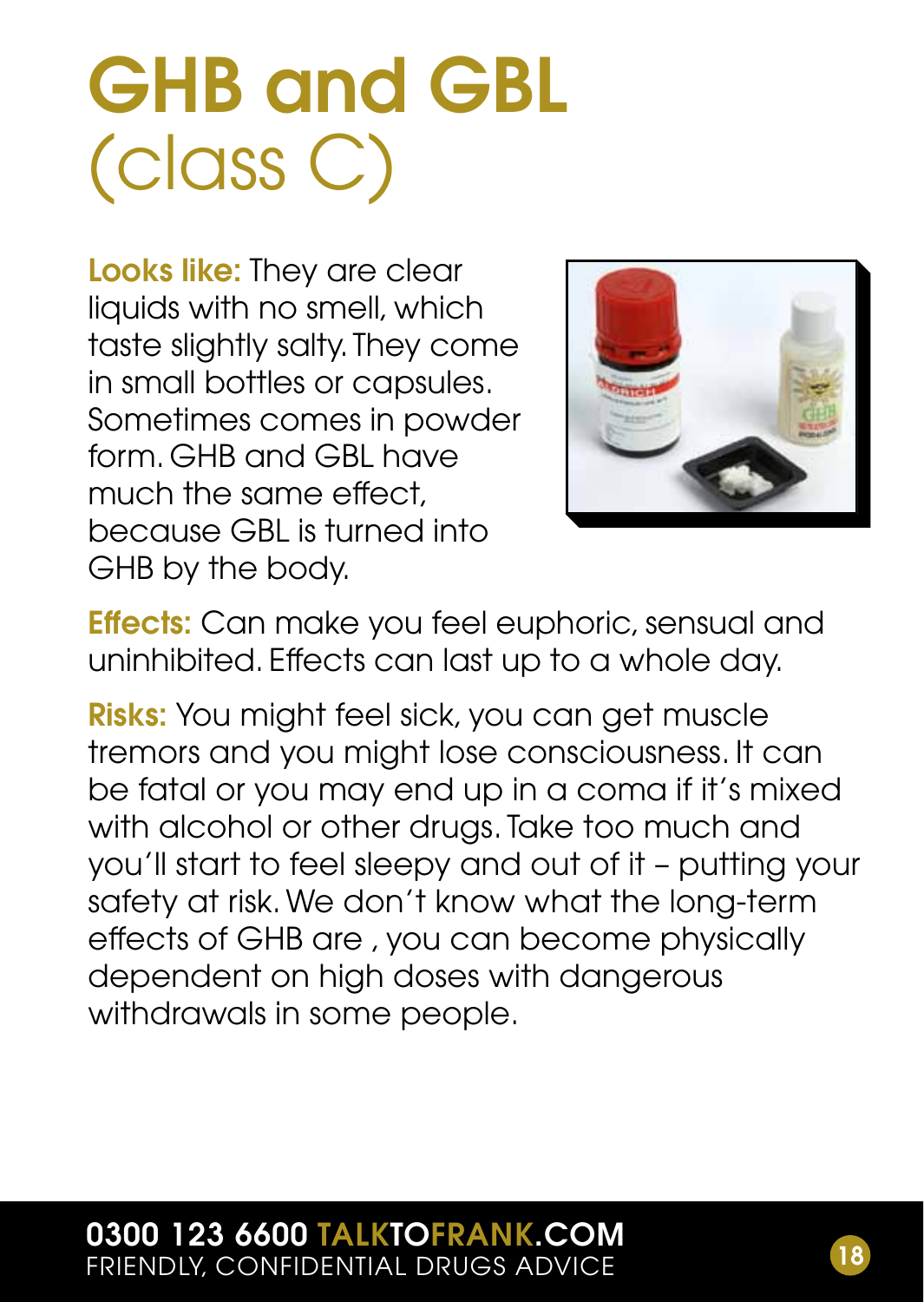### harm

### FRANK ADVICE

Safety substances are not safe and can cause **long-term harm.** The only safe option is not to use drugs at all.

Anyone who does take drugs should:

- avoid mixing drugs see MIXING IT (page 35) for more info
- pace themselves it can take a while for some substances to kick in
- take a break if they're dancina, they should take regular breaks to cool down, drink water and check how they're feeling
- keep hydrated (especially if taking ecstasy or speed while clubbing]. It's best to sip fruit juice or isotonic sports drinks regularly [no more than a pint an hour]
- keep track of the amount they're using -to avoid an overdose
- stay with other people especially if they start to feel ill – see recovery position (page 39)
- take it easy the morning after to help their body recover. That means simple, healthy stuff like water, toast and orange juice

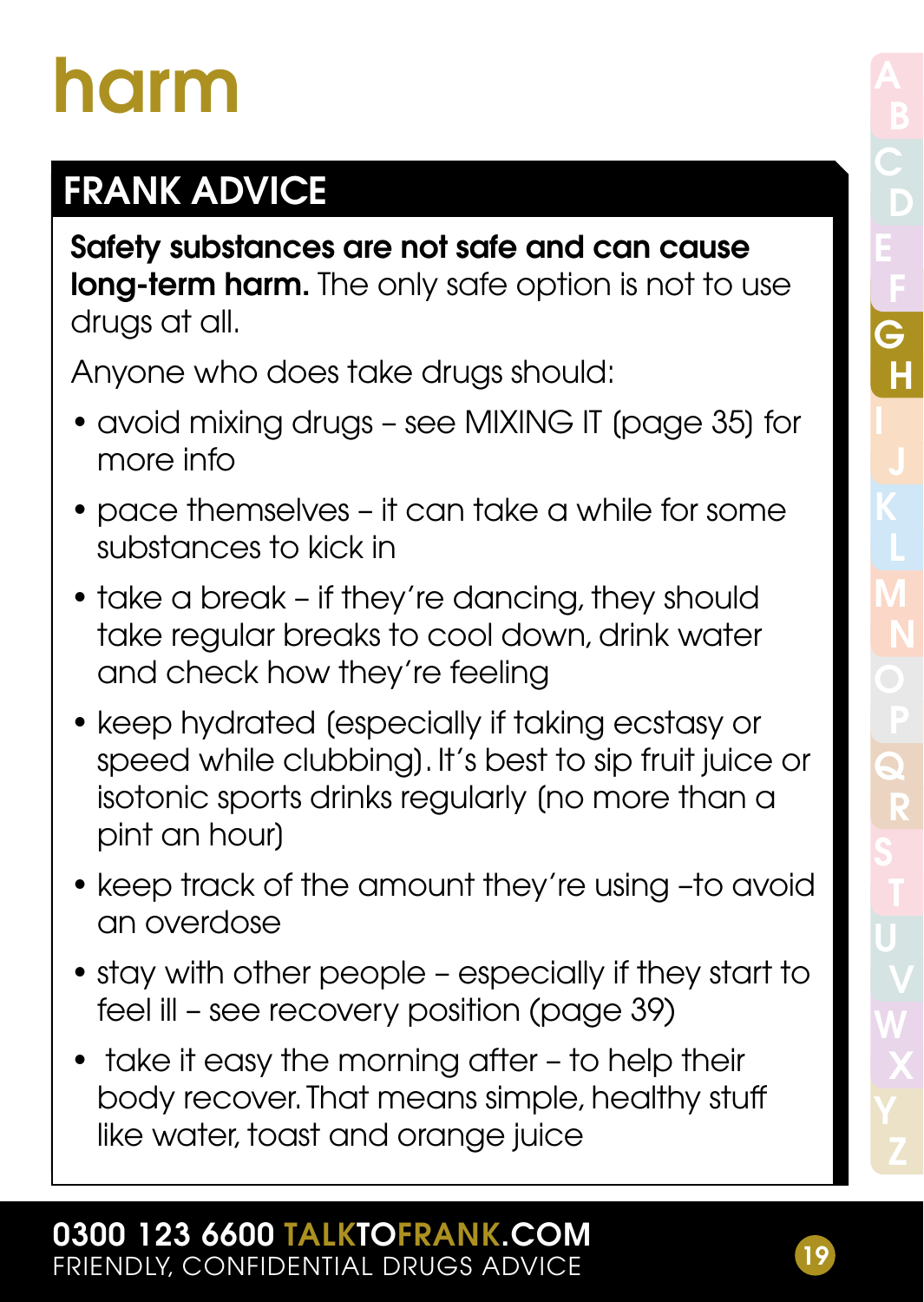### **Haylee**

The first time I took coke I was at a party and up for a good time. I felt like I was IT after I'd done it. After a while, coke was ruling my social life. But the highs weren't as good as they used to be, so when someone suggested crack I decided to try it. Before long, that was what I'd choose if I could get my hands on it. The only thing was, I always felt really ill afterwards. One night, a couple of guys I was with were smoking heroin to get through the crash. They said I should take some. I'd always seen myself as someone who took drugs to have a laugh. This made me realise I was in too deep. Getting into heroin was never part of the plan. Haylee, 17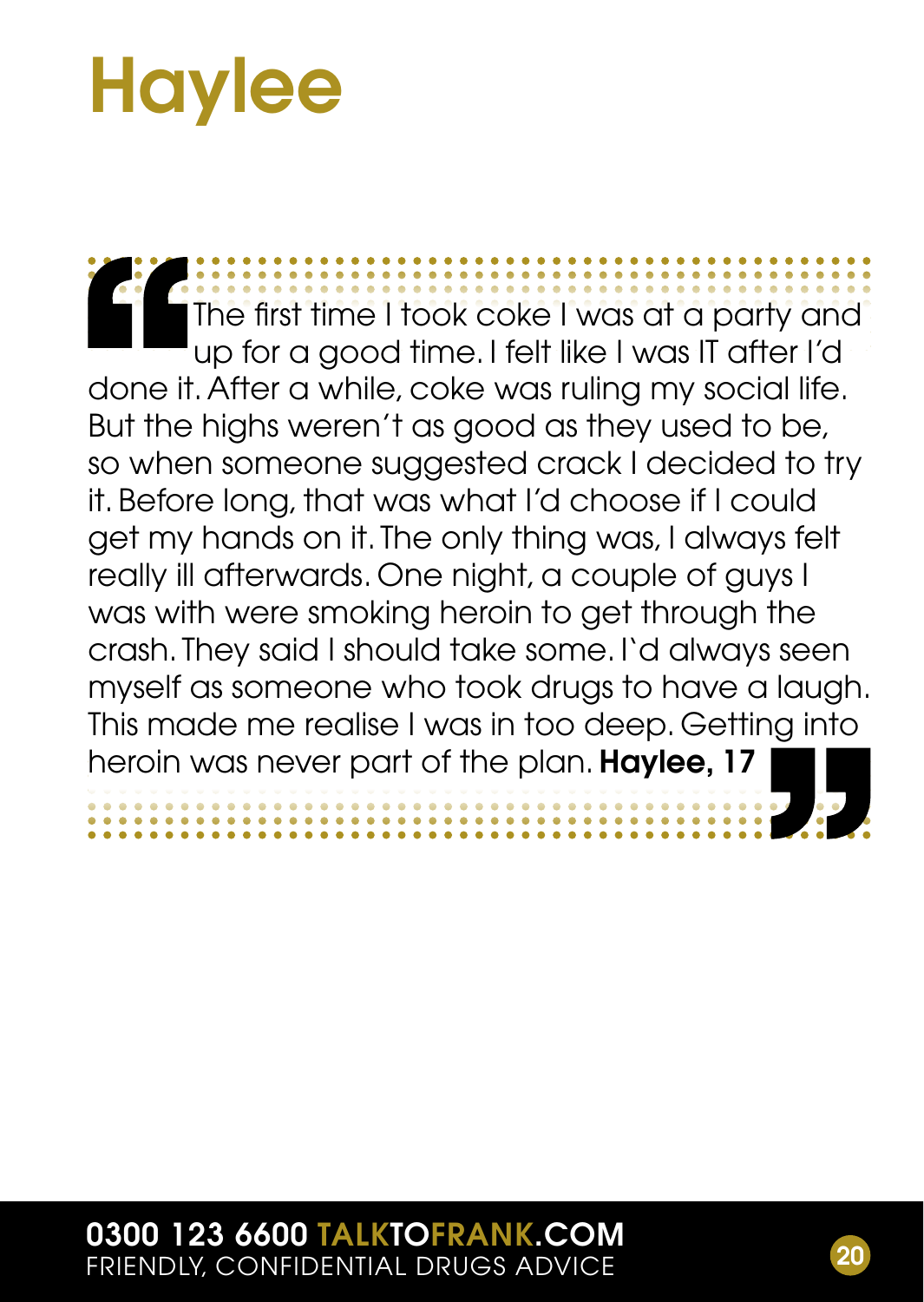### heroin (class A)

Looks like: Pure heroin is white and is rarely seen on the streets. Street heroin is more



likely to vary in colour from dark brown to yellowish off-white. It can be smoked, snorted or dissolved in water and injected or heated and inhaled [called 'chasing the dragon'].

**Effects:** Heroin slows your body down and stops pain. Most people get a big rush or buzz a few minutes after taking it, which can make them feel good about themselves.

Risks: Heroin is very addictive and your body gets used to it very quickly so you have to take more and more just to feel 'normal' and avoid severe withdrawals. You can get sleepy, dizzy or vomit; too much can put you in a coma or even kill you, especially if taken with alcohol. If you take it with other drugs – including alcohol – you are more likely to overdose.

See page 23 for info on INJECTING

Also see UNCONSCIOUS

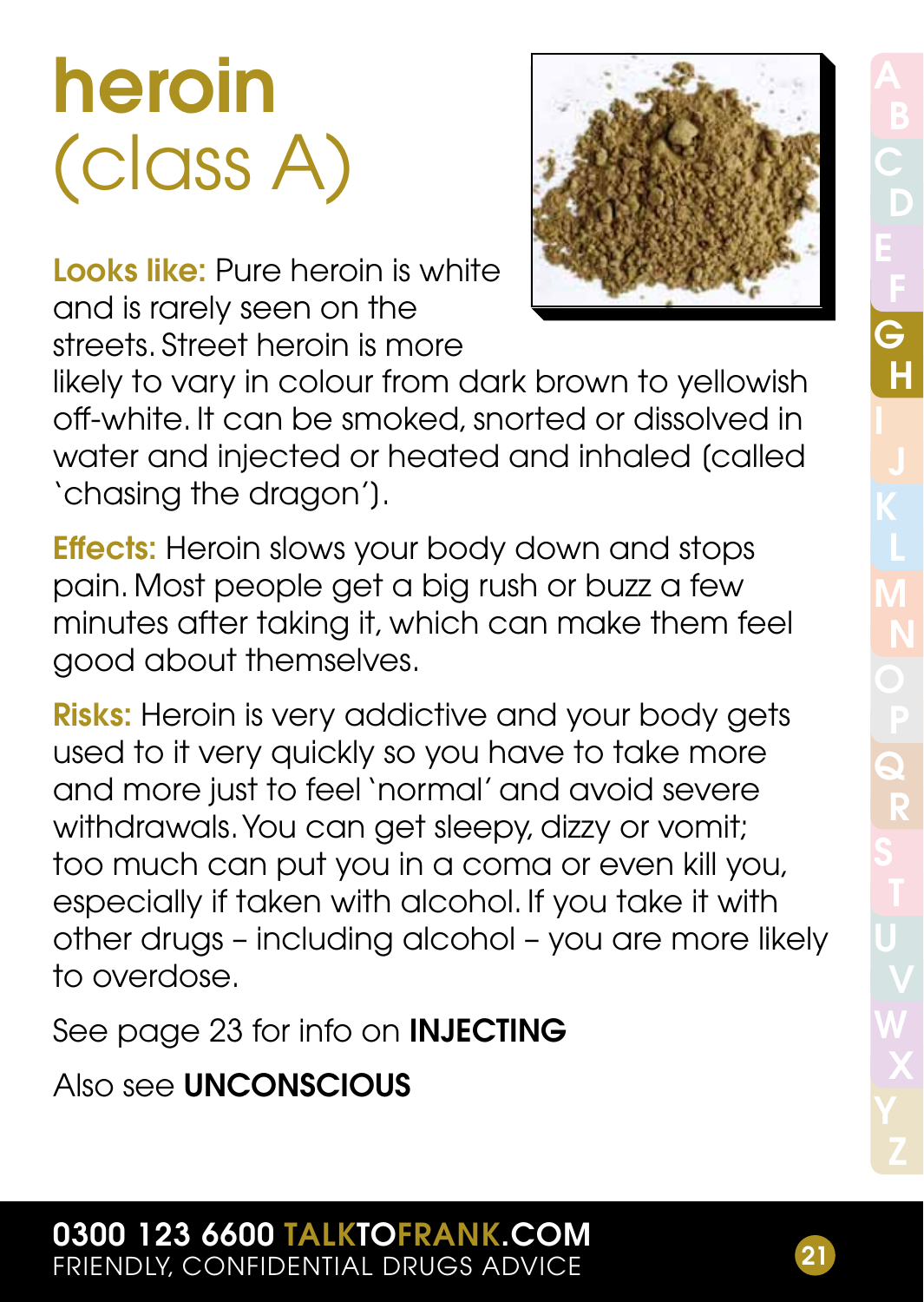### holidays

#### Wish you were here?

Weather is hot  $-$  so there's more chance of getting dehydrated if you're taking ecstasy or speed. Putting alcohol into the mix can make things even worse.

Loads to do – but don't get off your head so you can't find your way back to your hotel or end up doing something you regret.

New experiences –

different food, scenery, clubs and people. Is it wise to experiment with something like drugs when you're in an unfamiliar place? And that's without the risks you face if you get caught [see FRANK fact).

Friendly locals – and you'll be treated like a local if you get caught with drugs.

Some countries have much stricter laws than in the UK – there's a death sentence for some drug offences in Thailand, Malaysia, Singapore, Indonesia, Iran and Algeria. Some countries will not let you in in the first place if you have a drug conviction.





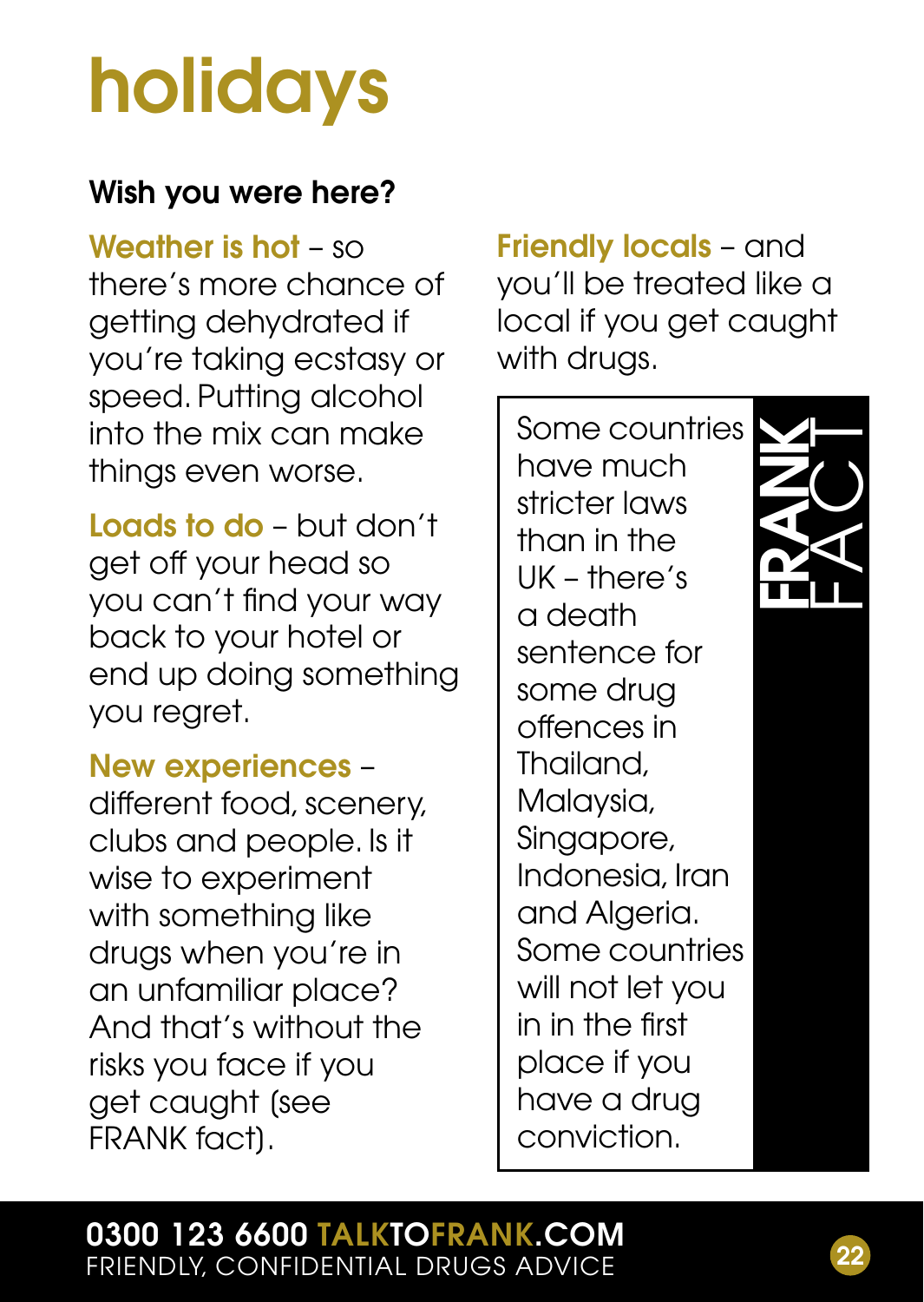# **injecting**

#### Cocaine, crack cocaine, heroin, ketamine, mephedrone and speed are sometimes injected.

It takes the drug straight into the bloodstream so it gives people a quicker, bigger high. But injection carries more risks to your health and the law tends to be stricter on offences which involve drug injection.

Injecting can massively increase the risk of an overdose, cause vein damage, ulcers and gangrene and spread HIV and viral hepatitis. Injecting a 'speedball' – cocaine and heroin – can be deadly.

### jobs

#### Drugs can make a job – or school or college – really hard work.

They can mess up the way you act, how well you can focus, what you remember and how you deal with people. And a drug conviction might stop you getting your dream job or lose the one you have.



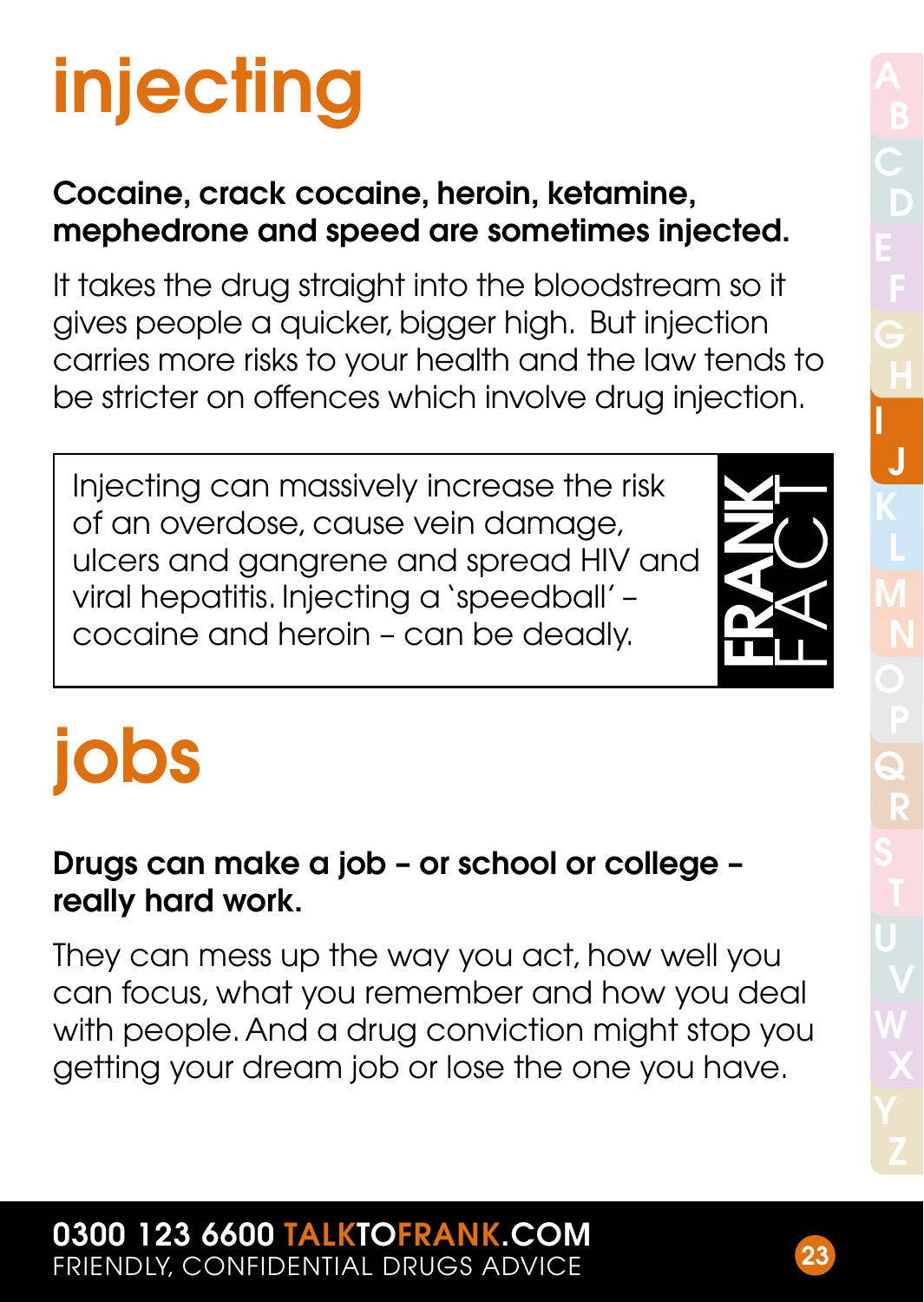### ketamine (class C)

Looks like: Usually comes as a grainy white powder which is snorted or bought as a tablet. Can also be supplied as liquid which is usually injected.

**Effects:** Ketamine makes you hallucinate (see and hear things that aren't there).



You can experience the effects for up to 3 hours [depending on the dose] and you might have an 'out of body' experience.

Risks: It's an anaesthetic and stops you feeling pain, so you're in danger of injuring yourself badly without knowing you've done it. Sometimes people are physically incapable of moving. It can cause panic attacks, depression and, in large doses, can make mental health problems like schizophrenia worse. Large doses can make it difficult to breathe and can cause heart failure. If you're sick, there's a risk you could choke on your vomit.

See SAFETY [page 40]

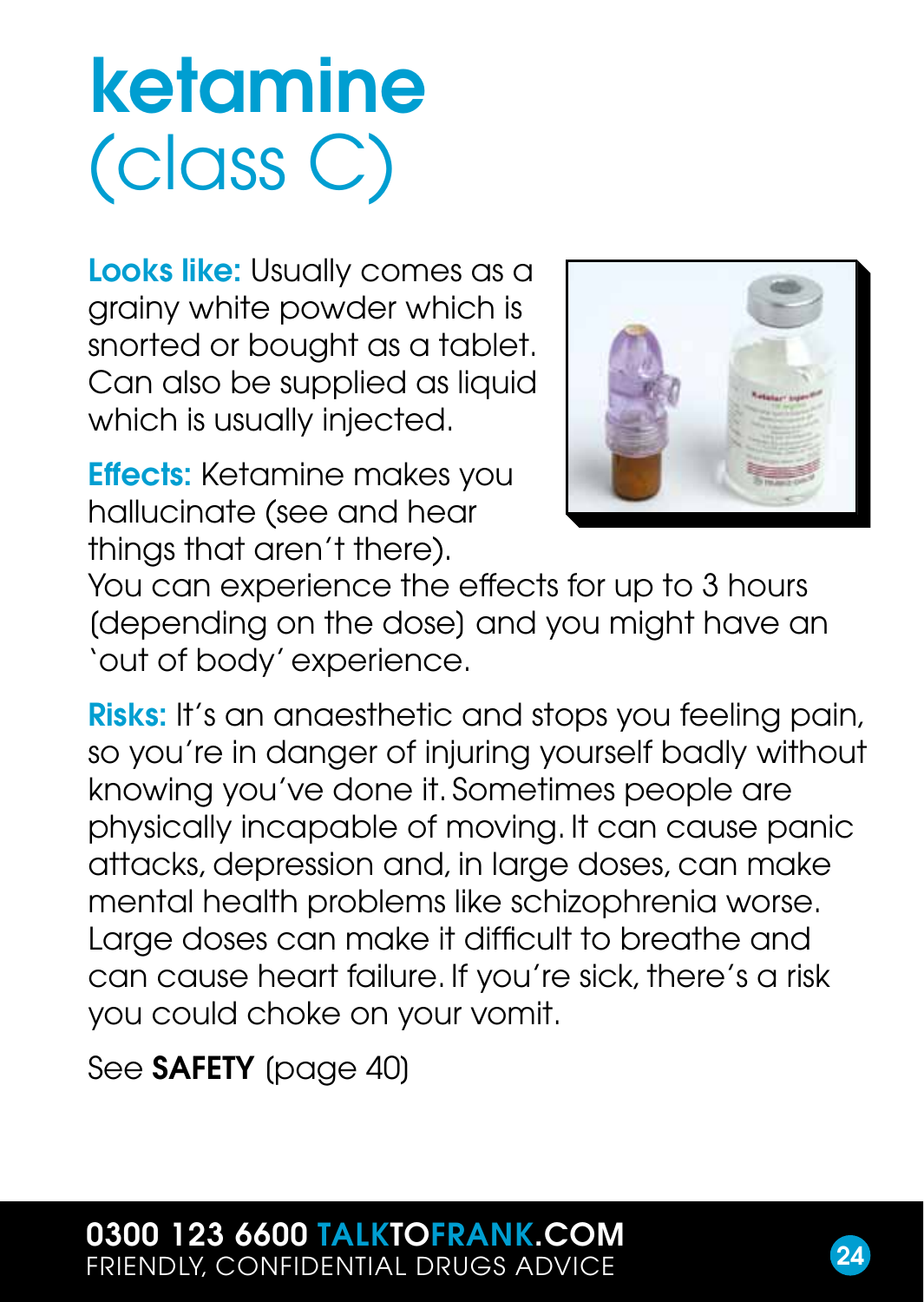### the law

#### **Possession**

If you are caught with drugs the police will always take action, even if it's only a small amount. What happens depends on the circumstances. You might get a warning and have the drug confiscated or, if it's more serious, you will be arrested. The police will think it's more serious if:

- you've been caught with class A drugs
- this isn't the first time you've been caught

#### **Dealing**

#### (which includes the offences Possession With Intent to Supply, Offer to Supply and Supply)

Dealing is much more serious and includes being caught with drugs that you were going to share with your mates.

A drug dealer could end up in jail for a long time [see maximum penalties on page 26].

A criminal record could affect your chances of getting a job or going on holiday abroad. Remember – drug-driving is as illegal as drink-driving and carries the same penalties.

F



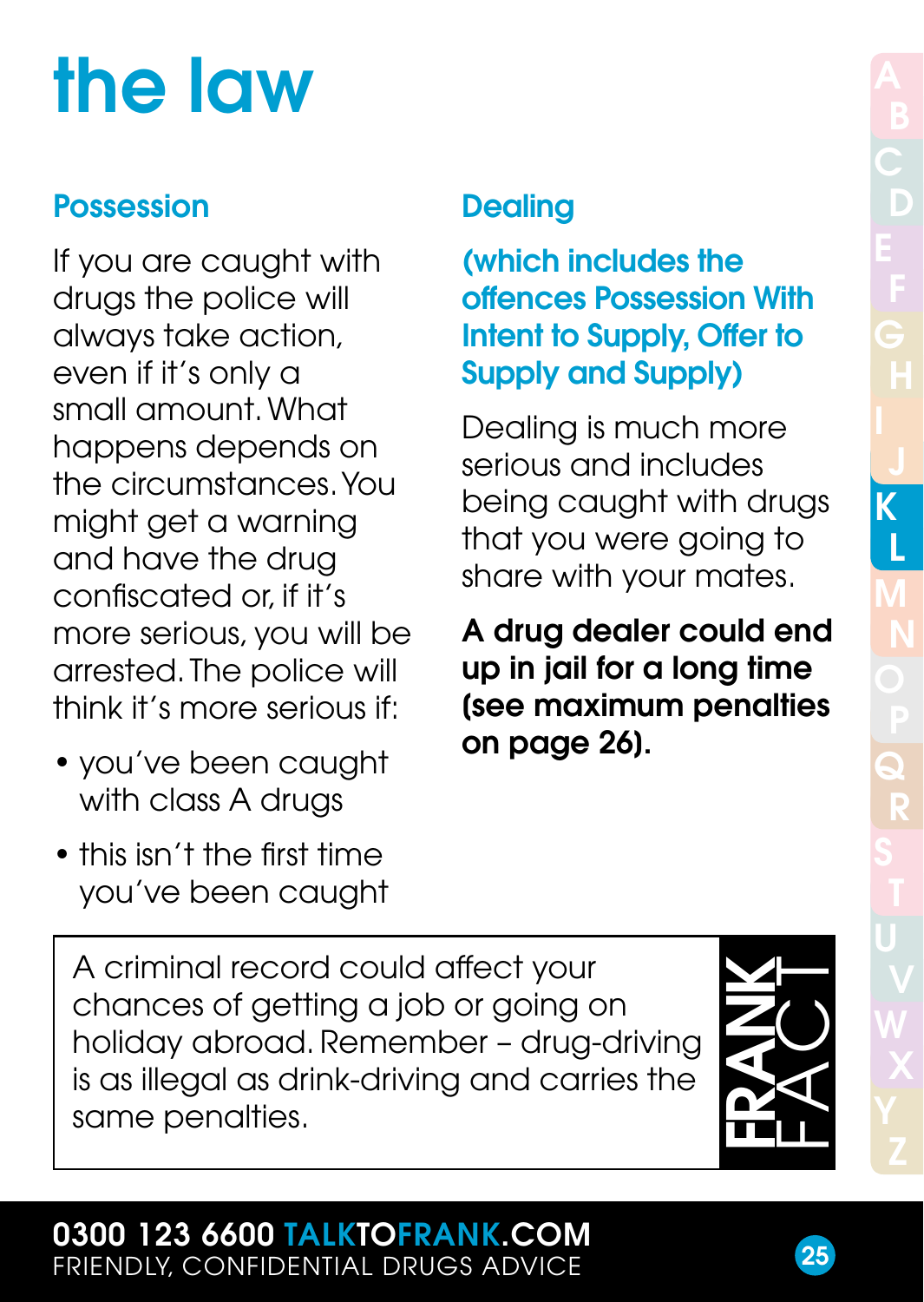#### The Classes of illegal drugs

Illegal drugs are put into categories: Class A, B and C. Some drugs may also be temporarily illegal for up to 12 months. These are known as 'temporary class drugs'.

| Drug                                                                              | <b>Maximum penalties</b>                                                                        |
|-----------------------------------------------------------------------------------|-------------------------------------------------------------------------------------------------|
| Class A -<br>cocaine and                                                          | <b>Possession</b> $-7$ years in prison<br>and/or an unlimited fine                              |
| crack cocaine.<br>crystal meth,<br>ecstasy, heroin,<br>LSD and magic<br>mushrooms | Possession with intent to<br>supply or supply<br>- Life in prison and/or an<br>unlimited fine   |
| Class B -<br>cannabis,                                                            | <b>Possession</b> $-5$ years in prison<br>and/or an unlimited fine                              |
| mephedrone,<br>synthetic<br>cannabinoids,<br>methoxetamine<br>and<br>amphetamines | Possession with intent to<br>supply or supply $-14$ years in<br>prison and/or an unlimited fine |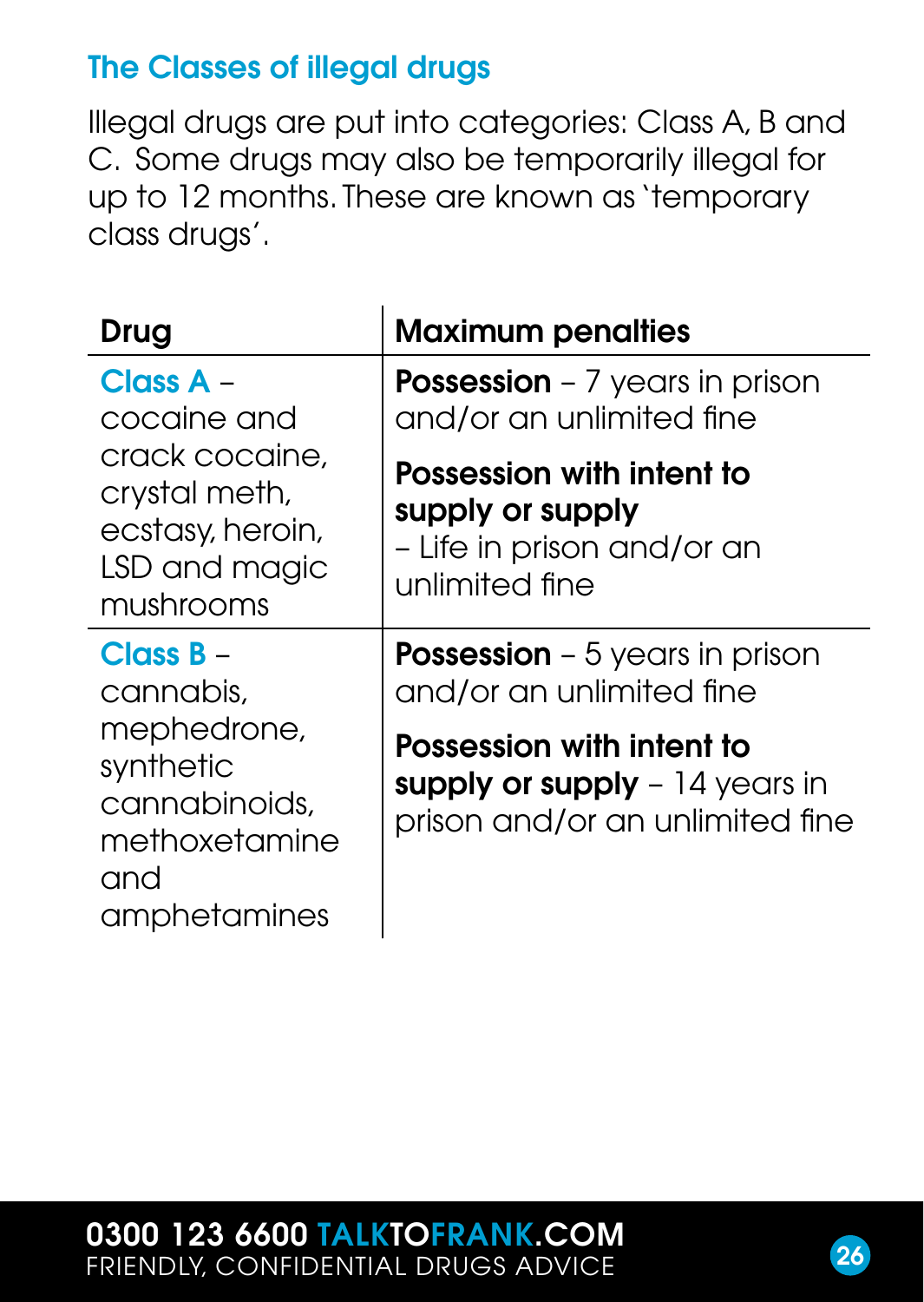| วท     |   |
|--------|---|
|        |   |
|        |   |
| s in   | Ķ |
| I fine |   |
|        |   |
| take   |   |
| cted   |   |
|        |   |
|        |   |
| s in   |   |
| fine.  |   |
|        |   |
|        |   |
|        |   |
|        |   |
|        |   |
|        |   |

| Drug                                                                           | <b>Maximum penalties</b>                                                                                                     |
|--------------------------------------------------------------------------------|------------------------------------------------------------------------------------------------------------------------------|
| Class C -<br>anabolic steroids.<br>GBL, GHB,<br>ketamine and<br>tranquillisers | <b>Possession</b> $-2$ years in prison<br>and/or an unlimited fine                                                           |
|                                                                                | Possession with intent to<br>supply or supply $-14$ years in<br>prison and/or an unlimited fine                              |
| <b>Temporary</b><br><b>Class Drugs</b>                                         | <b>Possession</b> – No possession<br>offence but the police can take<br>away and destroy a suspected<br>temporary class drug |
|                                                                                | Possession with intent to<br>supply or supply $-14$ years in<br>prison and/or an unlimited fine.                             |

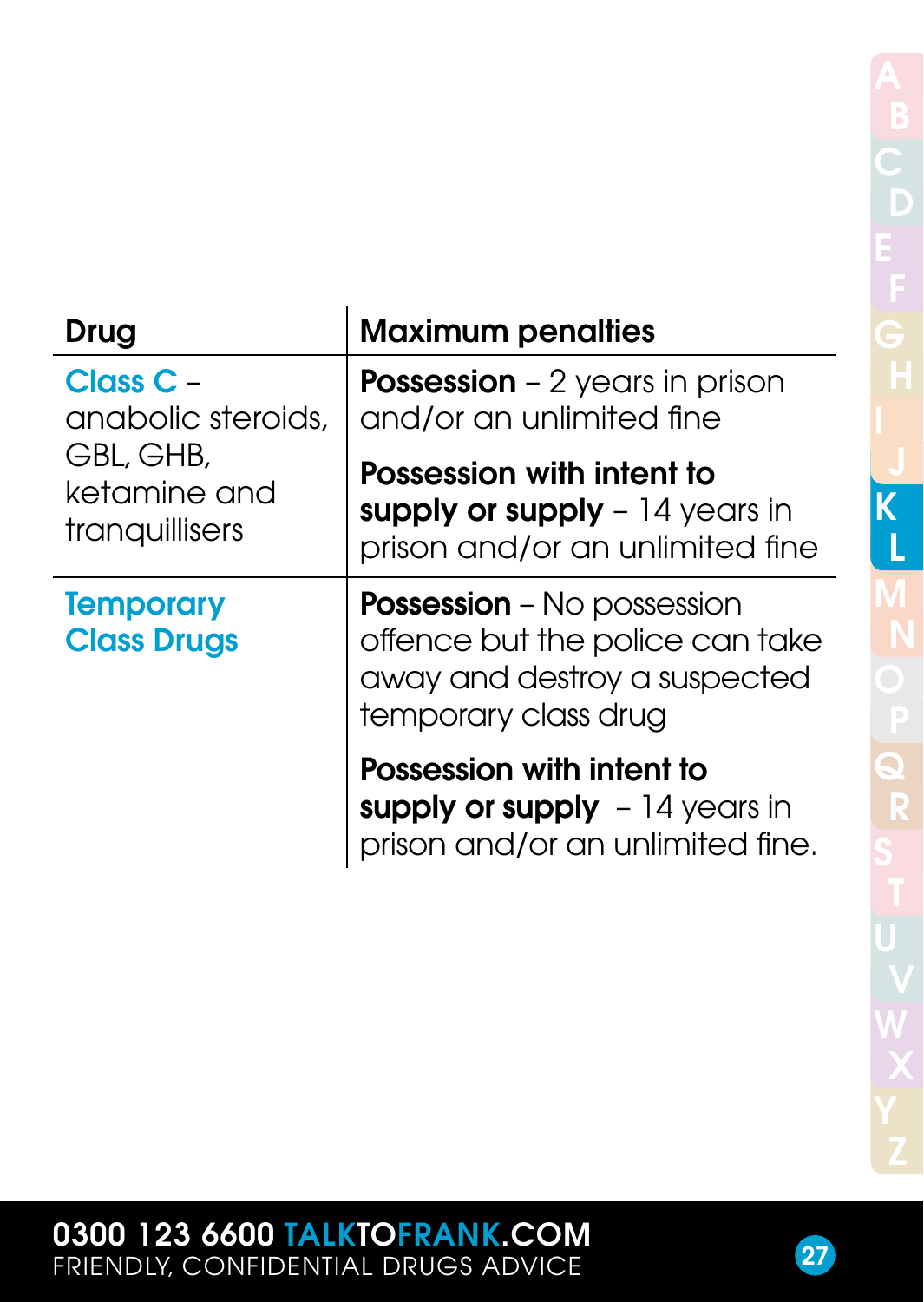### 'legal highs'

So called 'legal highs' are new psychoactive substances (NPSs) that mimic the effects of illegal drugs.

#### Looks like/used:

- there are many different 'legal highs / NPSs but most come as mixtures these days in pills or powders sold in branded packaging
- to try to get around the law suppliers sell 'legal highs' (NPSs) as 'research chemicals' and 'plant food' or stating that they are 'not for human consumption'.

#### Effects:

• mimics the effects of illegal drugs, such as cocaine and ecstasy

#### Possible side effects and risks:

- there has been very little or no useful research into the short, medium and long term effects on 'legal highs'
- it is becoming increasingly clear that 'legal highs' are far from harmless and they can have similar health risks to illegal drugs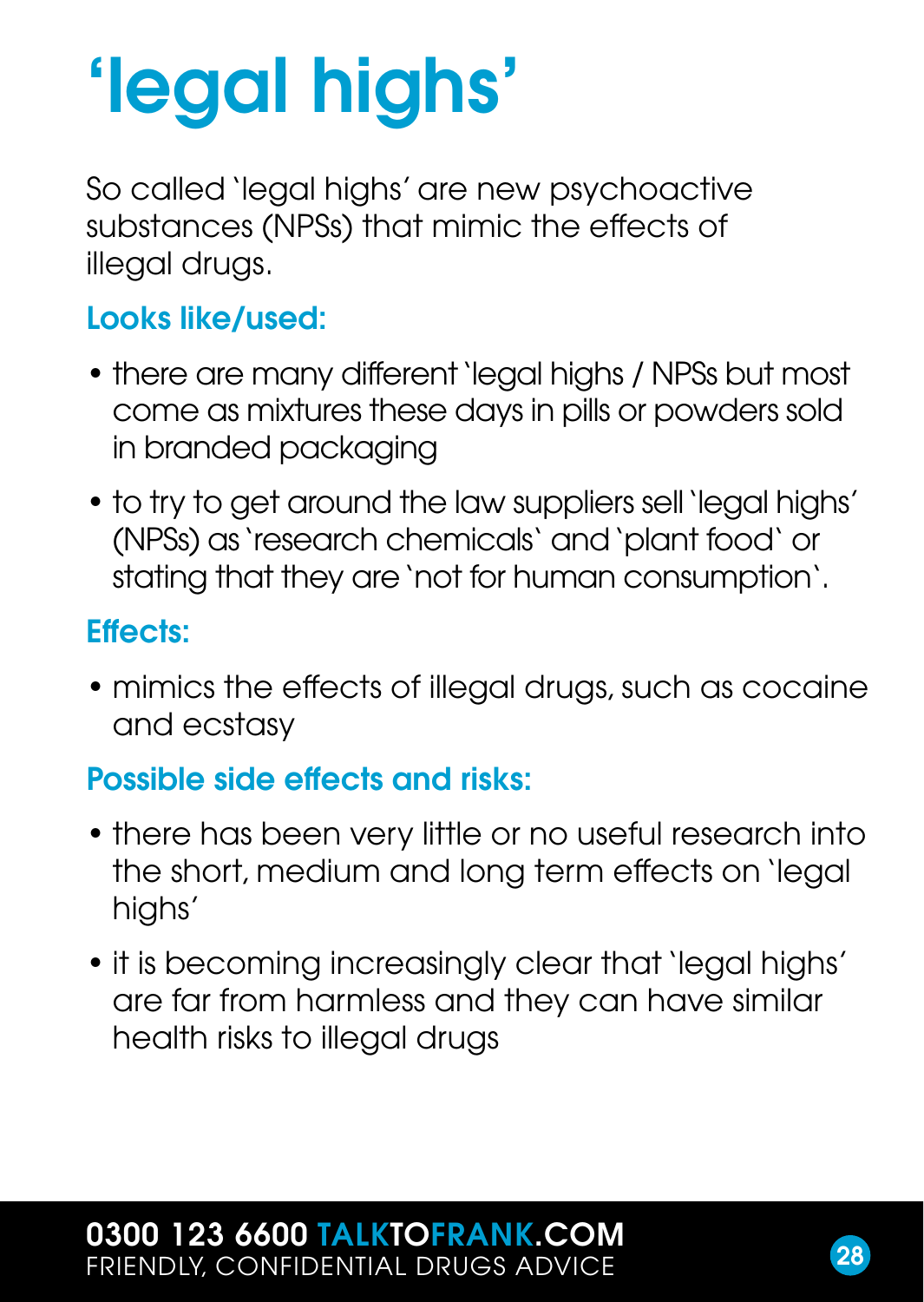- reduced inhibitions, drowsiness, excited or paranoid states, seizures, coma and even death are possible side effects – with users ending up in hospital
- using with alcohol or other drugs will increase the risks

The term 'legal high' is misleading because they may contain one or more substances that are actually illegal to possess. Some substances in leadl highs could be subject to a temporary ban. This means they are 'temporary class drugs' and could be illegal for at least 12 months. The possession of a temporary class drug is not illegal but the supply of it is an offence – this includes even just giving it to your mates.

If the police suspects that a 'legal high' contains a temporary class drug, they can confiscate the substance and dispose of it.

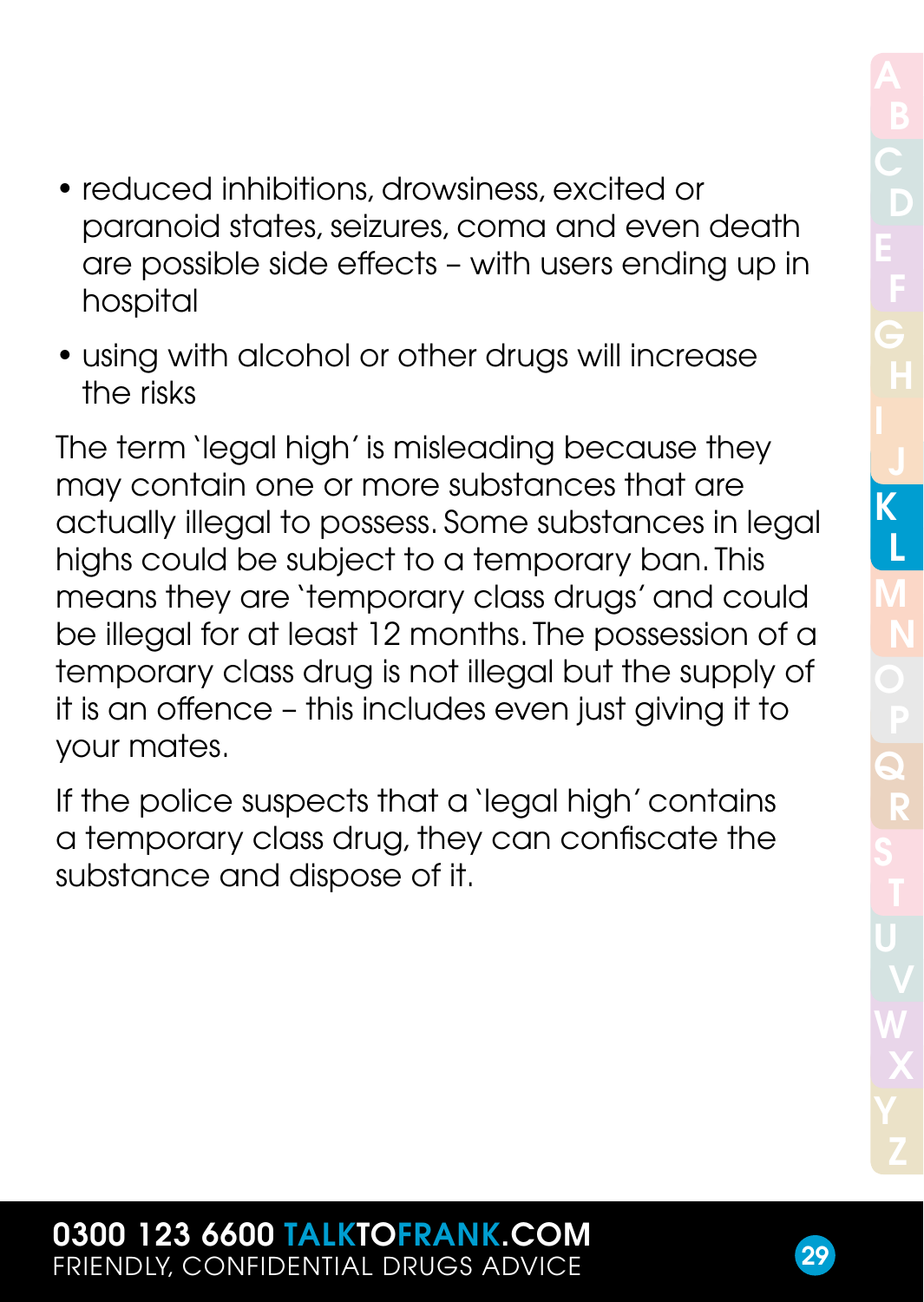"Claims made by suppliers that their drugs or products are 'legal' are unreliable. It is likely drugs sold as "legal highs" may contain mixtures of one or more drugs that are actually illegal to possess."



### looks

One E or a few spliffs will make you look a bit out of it. But long-term drug use can affect your appearance including your skin, hair and weight. And your personal hygiene might end up taking a back seat too.



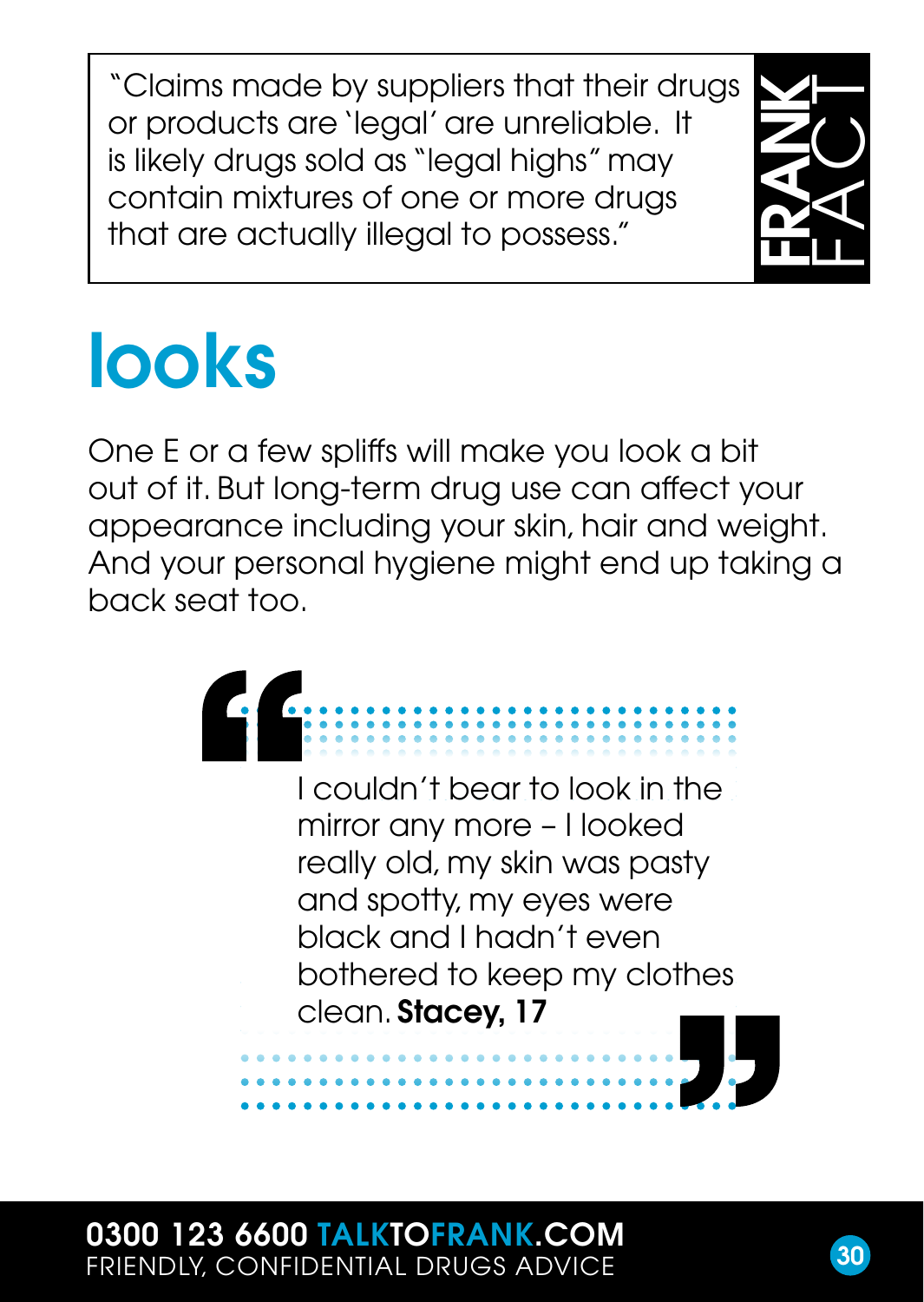### **LSD** (class A)

Looks like: Tiny squares of paper called 'tabs', usually with pictures on them.



**Effects:** The experience or "a trip" makes you hallucinate [see or hear things that aren't there] and feeds off your imagination for up to 12 hours. Colours and sounds can be more intense, and objects, time and movement are often distorted.

**Risks:** If you panic on a trip it can be scary and confusing. A bad trip can be your worst nightmare come to life – you could harm yourself while having a bad trip and you might also get flashbacks days or months after the event.

There's no evidence to suggest LSD does any long-term physical damage, but if you have mental health problems, it can make them worse. If you have a history of serious mental health problems in your family, LSD may accentuate any vulnerability to mental health problems.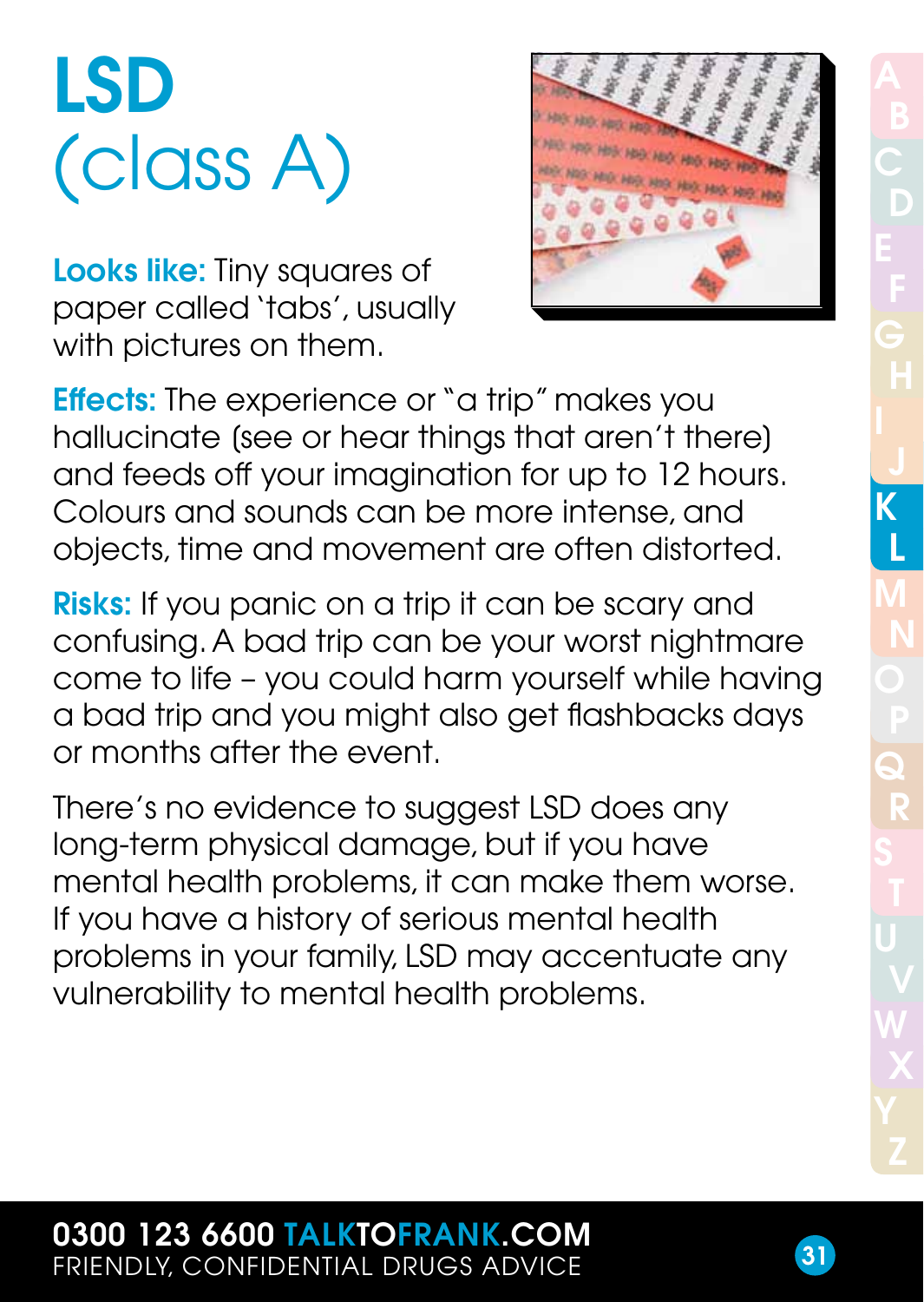### magic mushrooms (class A)

Looks like: Raw or dried mushrooms. There are two main types; the 'Liberty Cap' is small and tan coloured. The 'fly agaric' looks like a red and white toadstool.

**Effects:** Like LSD, but the trip is often milder and shorter



and typically lasts about 4 hours. People feel giggly and confident. Taking lots of mushrooms can distort colour, sound, objects, time and movement.

Risks: Mushrooms make some people dizzy, sick or have diarrhoea. They can make you hallucinate [which means you could see or hear things that aren't really there] and this can be frightening. You could get flashbacks where you re-live part of the trip and, as with LSD, bad trips can be terrifying. If you have a mental health problem, magic mushrooms might complicate it. And there's always the risk of taking a poisonous mushroom by mistake as they look quite similar.

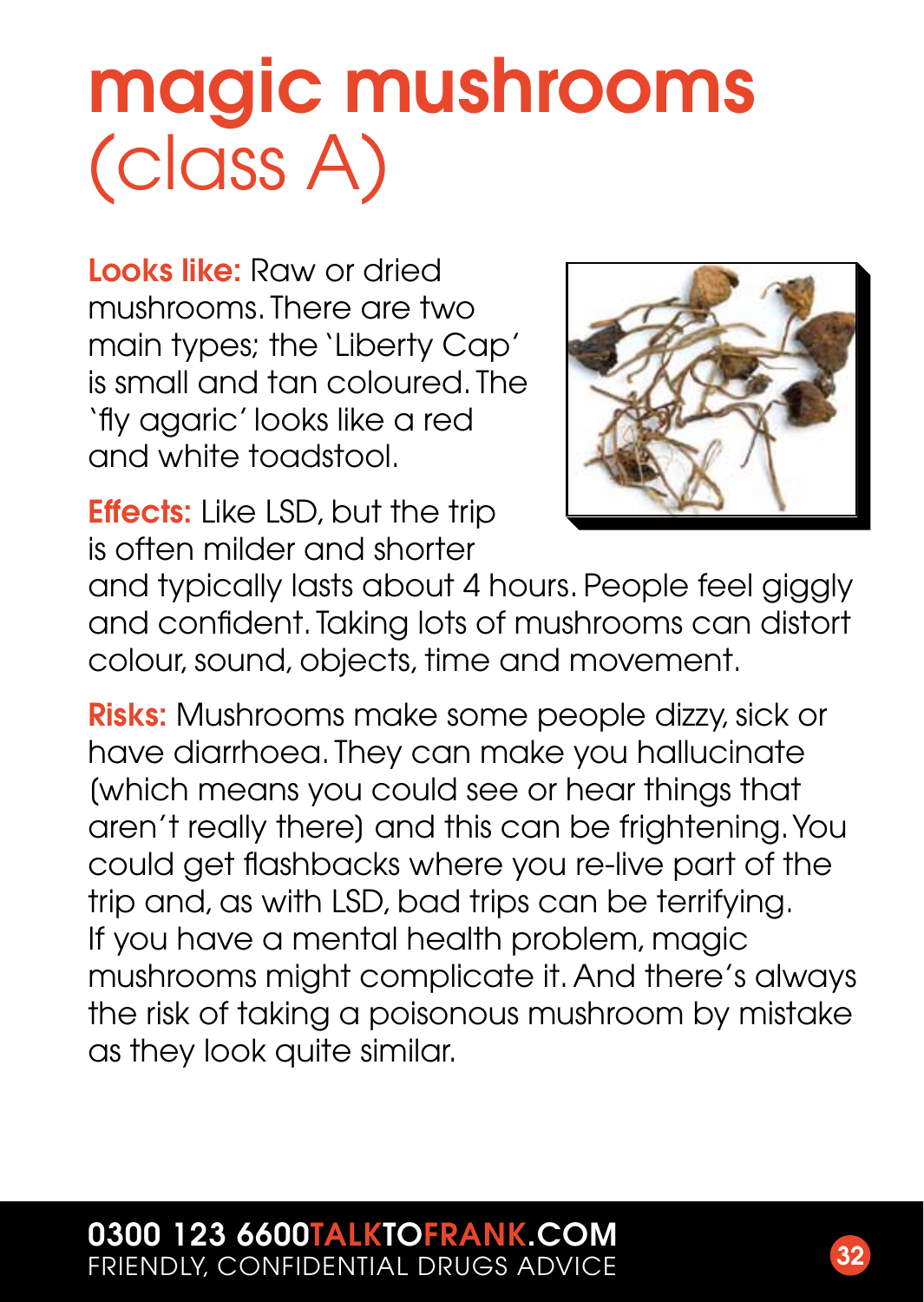### mates

#### Got a mate taking drugs?

Is it doing your head in as well as theirs? You could try talking to them. Check out the tips below:

1. Decide what you want to say before you begin. What do you think the problem is and what do you want them to do?

2. Pick your moment. Talk to them when you're calm and when they are not high.

3. Avoid asking 'why?' Instead, ask questions that start with how, when, what or where.

4. Focus on them, not

the drugs. The drugs aren't doing anything to you – your mate is. You need to explain how their behaviour affects you. Are they unreliable? Moody? Broke?

5. Listen to them. If they go for help, offer to go with them.

At the end of the day, if you can't accept their choices, you need to decide whether you want to carry on being mates.

If they need help [or you need help to deal with them], FRANK can help.

#### 0300 123 6600 TALKTOFRANK.COM **FRIENDLY, CONFIDENTIAL DRUGS ADVICE** 33

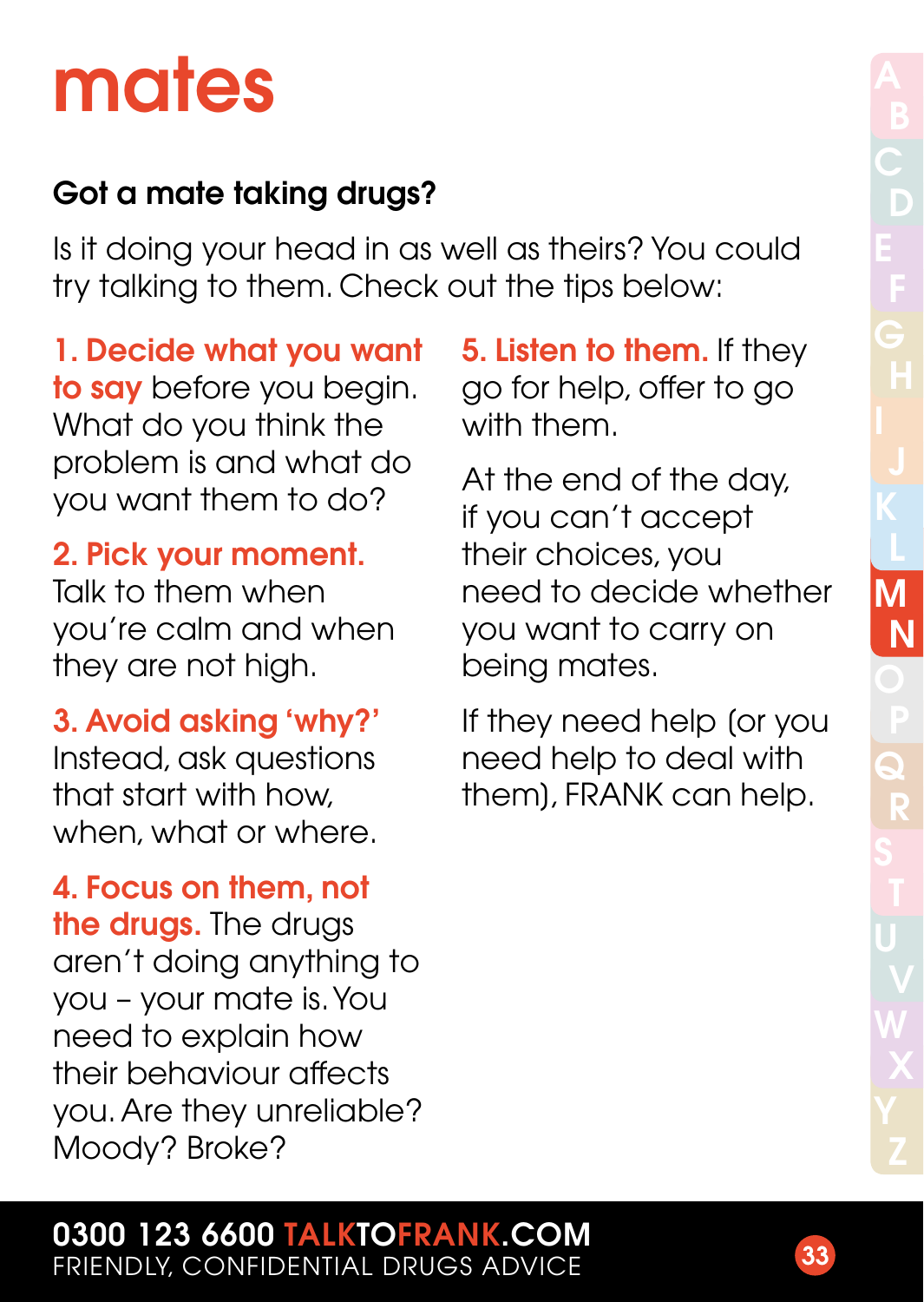### mephedrone (class B)

#### And not to be confused with **Methadone!**

Looks like: A fine white, offwhite or yellowish powder which is snorted like cocaine or wrapped in paper and swallowed ('bombed' is the slang name for this). It can



also be smoked and in some rare cases people inject it. It also comes in capsules and pills.

**Effects:** Users feel alert, confident, euphoric and talkative, and some feel greater empathy with people nearby.

Risks: Mephedrone can cause anxiety and paranoia and can overstimulate the nervous system which can cause fits, agitation and hallucinations. It can also overstimulate the heart and circulation. It can create dependency even if you only start using it as a party drug.

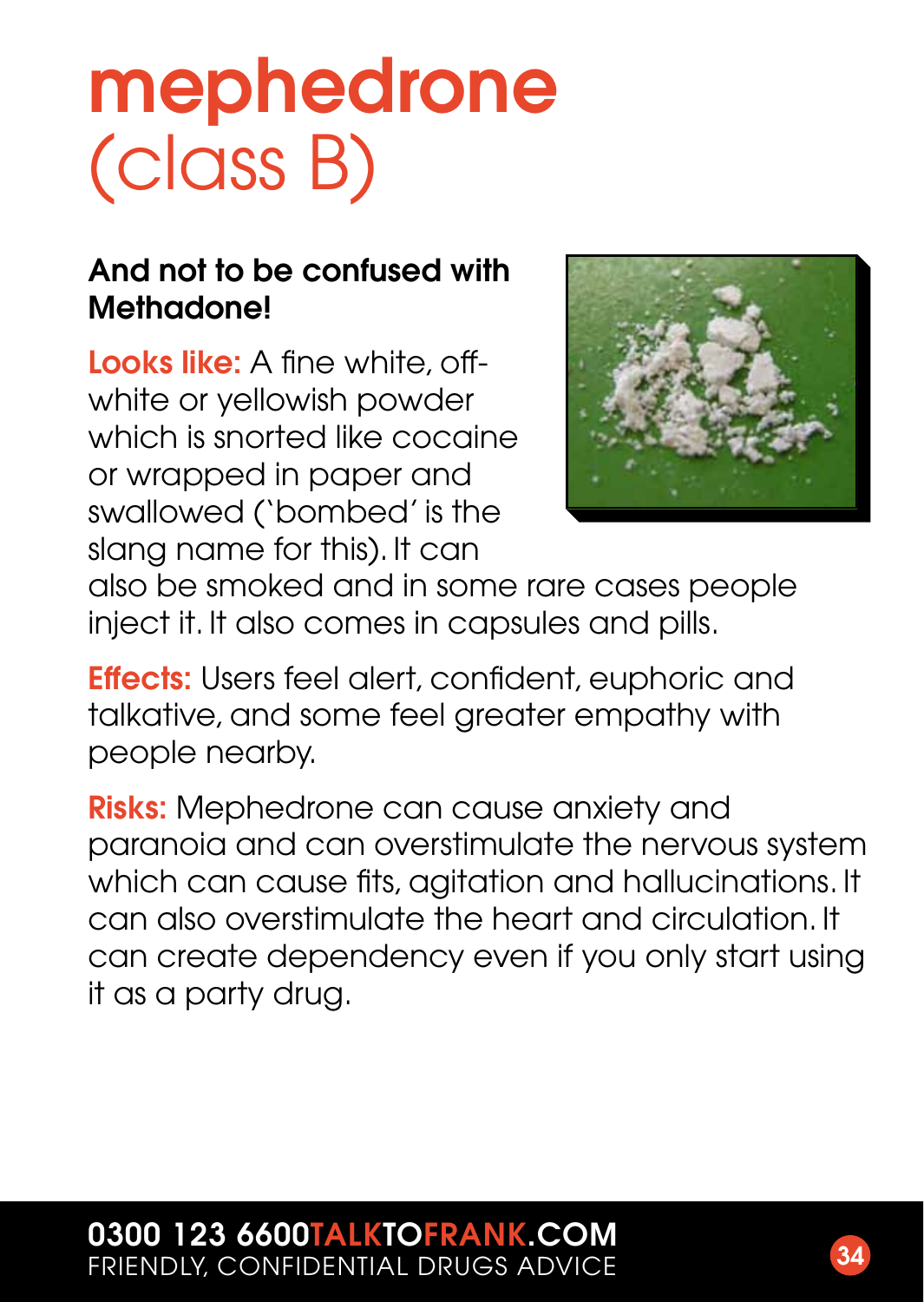### methadone (class A)

Methadone (not be confused with Mephedrone) is a manufactured drug that has similar effects to heroin, although it doesn't give the



same degree of high. It is used as a substitute for heroin in the treatment of heroin addiction.

Looks like: a manufactured drug prescribed to people trying to come off 'street' heroin. It is usually a green liquid which is swallowed, but it can come in tablet or injectable form.

**Effects:** Methadone is a sedative drug that depress the nervous system. Slowing down body functioning and reducing physical and psychological pain.

Risks: Taking methadone illegally does involve risks. Methadone that's prescribed by a doctor is subject to tight controls. Buying methadone on the street means you can't be sure what's in it or how pure it is. Mixing it with alcohol or other drugs can have serious health consequences.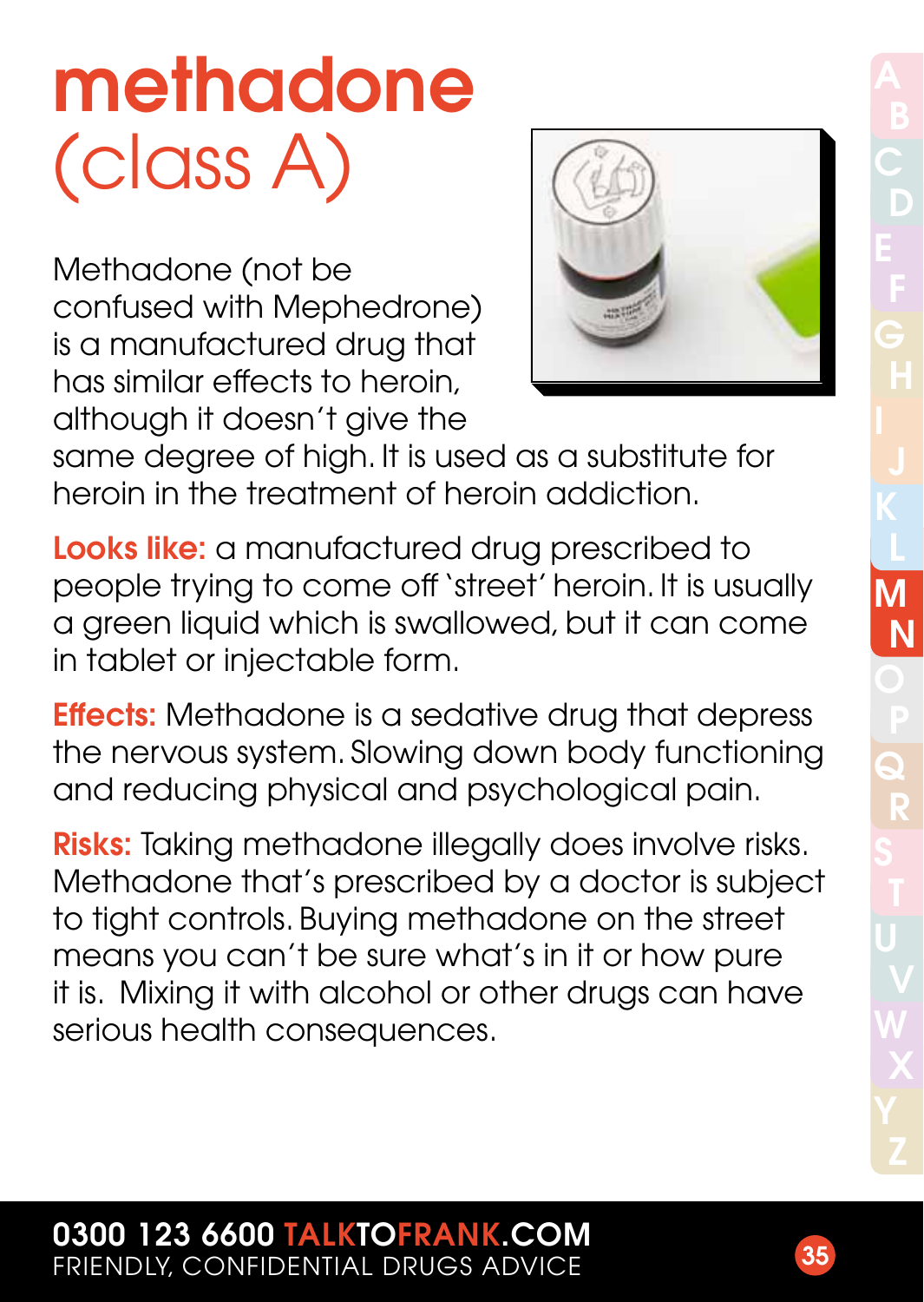### methamphetamine (class A)

#### Methylamphetamine – Crystal Meth

Looks like: It's a type of amphetamine that comes as a tablet, powder or crystals.

**Effects:** Gives a very intense rush similar to crack cocaine



but lasting between 4 and 12 hours. It suppresses the appetite and keeps you awake.

Risks: Crystal meth is very addictive and people often end up bingeing on it. It can cause mental health problems and affect your appearance. Your teeth and gums could rot away [known as 'meth mouth'] and you could get nausea, vomiting and diarrhoea. Some people get skin ulcers through picking at bugs they imagine are crawling under their skin. While on the drug, users often indulge in risky sexual behaviour.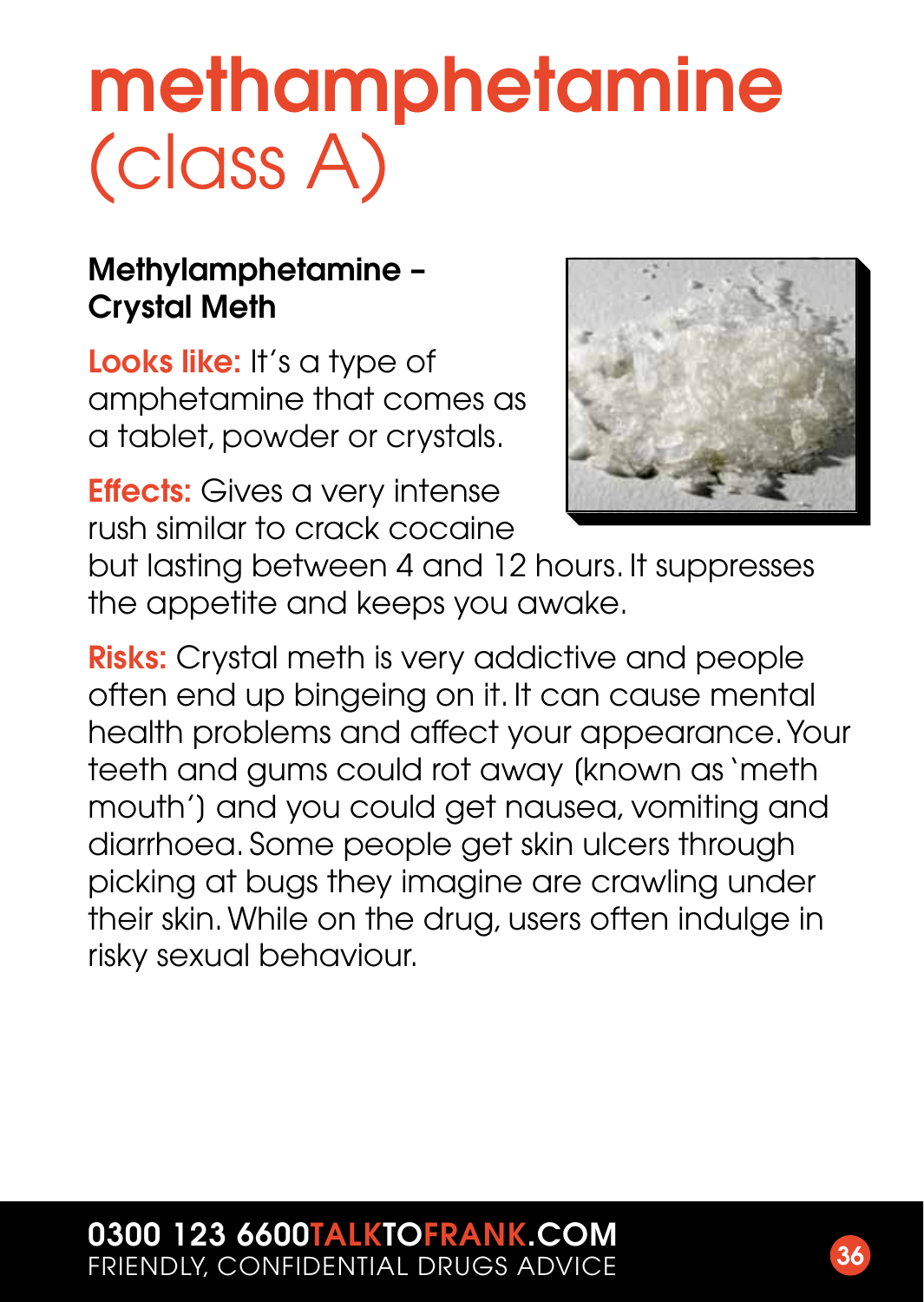### mixing it

All drugs carry risks. But mixing them can make things a lot more dangerous.

#### heroin or tranquillisers and alcohol

'Downer' drugs like this slow down your heart rate and breathing. Overdose is much more likely when these drugs are combined, as they make the 'downer' effect even stronger and can have fatal consequences.

#### heroin + cocaine

Known as a 'speedball', this can be deadly.

#### cocaine + alcohol

Produces a highly toxic substance in the body called cocaethylene which affects your heart and stays in your system longer than cocaine alone.

#### stimulants (like cocaine and speed] + alcohol

These both put pressure on the heart, increasing the risk of heart attack.

#### stimulants + stimulants

Sometimes the effects of one stimulant don't kick in straight away so people take something else. This can give an unpleasant effect and can put a serious strain on the heart.

#### ecstasy + cannabis

Sometimes people take cannabis to take the edge off an ecstasy trip. But instead of calming you down, it could make you anxious and paranoid.

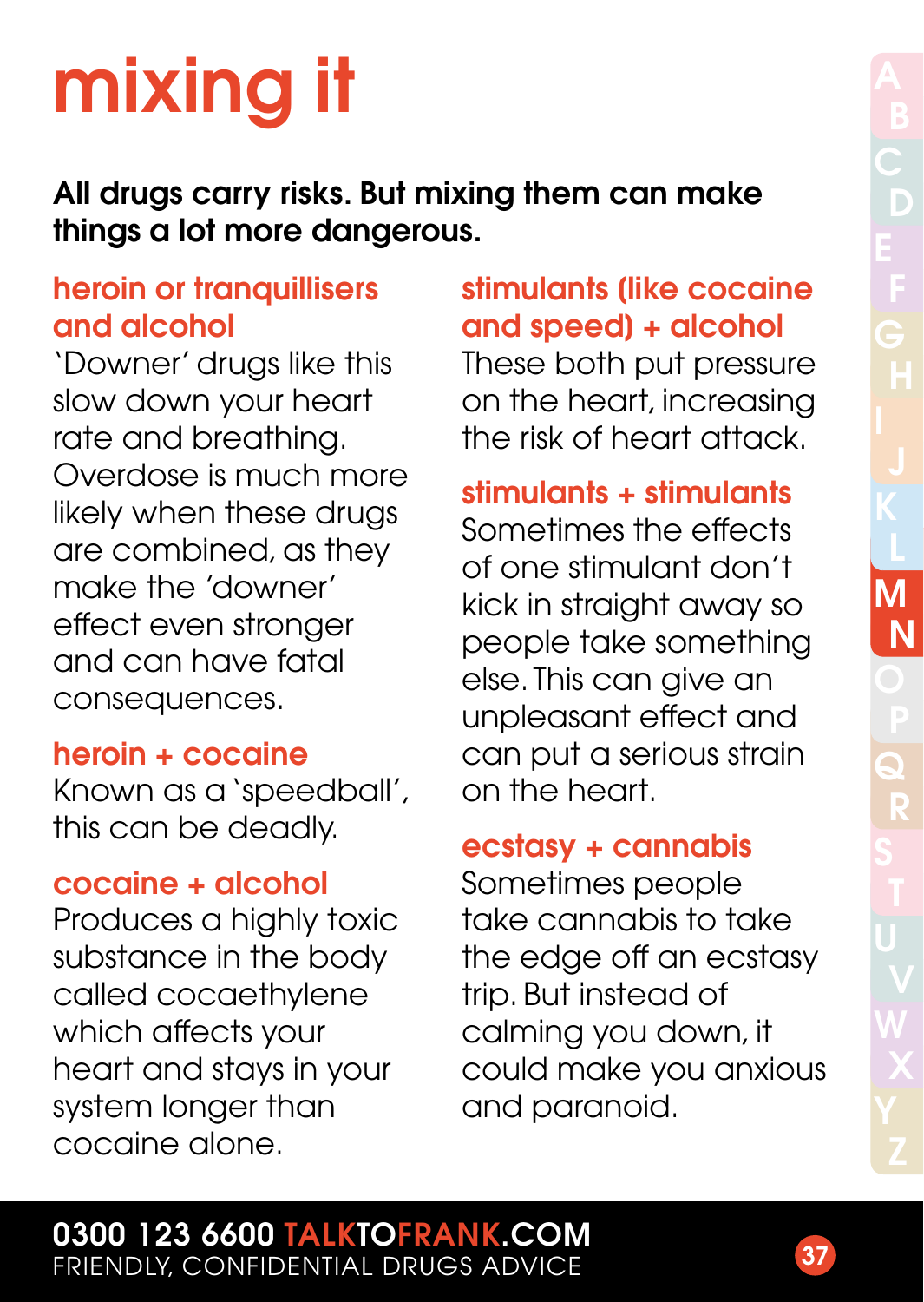### **Nick**

We'd been hanging out, having a few drinks and then went back to my friend Paul's house. His brother and a couple of other mates had been clubbing and had all taken some Es. I don't know what else they'd had but they were all off their heads. His brother rolled a spliff and it started doing the rounds. Paul took a puff and passed it to me. I'd never done cannabis before so I tried it – I didn't want my mates to think I couldn't handle it. Nick, 16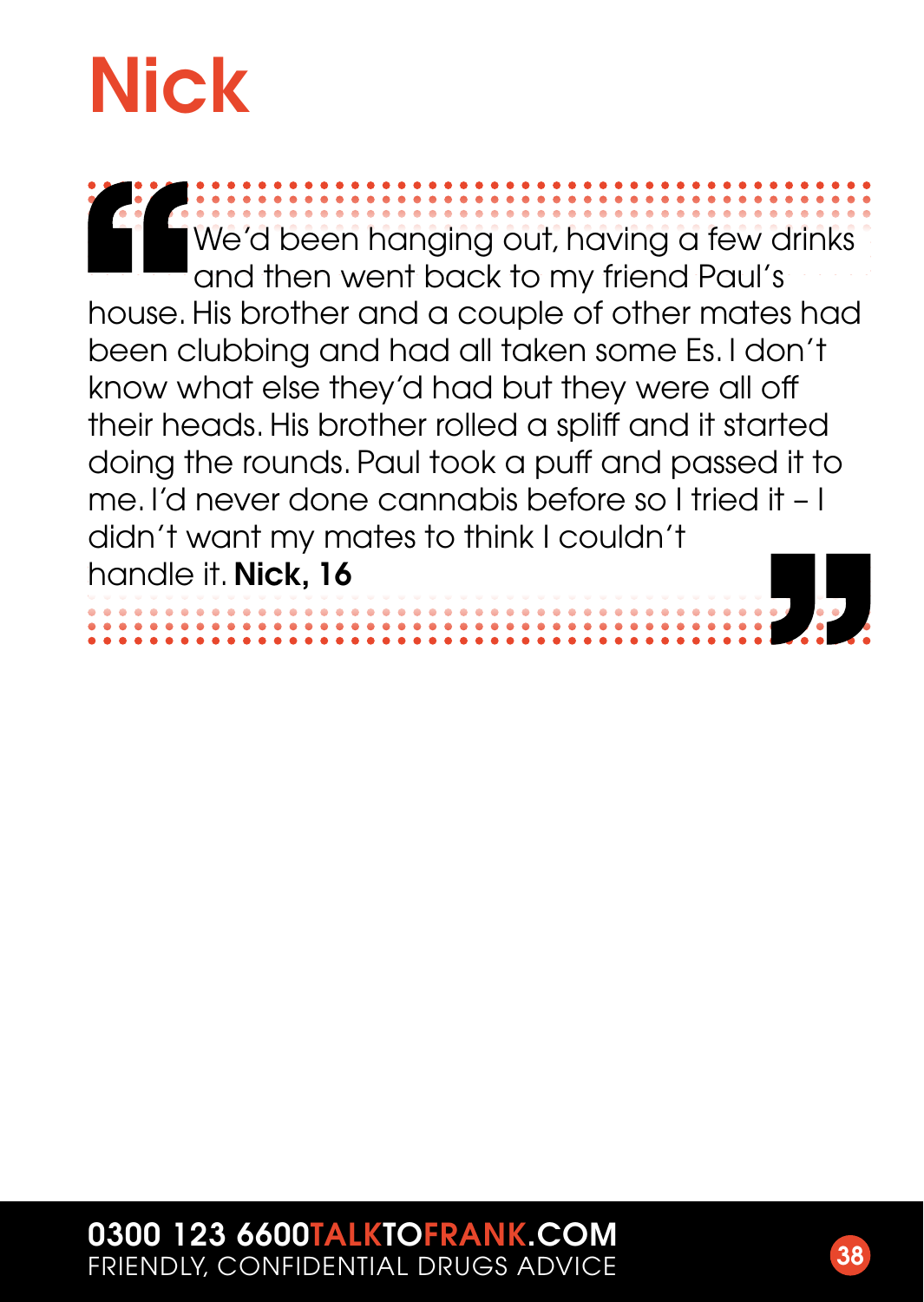### overdose

There's no such thing as a safe amount to take. And you don't know how you might react differently to other people. But an overdose is when you take so much your body can't cope. If this happens you'll need urgent medical attention.

With some drugs like cocaine and heroin, your tolerance can build up very quickly, so you need more and more to get the same high. If you then take a break your tolerance goes down. Which if you start using again, increases the risk of taking too much and overdosing.

### panic

When someone's on drugs there's a risk they might panic. So how do you deal with it?

- calm them down and be reassuring
- steer them clear of crowds, noisy music and bright lights
- tell them to take long slow breaths
- if someone's high (especially on volatile substances], don't scare them – it could kill them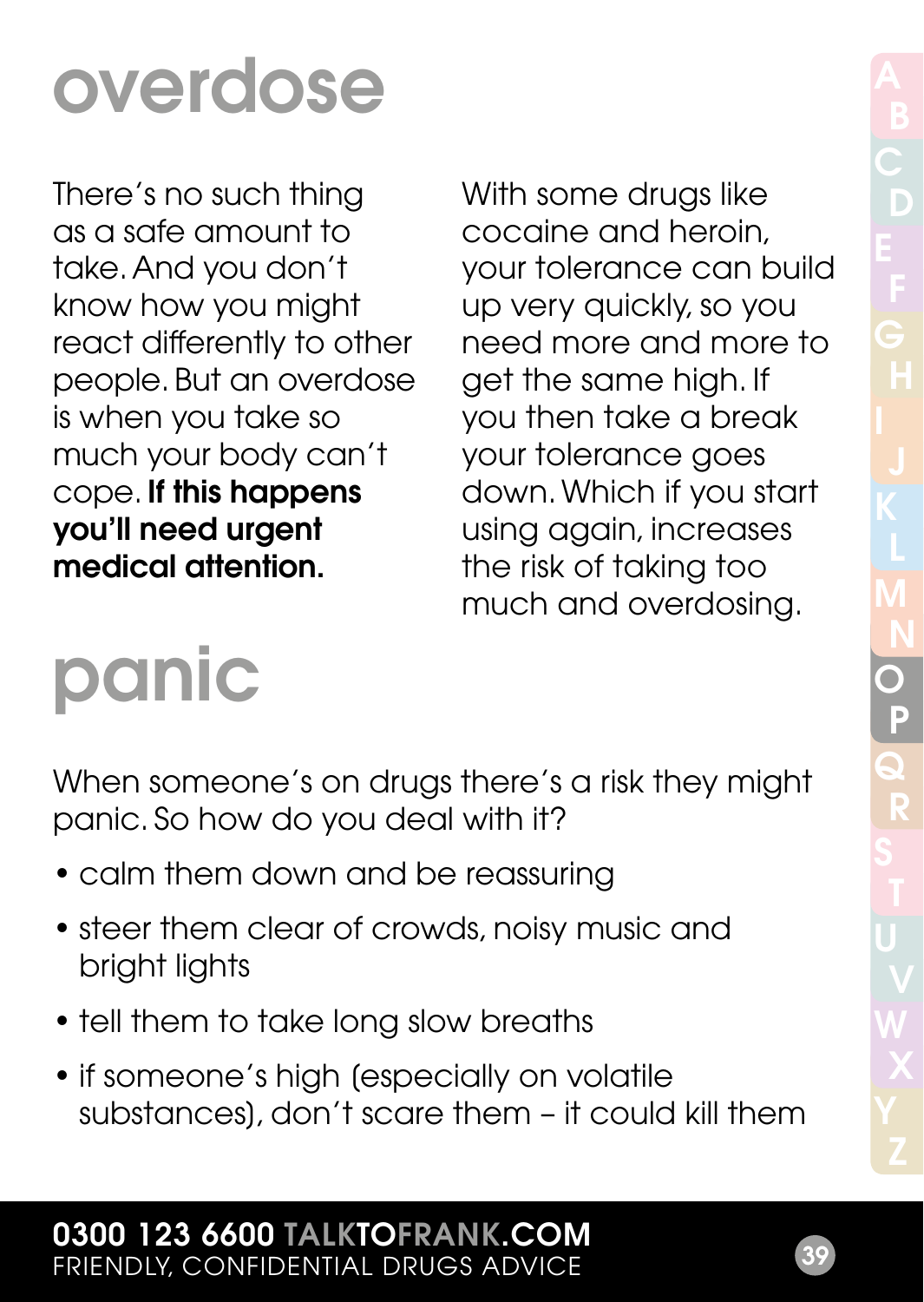### poppers

Looks like: Poppers come in small bottles filled with liquid chemicals called alkyl nitrites. They are sold in sex shops, clubs and gay bars.

Effects: You get a head rush that lasts a couple of minutes. Sniffing poppers during sex



can make sexual organs feel bigger and make orgasms feel like they last longer.

Risks: The effects don't last long and can leave people feeling sick, faint and weak. They can give you a severe headache, or a rash around your nose and mouth. They can burn your skin if you spill them or kill you if you swallow them. Taking poppers is a bad idea for anyone with chest or heart problems, or if you are anaemic or have glaucoma [an eye disorder]. Some men say they have trouble getting an erection after sniffing poppers. Poppers are not addictive but they are toxic. Using Viagra and poppers together can affect your heart.

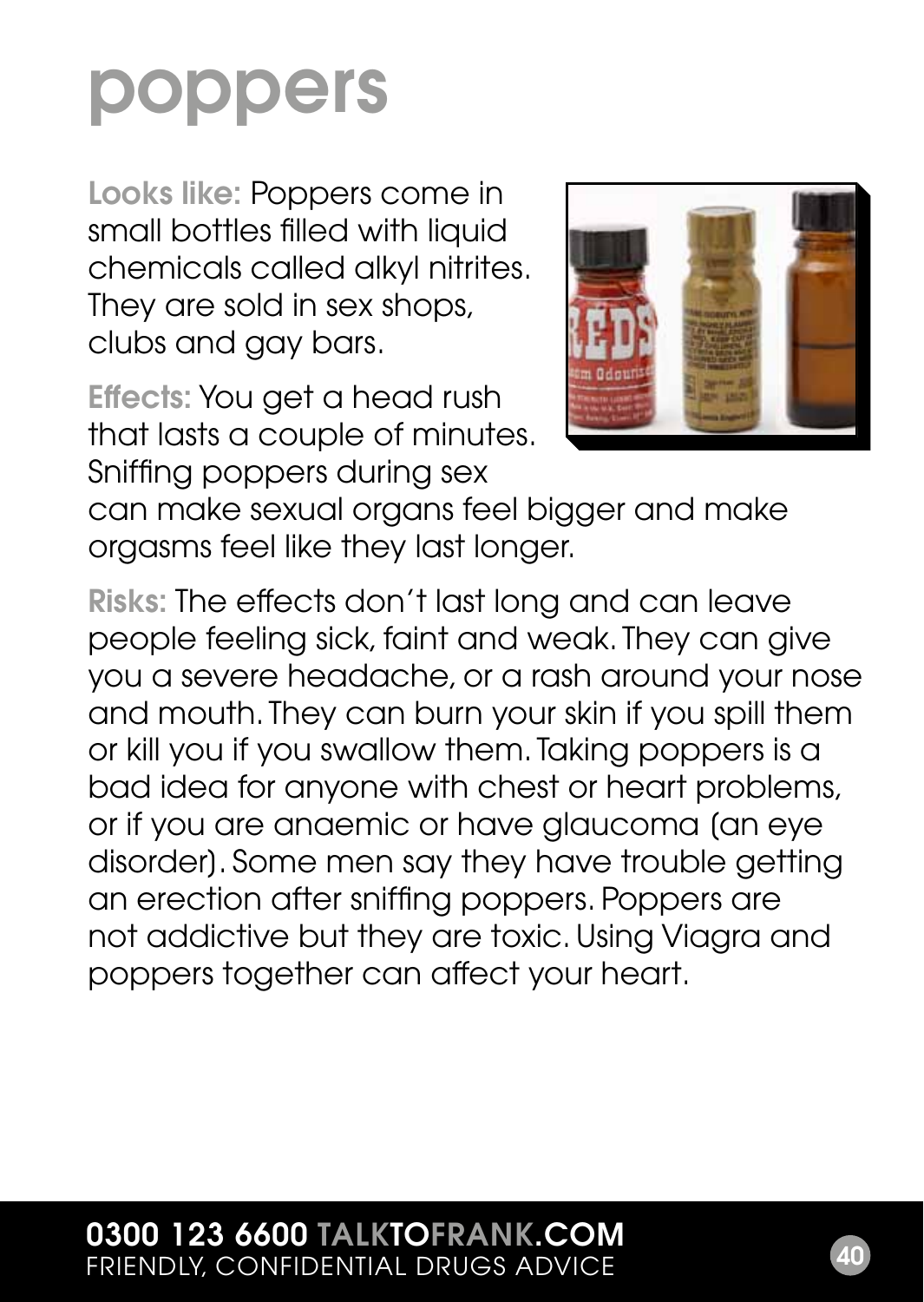### questions?

Don't keep them bottled up. FRANK can give you friendly, confidential help and advice on 0300 123 6600 or at talktofrank.com or by email frank@talktofrank.com. FRANK is available 24 hours

### recovery position

in a bad way on drugs, put them in the recovery position while you're waiting for help to arrive. Always call 999 straight away if you think someone is not breathing properly or is unconscious.

### risks

If someone's

No drug is completely safe. There are lots of different risks:

- HARM see page 19
- **SAFETY** see page 42
- LOWS these are different for each drug. See their individual pages for more info.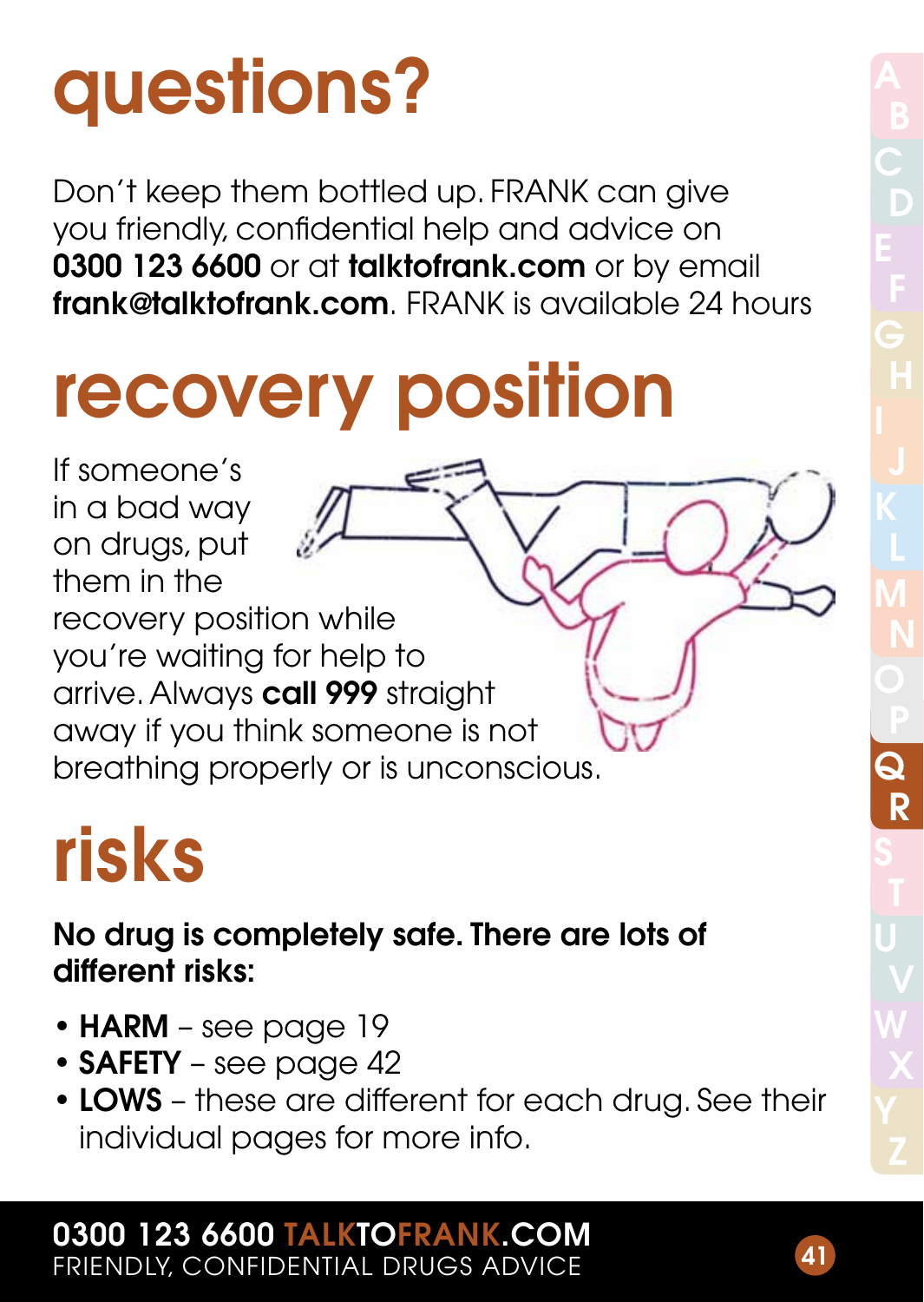### **safety**

#### You are at risk when you are on drugs of:

- being reckless some drugs can make you feel invincible, putting yourself or others at risk of injury.
- • making bad decisions – some drugs can cloud your judgement so you might do something you regret.
- • being attacked make sure your drinks aren't tampered with so you're not at risk of drug-assisted sexual assault.
- aetting in with the wrong crowd – you might end up getting involved in crime.
- • being vulnerable– some drugs can leave you "out of it", making it easier for someone to take advantage of you.

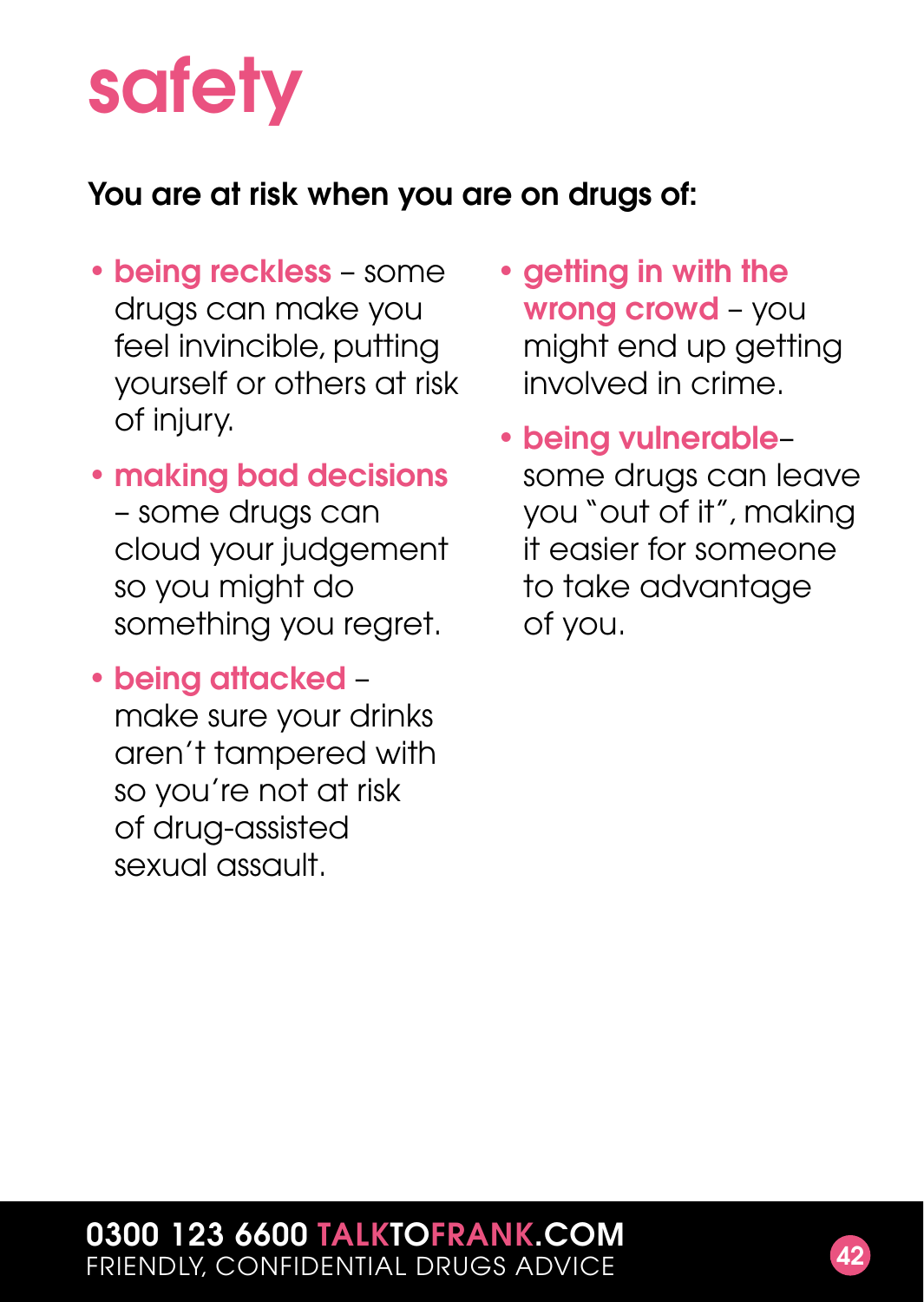

Taking drugs and having sex means you could end up taking more risks and do things you wouldn't normally do, like forgetting to use a condom.

#### Some drugs make you less choosy

Volatile substances [which include gases, glues and aerosols], GHB and alcohol make you less inhibited, so you might pull someone you wouldn't usually look twice at.

#### Some drugs let you down

Alcohol, tranquillisers and heroin can turn a big night of passion into a big night of nothing. Regular heroin users can lose their sex drive altogether.

#### Some drugs can be deceptive

Lots of people think cocaine, speed and ecstasy are good for sex. They might make you feel horny, but you might not be able to follow through.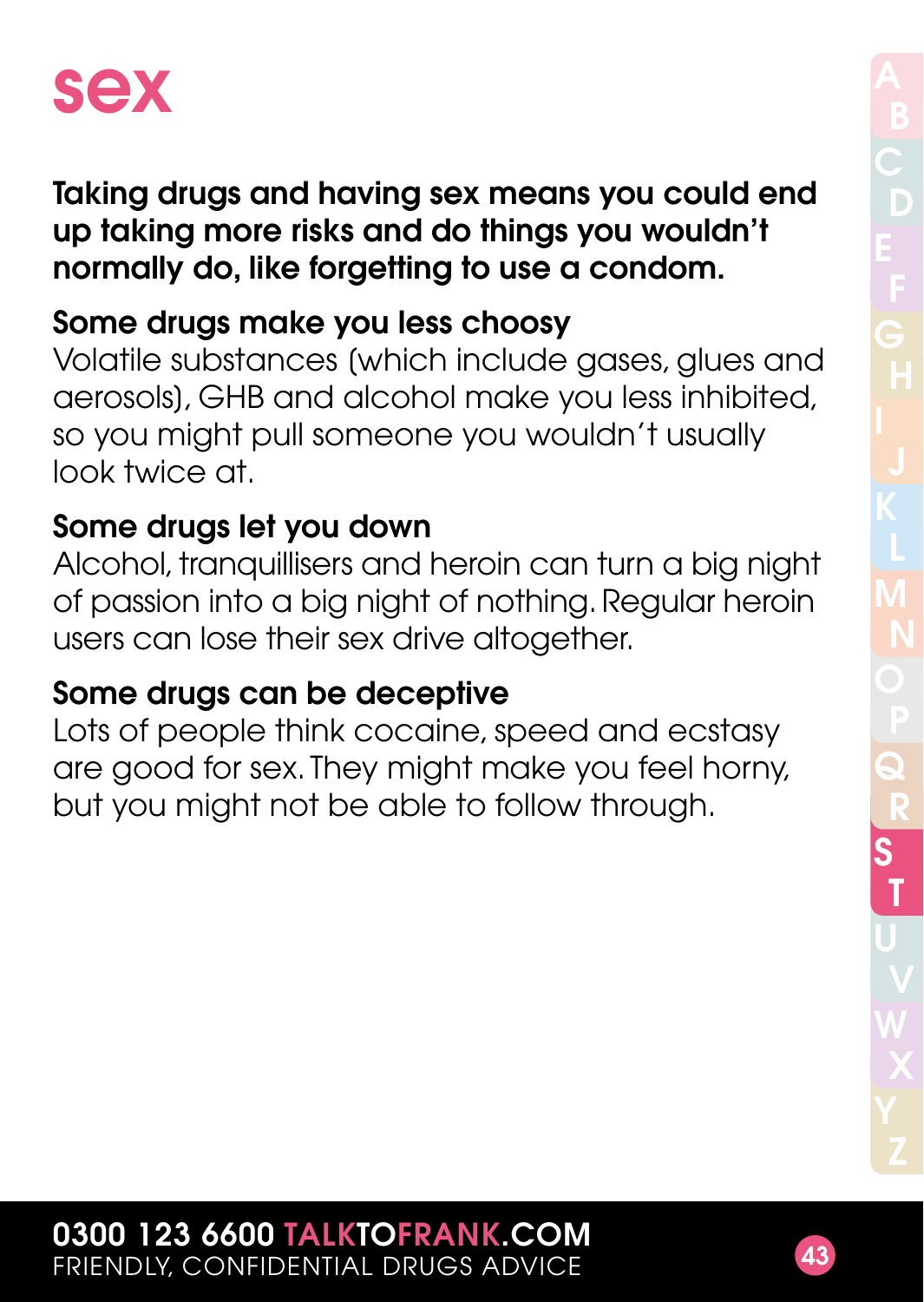### skunk (class B)

Skunk is a very strong form of cannabis that is usually produced using special growing techniques. On average it is twice as strong as hash. It was called "skunk" because some forms have a powerful smell.

If you inhale just as much as you would for hash or traditional herbal cannabis it can have a much stronger effect. It has become more common in recent years than the less potent forms of cannabis.

You need to watch out for skunk, as it contains much more THC (the



stuff that gets you high] than ordinary cannabis. So be aware: skunk can really mess you up.

#### Mental health

If you smoke cannabis regularly, you have an increased risk of developing serious mental health problems, including schizophrenia. Smoking skunk might increase these risks even more. You just don't know how it will affect your mental health in the future.

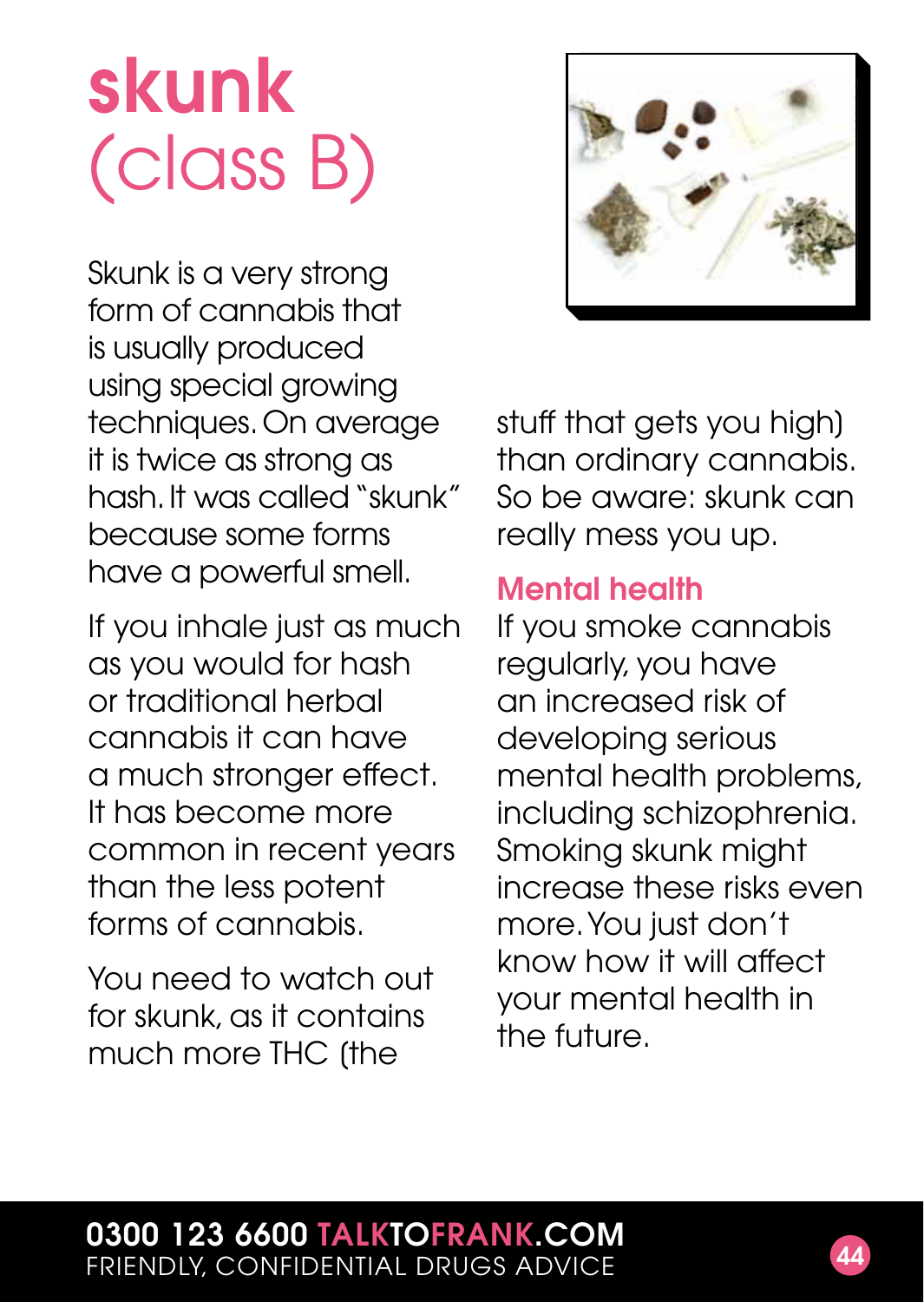### speed (class B)

#### [but Class A if prepared for injection)



Looks like: Usually sold in wraps like cocaine. The powder is off-white or pink and sometimes looks like small crystals. Base speed is pinky-grey and feels like putty. Speed is dabbed on the gums or sniffed in lines. It can also be rolled up in cigarette paper and swallowed, mixed in drinks or injected.

Effects: Speed makes you feel wide awake, excited, chatty and full of energy and stops you feeling hungry. It can cause hallucinations if you sniff a lot in a short space of time.

Risks: Speed puts a strain on your heart and taking it with anti-depressants or alcohol can be fatal. It can make you anxious, low, irritable or aggressive and too much sniffing of it can damage your nose. If you use it a lot, you could get more colds, flu and sore throats. Injecting carries the usual risks associated with needle use. The high is followed by a long, slow comedown which makes you feel irritable and can last for one or two days.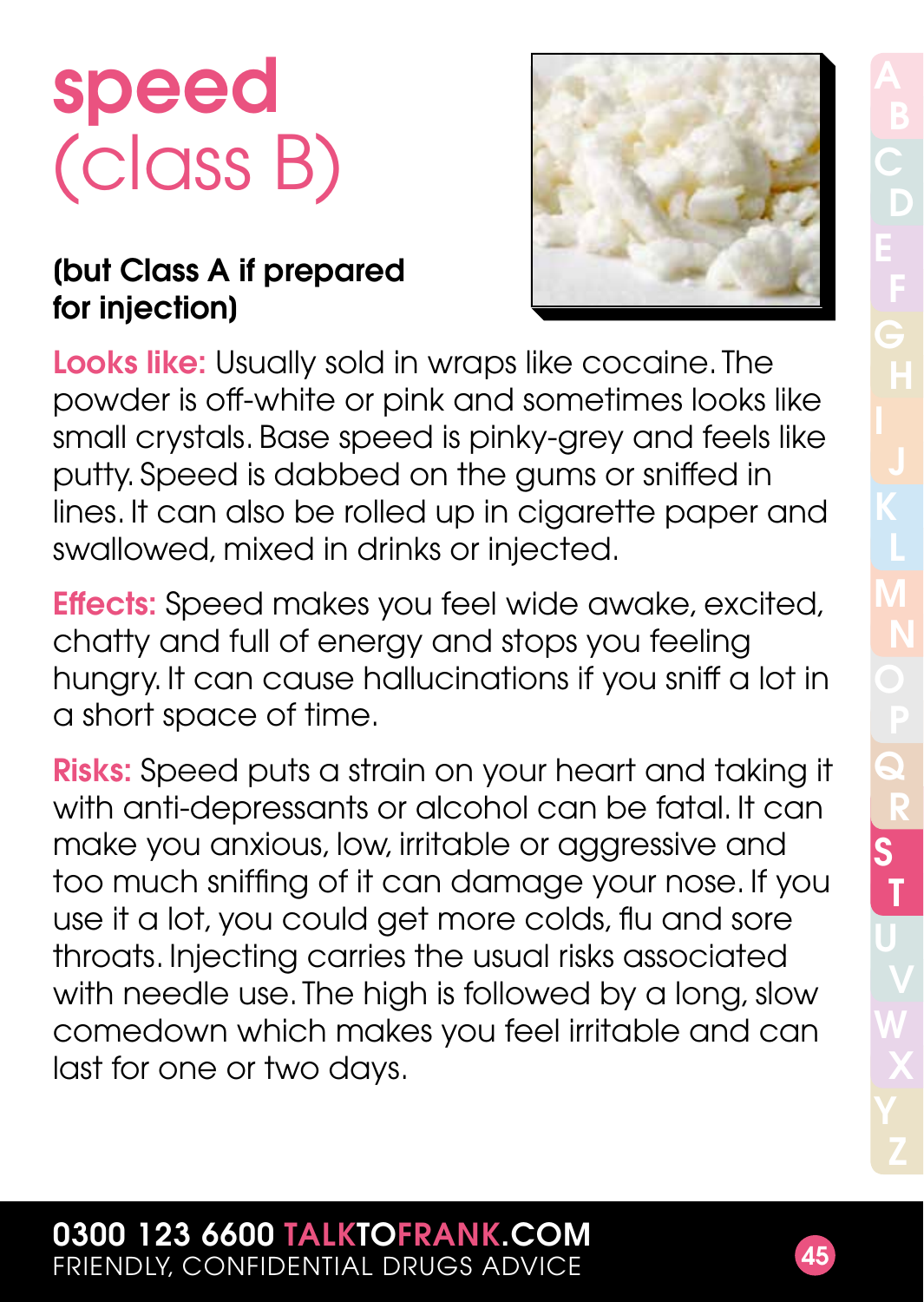### tobacco

Looks like: A brown, flaky mixture of dried and rubbed leaves of the tobacco plant, which is smoked or sometimes chewed. Sometimes cannabis is added to make a 'spliff' or joint.



**Effects:** Regular smokers say it helps them relax and feel less hungry.

Risks: Nicotine is a highly addictive drug. It speeds up the heart rate and increases your blood pressure. Smokers get hooked very quickly and it can take years and a huge effort to kick the habit. (For friendly advice on giving up, call the NHS smokefree line on 0300 123 1044 or log on at www.smokefree.nhs.uk/).

Long-term addiction can lead to cancer and serious lung and heart problems. Smoking has been linked to 2,000 amputations and 120,000 premature deaths a year in the UK. Smoking when pregnant can put your baby at risk.



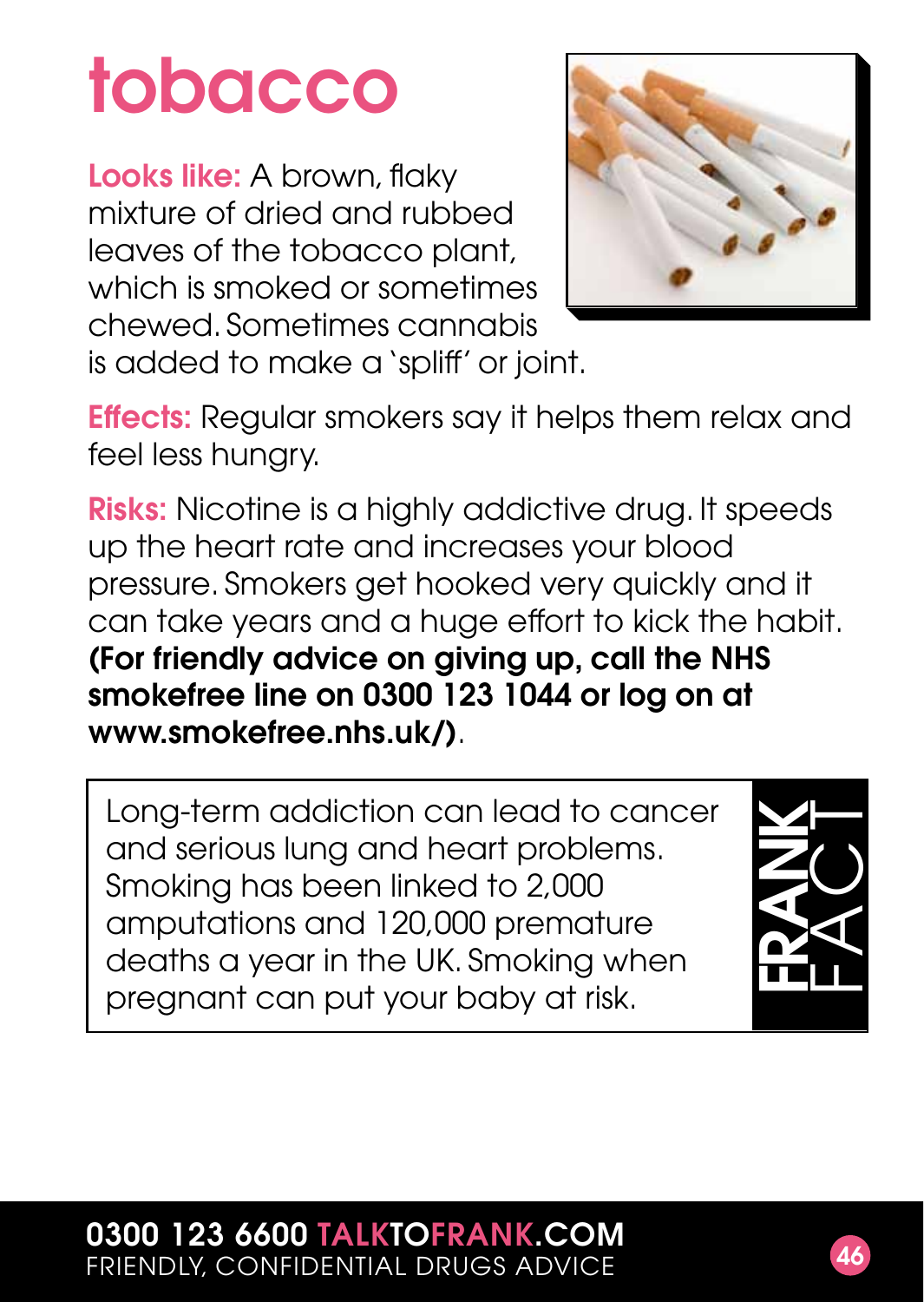### tranquillisers (class C)

Looks like: Tranquillisers are prescribed by doctors to treat anxiety and insomnia. They can come as tablets, capsules, injections and suppositories [tablets you put up your bum].

**Effects: Tranquillisers** calm people down. Some people have them on prescription. They make you feel more relaxed and less anxious but big doses can make you sleepy and forgetful. They're used as chill-out drugs on the club scene.



Risks: Some cause short term memory loss. If you take tranquillisers with other 'downer' drugs like alcohol you might accidentally overdose. Injecting crushed tablets or melted-down capsules can block veins and may kill you. You can become dependent quite quickly – some people get addicted after using them for just four weeks – and withdrawal can cause pounding headaches, sickness and confusion.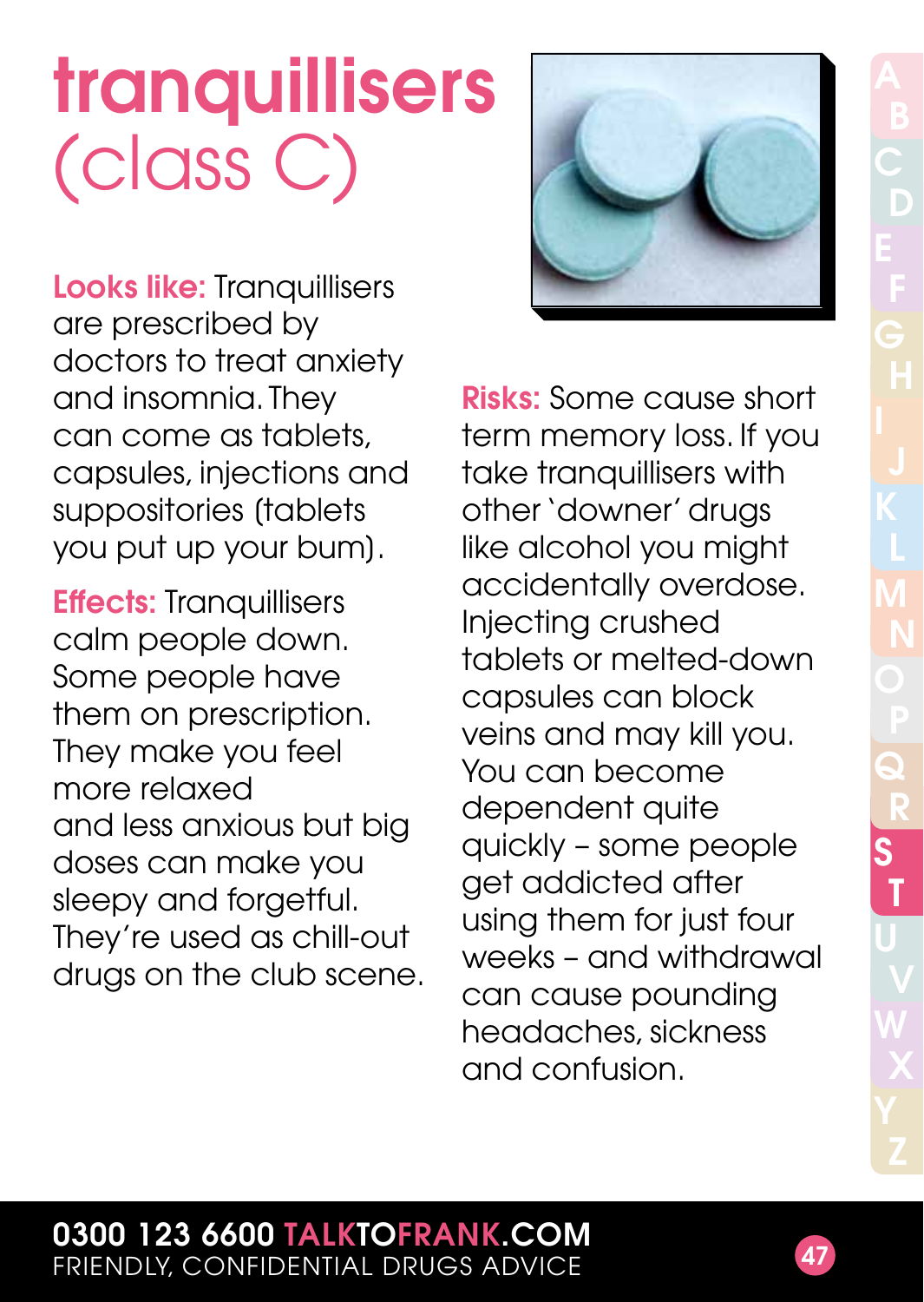### unconscious

If someone's gone overboard with alcohol, volatile substances, heroin orany other drug, there's a risk they might lose consciousness.

Call 999 immediately and place them in the RECOVERY POSITION



0300 123 6600 TALKTOFRANK.COM FRIENDLY, CONFIDENTIAL DRUGS ADVICE

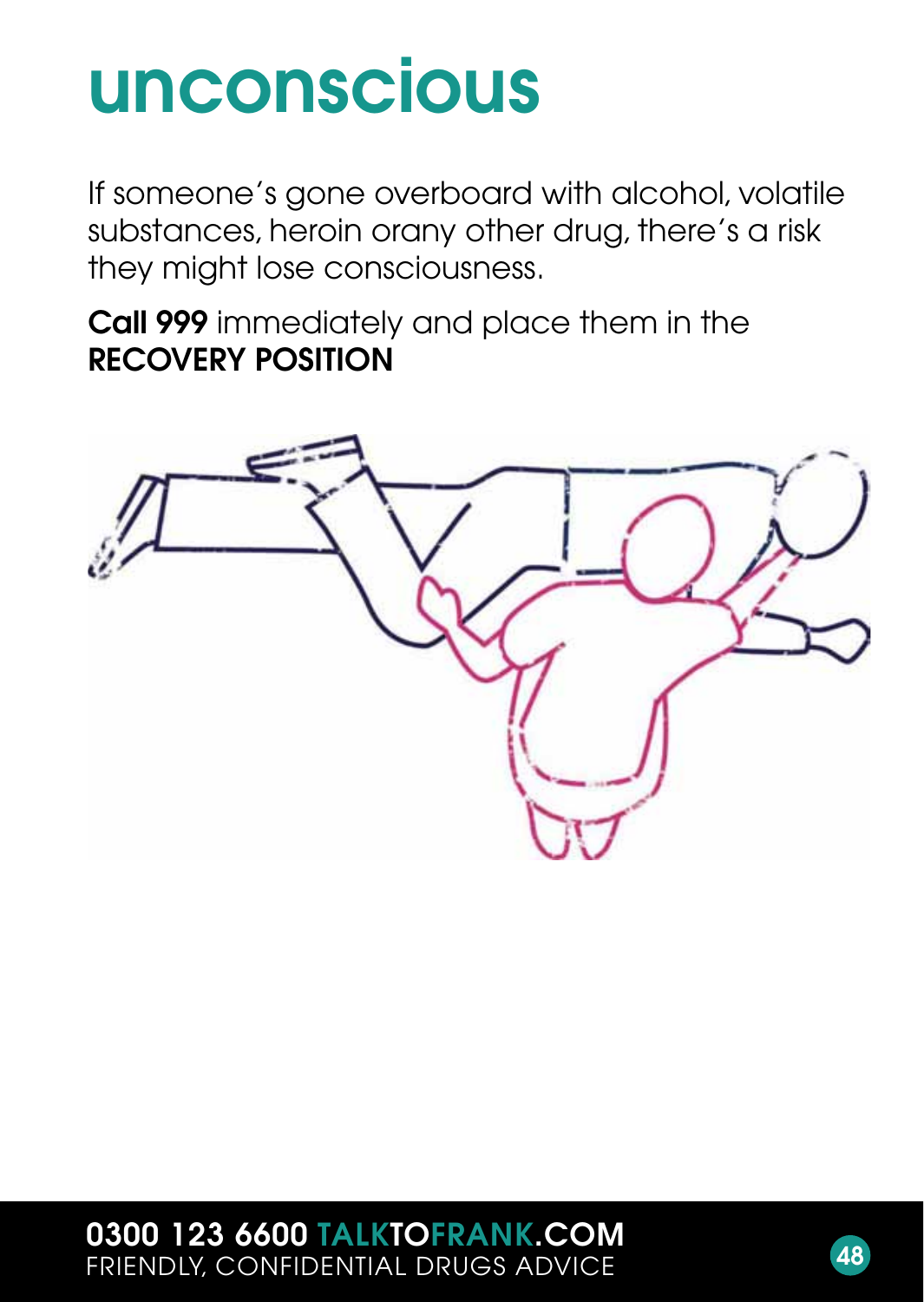### **Vicky**

We were celebrating Becky's birthday and ended up at a club. We'd all been so into the music and dancing that, at first, we didn't notice that Danni was missing. We found her slumped on a sofa – completely out of it and not breathing properly. We got someone from the club to help. While we were waiting for the ambulance, they gave her mouth-to-mouth and put her on her side so she wouldn't choke if she was sick. She's OK now but we were so lucky we found someone who knew what to do. Vicky, 18

#### 0300 123 6600 TALKTOFRANK.COM FRIENDLY, CONFIDENTIAL DRUGS ADVICE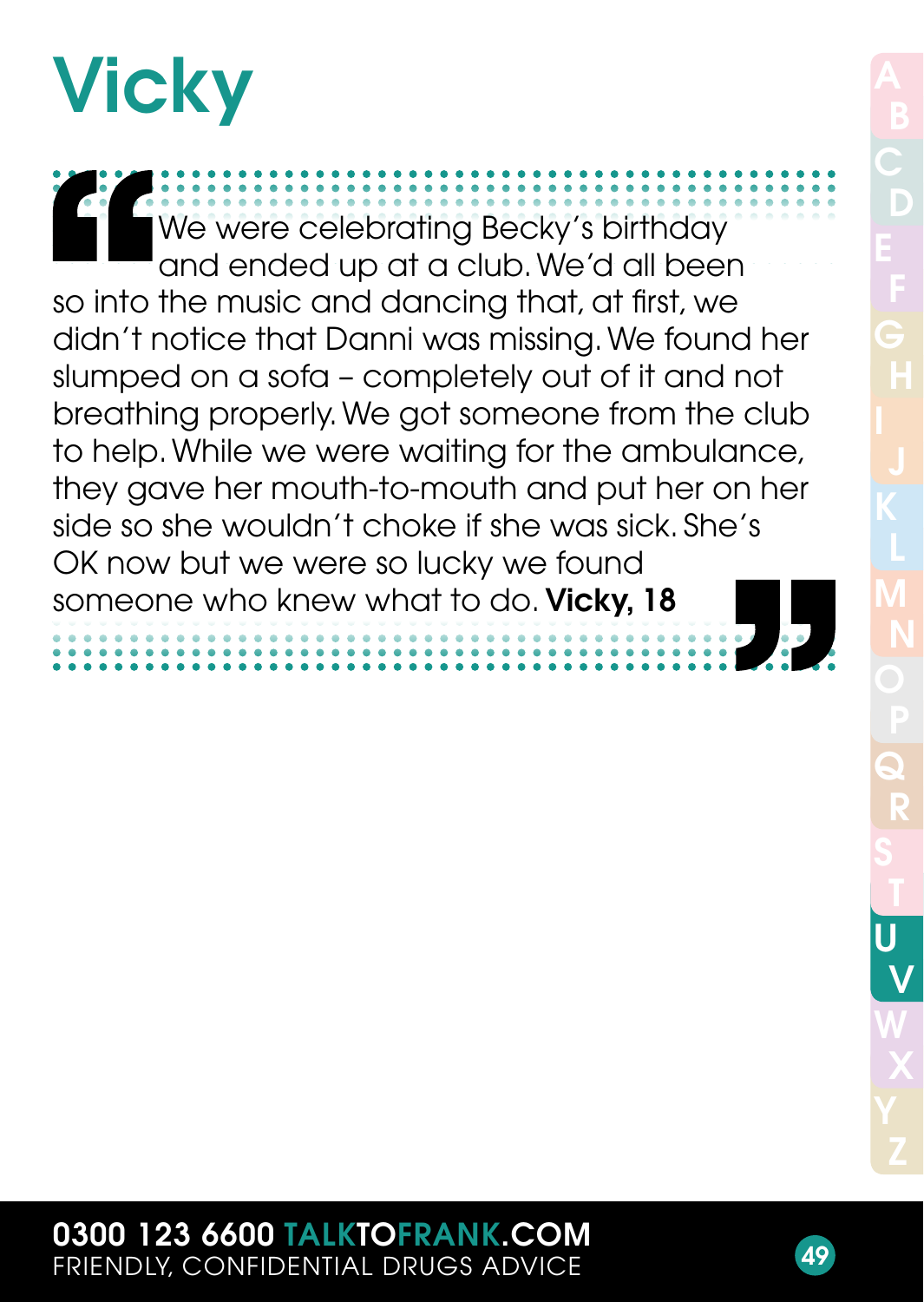### warning signs

If you or your mates take drugs regularly or over a long period, look out for signs that suggest the drug use is becoming a problem.

Such as:

- losing interest in things you used to enjoy
- things not going so well at home
- not being able to concentrate
- skipping school, college or work
- not caring how you look
- feeling depressed
- feeling jittery
- becoming a drug bore
- losing touch with your true friends and only hanging out with drug using friends
- only going out somewhere if there's a chance you will score drugs
- No money for anything else but drugs
- Poor health and hygiene
- Unreliable always cancelling on friends

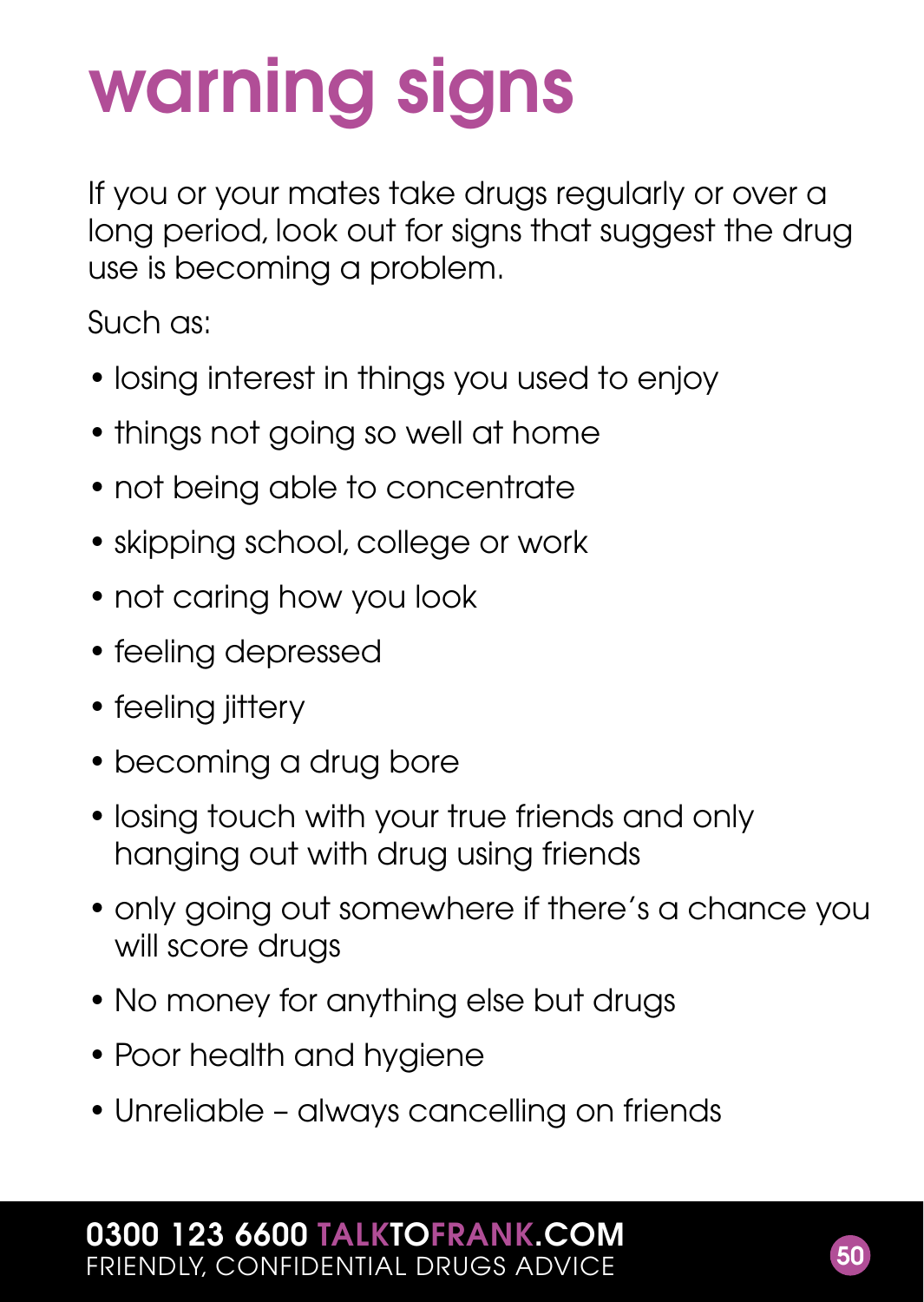### $X$  – 'the unknown'

#### There's always an element of the unknown with drugs.

#### What's in it:

- with cocaine you might get a wrap padded out with sugar or talcum powder
- you won't know for sure what an E's got in it. It's often mixed with caffeine, speed or other chemicals
- most heroin bought on the street is impure. Some people have overdosed on pure heroin because their body is only used to an impure dose
- • batches of skunk have been found that contain very tiny glass beads which you

can't see. Inhaling hot glass is not a good idea

#### How you react to it:

• lots of drugs affect the heart and body temperature. The way that your body 'takes the strain' will affect how you are feeling

#### What happens that night:

- you may do something that you'll regret in the morning
- if you're on LSD and you're not in a good mood or something strange happens, the trip could turn into a nightmare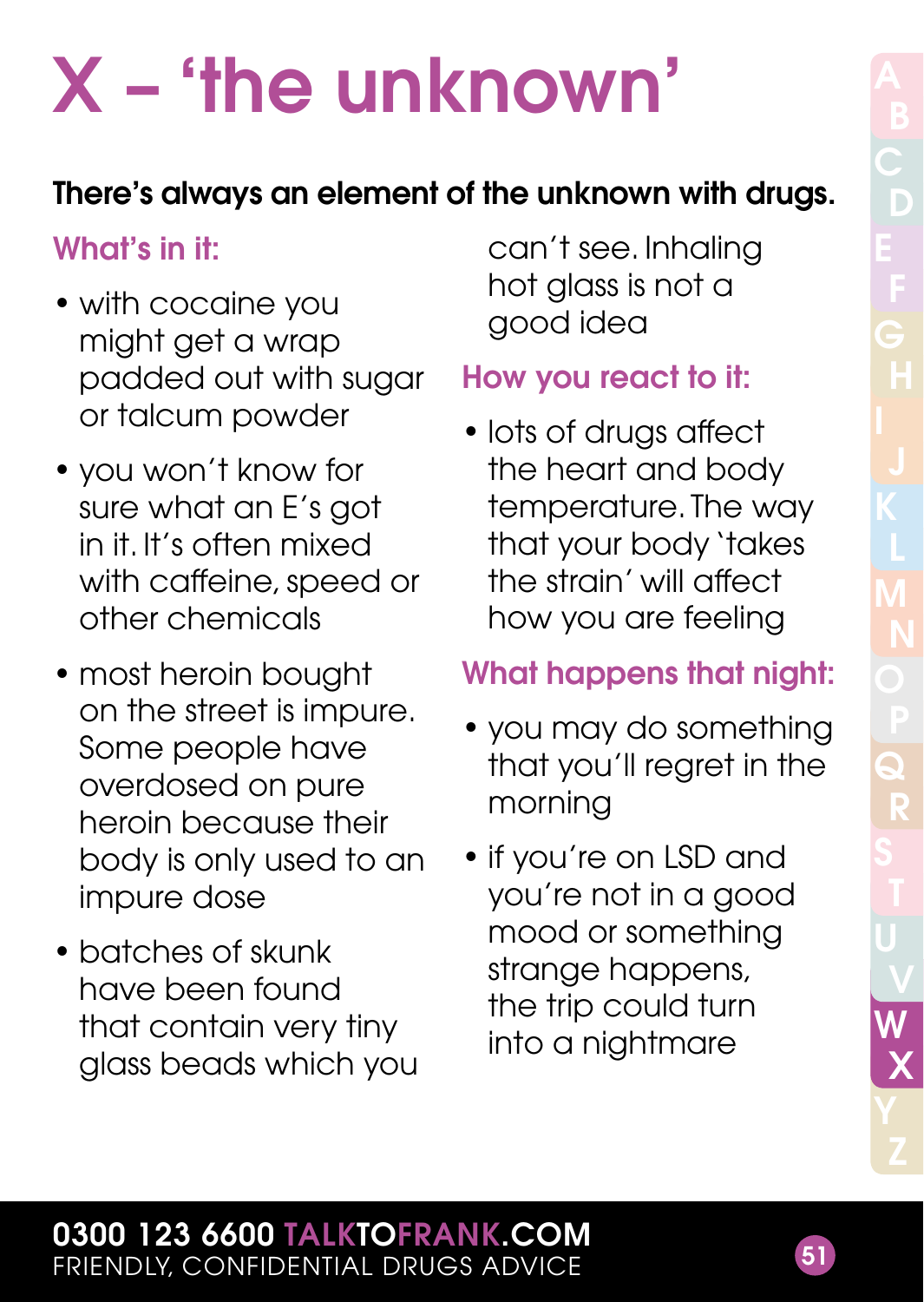## your life, your future

### FRANK ADVICE

It's up to you to set your own limits when it comes to drinking and drugs.

Take it easy and make sure you know what the risks are. And don't be persuaded by other people to do things you're not sure about. Taking risks with drugs can affect your long term health and a drug offence will impact your chances of travelling abroad and getting a job.

Remember, most people don't do drugs.

It's your life – shouldn't you be in control?

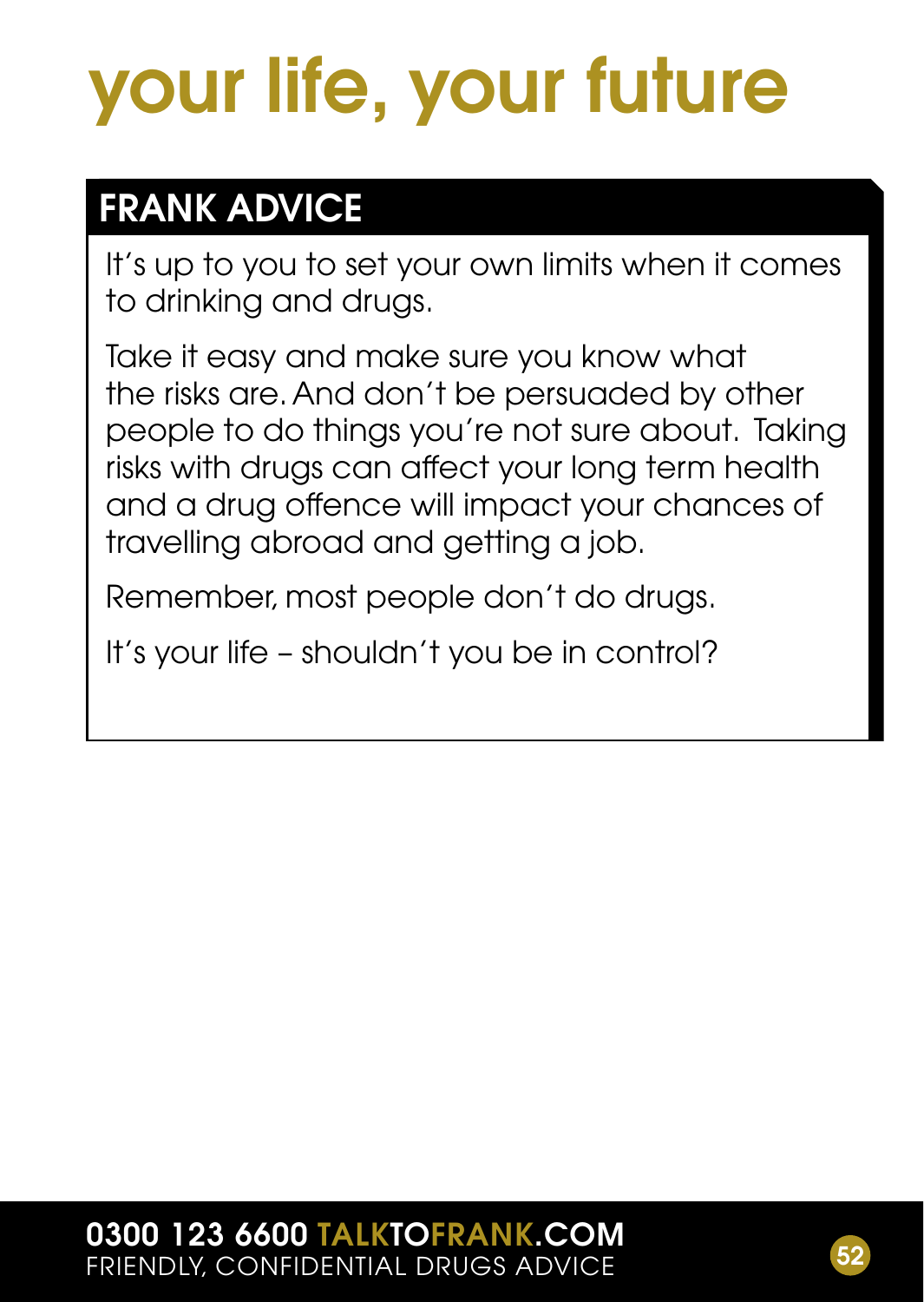

#### Zoned out...zonked…zombie…

Drugs might make you high. But they can also make you tired…and boring…and help you achieve a big fat zero.

#### 0300 123 6600 TALKTOFRANK.COM **EXEMPLE CONFIDENTIAL DRUGS ADVICE** 53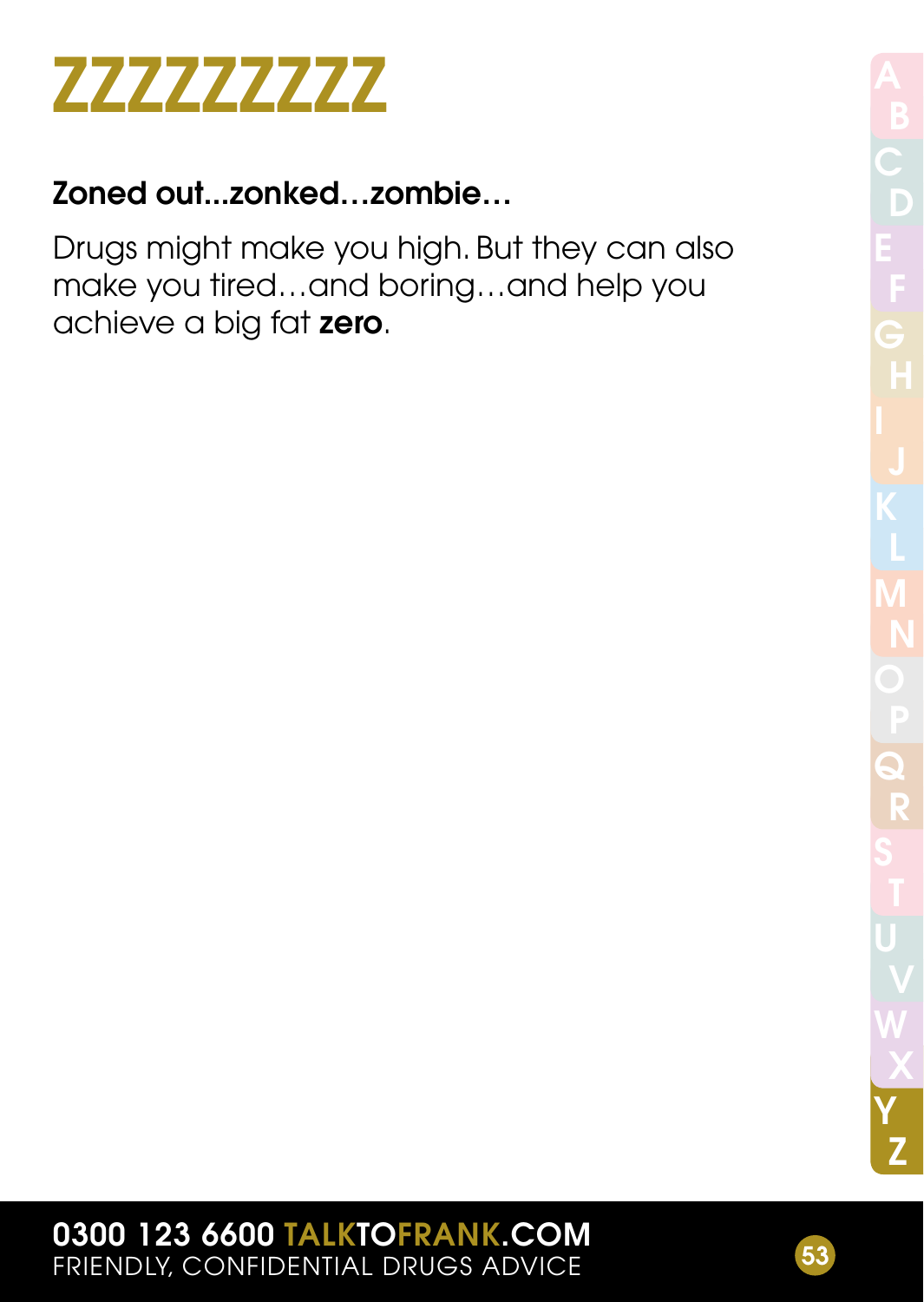### Drugs – know what's what – TALKTOFRANK.COM

5-MeO-DALT (tryptamine) Acid (LSD) AMT (tryptamine) **Base** (Speed) Benzo Fury (amphetaminelike substance) **Bhang** (Cannabis) **Billy** (Speed) **Black** (Cannabis) **Blow** (Cannabis) **Brown** (Heroin) Bubble (mephedrone) Charlie (Cocaine) Christine (Methylamphetamine) Coke (Cocaine) Crazy medicine [Methylamphetamine] Crystal Meth [Methylamphetamine] Dope (Cannabis) Draw (Cannabis) Drone (Mephedrone) Dust (Cocaine) **E** (Ecstasy) **Flash (LSD)** Freebase (Crack cocaine) Ganja (Cannabis) **Gear** (Cannabis and Heroin) Glass (Methylamphetamine)

Grass (Cannabis) **H** (Heroin) Hash (Cannabis) Herb (Cannabis) Ice [Methylamphetamine] Ivory Wave (amphetaminelike substance) **Junk** (Heroin) Legal Highs Liberties (Magic mushrooms) Liquid Gold [Poppers] Lucy [LSD] Marijuana (Cannabis) **MDMA** (Ecstasy) Mephedrone (amphetamine-like substance) Miaow miaow (mephedrone) Mushies [Magic mushrooms] N-Bomb (LSD-like drug) Percy (Cocaine) Pills (Ecstasy) Puff (Cannabis) **Resin** (Cannabis) Rock (Crack cocaine) **Shrooms** (Magic mushrooms) Skag (Heroin) **Skunk** (Cannabis) Smilies (LSD)

#### 0300 123 6600 TALKTOFRANK.COM FRIENDLY, CONFIDENTIAL DRUGS ADVICE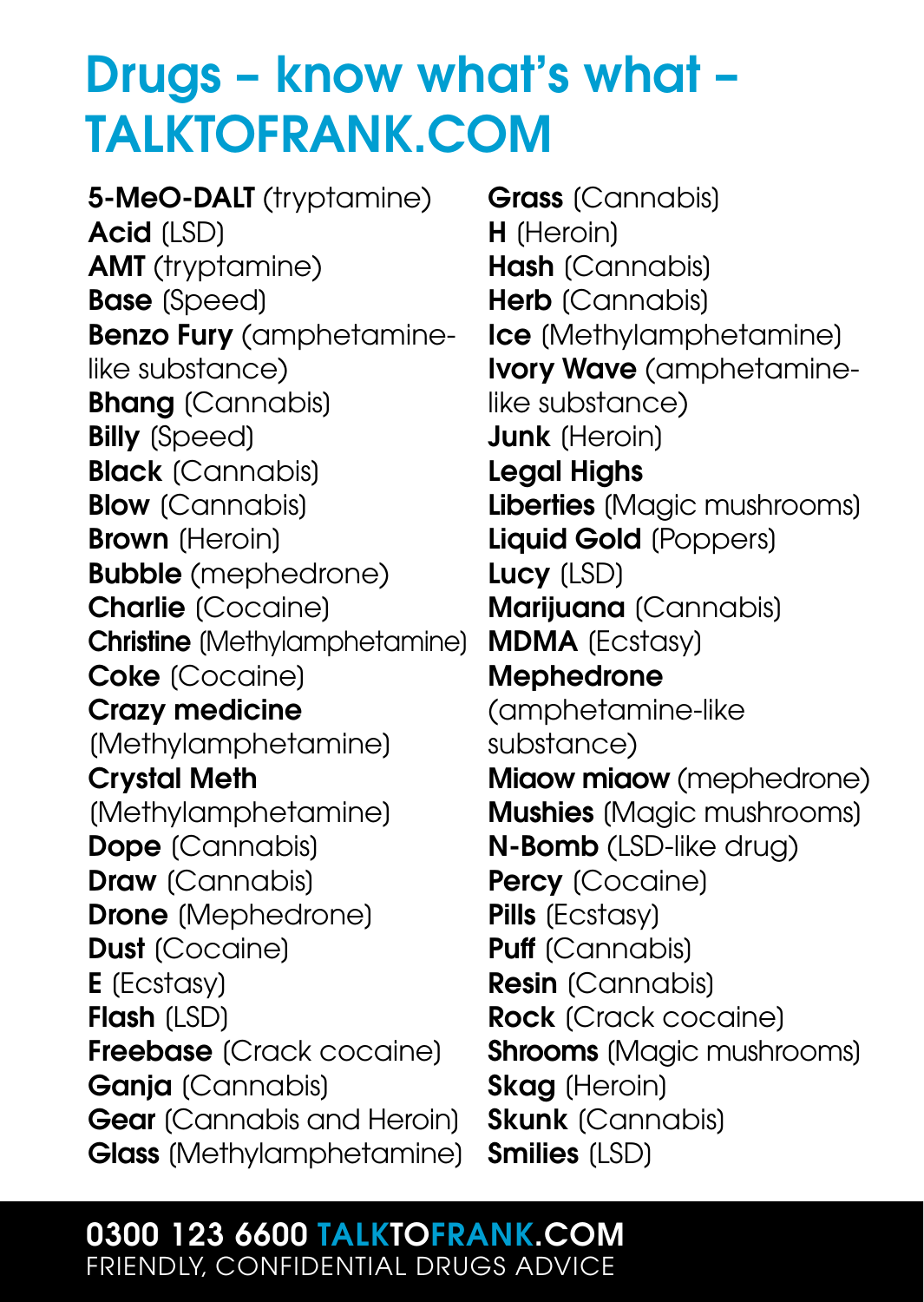Snow (Cocaine) Spice (synthetic cannabis) Spliff (Cannabis) Tab (LSD) **Tina** (Methylamphetamine) Toot (Cocaine) Trips [LSD] Wash (Crack cocaine) Weed (Cannabis) White (Cocaine) Whizz (Speed) Yaba (Methylamphetamine)